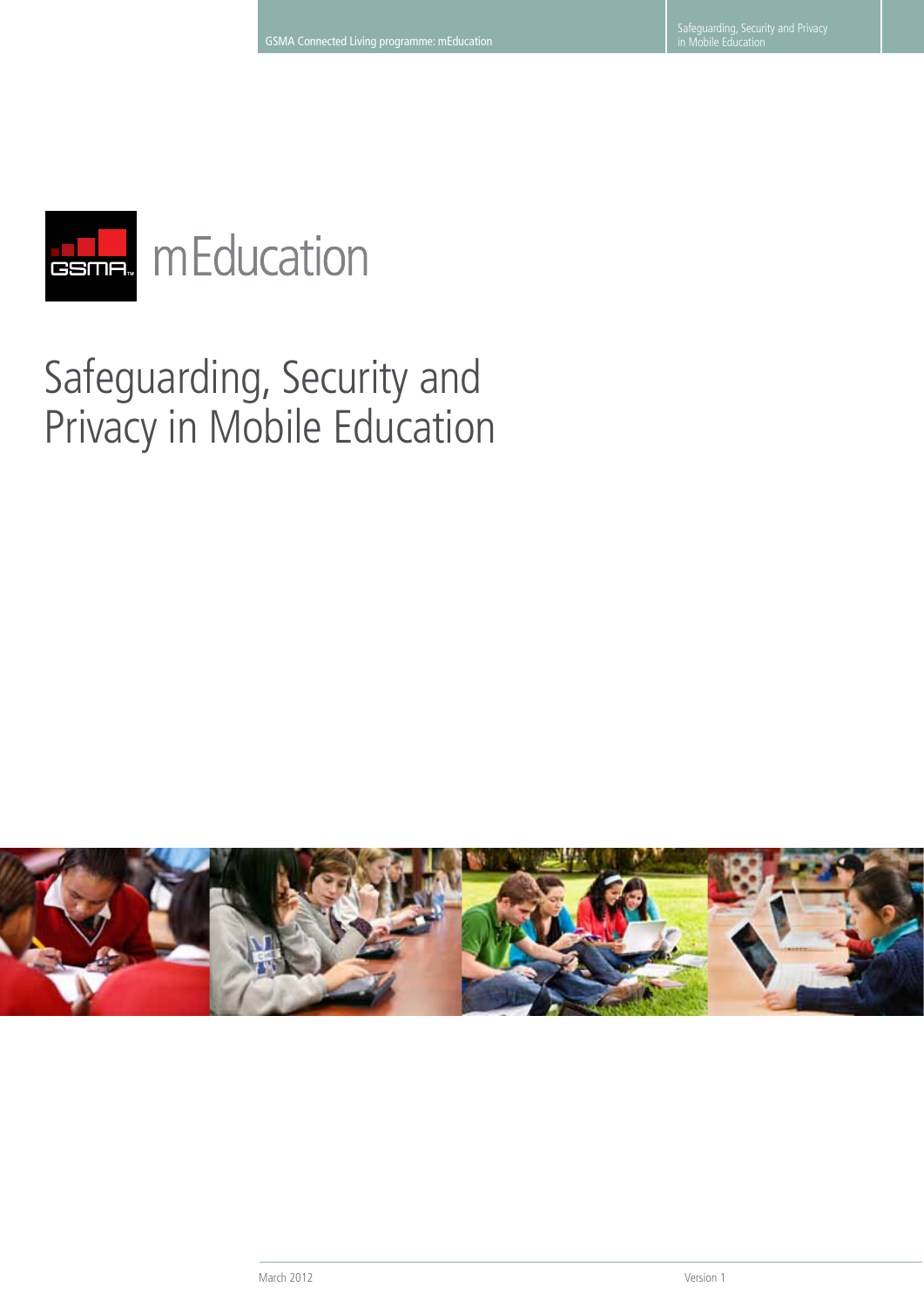# Executive Summary

An increasing number of educators in many countries are experimenting with, or embedding into their practice, the use of mobile technologies to deliver or support learning. This practice can make learning and assessment more personal, convenient, attractive and engaging for learners as well as reduce the physical strain of carrying around heavy books and files and improve learner attendance and success. Benefits to institutions can include more flexible delivery of learning, reduced costs, improved reputation for innovation and modernity, improved communication with students and easier differentiation of teaching to meet students' varied abilities, needs and preferences.

However, some educators and institutional managers are reluctant to, or worried about, introducing the use of mobile technologies for teaching and learning and many schools still have policies banning the use, or even the presence, of mobile phones on their premises.

The reasons for this reluctance are varied. Institutional management may worry about the potential for negative reactions from parents, negative publicity resulting from the prejudices of more conservative elements of the media, or problems arising from misuse of the technologies. Management and teaching staff may be concerned about the possibility of younger students, and vulnerable adults, accessing inappropriate online materials or communication. They may also worry about alleged health risks, the use of mobile phones for bullying and students facing an increased risk of theft. IT staff at educational institutions may be concerned about increased support workload and increased threats to system and data security, especially if students are allowed to use their own mobile devices to access institutional services. Teaching staff may worry about the functionality of mobile technologies, and the systems they provide access to, distracting students from their learning tasks and adversely affecting their behaviour. Some teachers may also feel very unsure about and threatened by the introduction of new technology, especially when students seem to be more confident and knowledgeable users of this technology than the teachers.

These concerns can be a barrier to the introduction of mobile technologies into education thus preventing institutions and students from realising the benefits of using these technologies.

However, there is now a substantial amount of available knowledge, expertise, experience and research evidence which institutions and teaching staff can draw upon to help them to avoid, or mitigate the impact of, the risks they may fear and maximise the benefits offered by the technologies. This includes the unique knowledge, expertise and experience mobile network operators have amassed as a result of developing and operating the hugely scalable, secure systems that enable mobile communication.

This publication summarises the main concerns of educators in the areas of safeguarding, privacy and security, provides advice for addressing these concerns and signposts further information and sources of advice.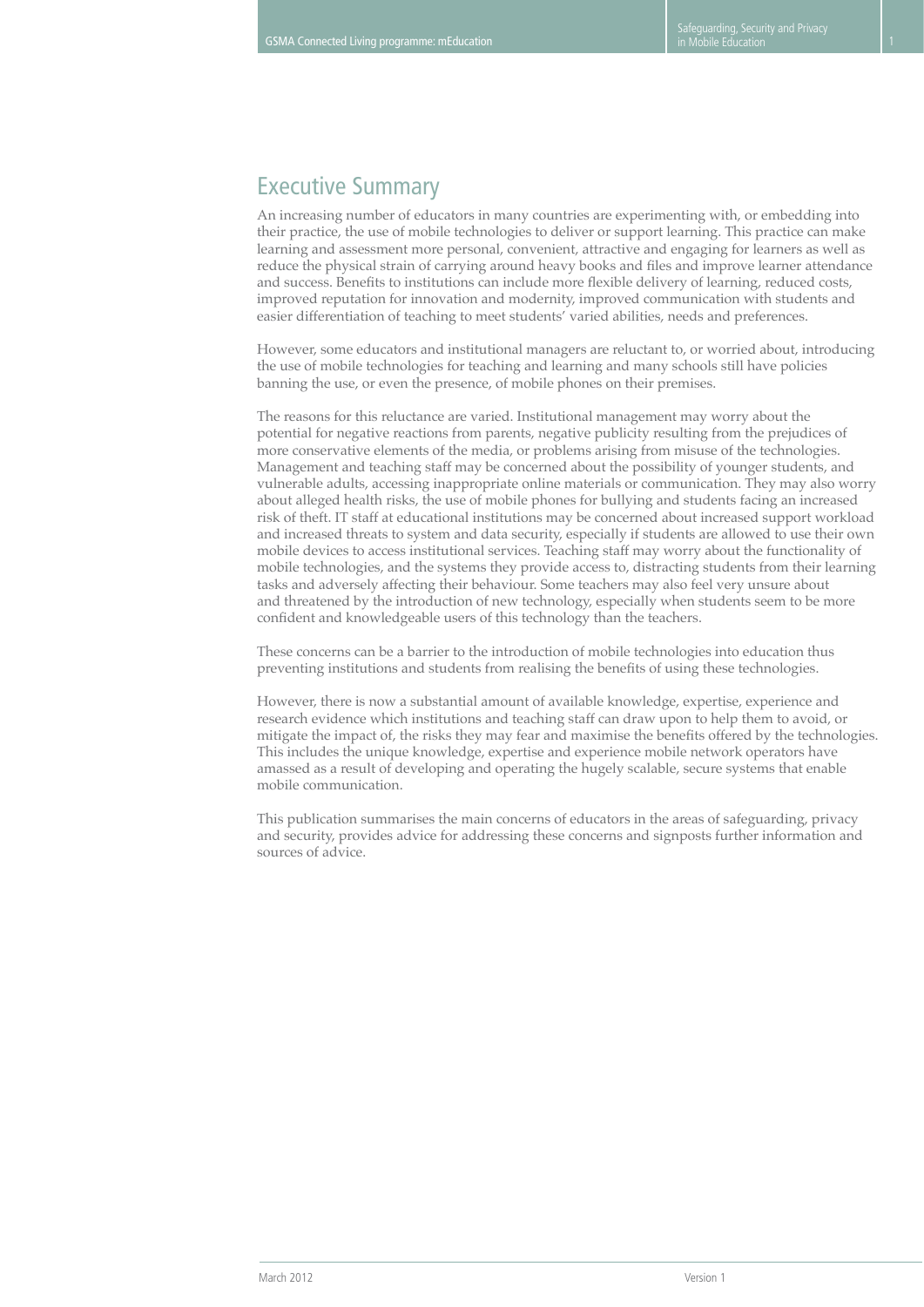# **Contents**

| $\mathbf{1}$                               | Introduction                                                                                                                                                                                                                                                                   | $\ensuremath{\mathsf{3}}$           |
|--------------------------------------------|--------------------------------------------------------------------------------------------------------------------------------------------------------------------------------------------------------------------------------------------------------------------------------|-------------------------------------|
| 1.1                                        | Purpose and intended audience                                                                                                                                                                                                                                                  | $\ensuremath{\mathfrak{Z}}$         |
| 1.2                                        | The mobile technologies used for education and training                                                                                                                                                                                                                        | $\ensuremath{\mathfrak{Z}}$         |
| 1.3                                        | What is mobile learning                                                                                                                                                                                                                                                        | $\ensuremath{\mathfrak{Z}}$         |
| 1.4                                        | What is mobile education                                                                                                                                                                                                                                                       | $\,4\,$                             |
| 1.5                                        | The mobile education context                                                                                                                                                                                                                                                   | $\,4\,$                             |
| 1.6                                        | The focus of this report                                                                                                                                                                                                                                                       | $\mathbf 5$                         |
| 1.7                                        | Institution issued or student owned mobile technologies?                                                                                                                                                                                                                       | $\boldsymbol{6}$                    |
| $\overline{2}$<br>2.1<br>2.2<br>2.3<br>2.4 | Safeguarding<br>Controlling access to inappropriate content and communication<br>Mobile bullying<br>Device functionality and access to websites or services considered to be a distraction<br>or potentially problematic<br>Risk of students getting into financial difficulty | $\,8\,$<br>$\, 8$<br>13<br>14<br>17 |
| 2.5                                        | Risk of students getting into trouble due to illegal file sharing/downloading                                                                                                                                                                                                  | 18                                  |
| $\mathfrak{Z}$                             | Health and Safety                                                                                                                                                                                                                                                              | 19                                  |
| 3.1                                        | Mobile phones and wireless networks alleged health risks                                                                                                                                                                                                                       | 19                                  |
| 3.2                                        | Risk of mobile learners being targeted by thieves                                                                                                                                                                                                                              | 20                                  |
| 3.3                                        | Eye strain and RSI risks                                                                                                                                                                                                                                                       | 21                                  |
| 3.4                                        | Sleep Disruption                                                                                                                                                                                                                                                               | 22                                  |
| 3.5                                        | Obsessive Use                                                                                                                                                                                                                                                                  | 22                                  |
| $\overline{4}$                             | Learner Privacy and Autonomy                                                                                                                                                                                                                                                   | 23                                  |
| 5                                          | Data and Systems Privacy and Security                                                                                                                                                                                                                                          | 25                                  |
| 5.1                                        | Protection of data on institutional servers                                                                                                                                                                                                                                    | 26                                  |
| 5.2                                        | Protection of data in cloud services                                                                                                                                                                                                                                           | 26                                  |
| 5.3                                        | Protection of data on mobile technologies                                                                                                                                                                                                                                      | 27                                  |
| 5.4                                        | Protection of data during transmission                                                                                                                                                                                                                                         | 29                                  |
| 5.5                                        | Mobile learning content management                                                                                                                                                                                                                                             | 30                                  |
| 6                                          | Mobile device management                                                                                                                                                                                                                                                       | 32                                  |
| 6.1                                        | Multiple device delivery, storage and maintenance                                                                                                                                                                                                                              | 32                                  |
| 6.2                                        | Institutional mobile device management                                                                                                                                                                                                                                         | 32                                  |
| 6.3                                        | Bring-your-own-device management                                                                                                                                                                                                                                               | 33                                  |
| 7                                          | Development and implementation of policies and acceptable use agreements                                                                                                                                                                                                       | 35                                  |
| 8                                          | Conclusions<br>Appendix: Safeguarding, Security and Privacy Concerns Matrix                                                                                                                                                                                                    | 36<br>37                            |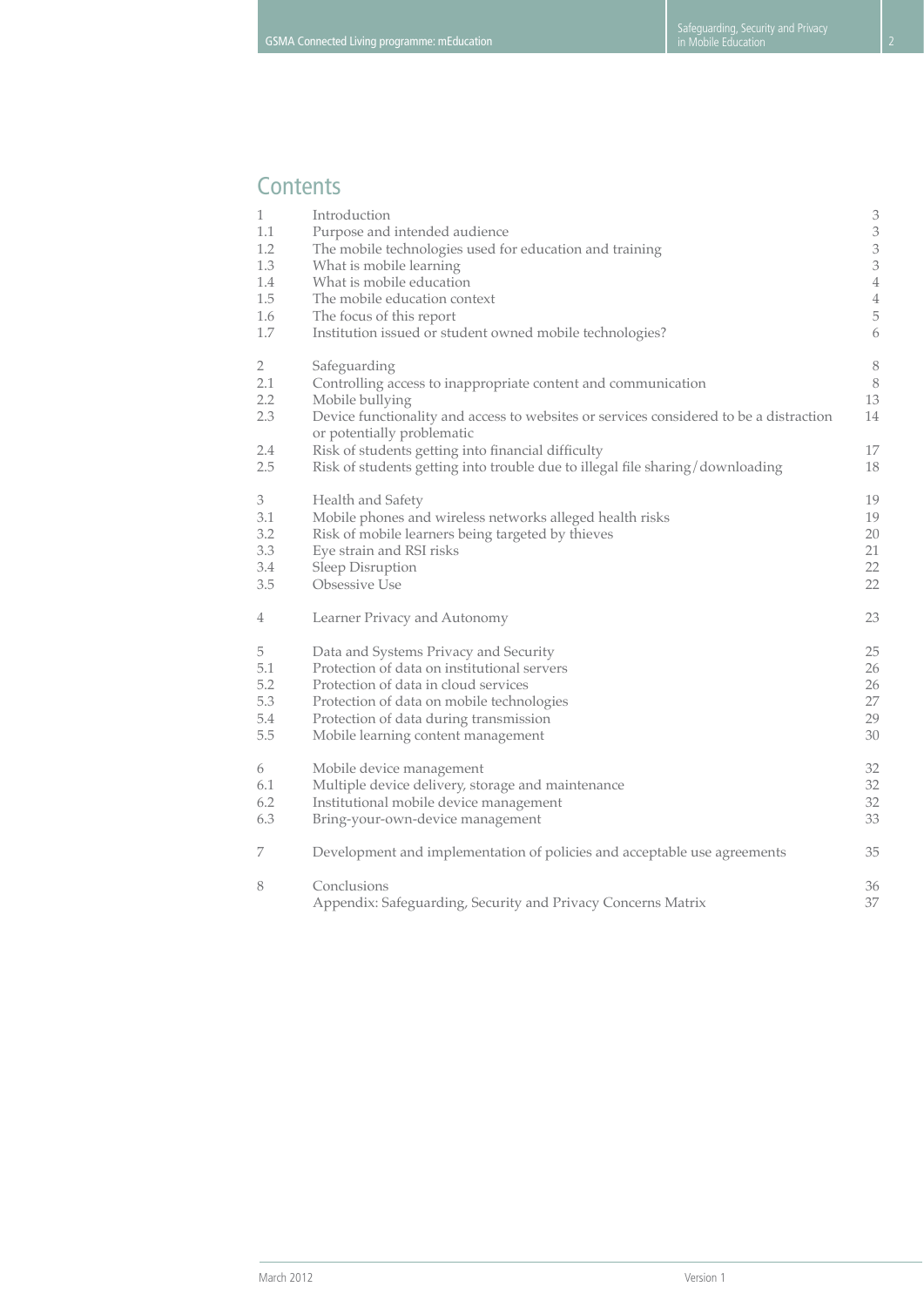## 1. Introduction

#### 1.1 Purpose and intended audience

The purpose of this paper is to inform and assist, in the specific context of safeguarding, security and privacy, the following organisations and individuals:

- Educational institutions involved in, or considering, implementing mobile learning
- Mobile technology and connectivity providers supporting or working with these institutions
- Companies such as publishers, software developers, solutions providers involved in implementing mobile solutions for education and training
- Local, regional and national educational policy makers

#### 1.2 The mobile technologies used for education and training

Mobile technologies used in education and training include mobile phones, smartphones, PDAs, MP3/MP4/media players, e-Book readers (e.g. Kindle), Ultramobile PCs (UMPCs) and netbooks, tablet PCs (e.g. iPad, Galaxy Tab), hybrid tablet/smartphone devices (e.g. Galaxy Note), handheld gaming devices (e.g. Sony PSP and Playstation Vita, Nintendo DS), handheld GPS devices, connected cameras, classroom voting devices and specialist portable technologies used in science labs, engineering workshops or for environmental or agricultural study.

A few models of these technologies have been specifically designed for use in education (e.g. the one laptop per child (OLPC) initiative<sup>1</sup>, the Intel Convertible Classmate<sup>2</sup>, the Aakash tablet<sup>3</sup>) but in most cases educators are using available consumer technologies.

#### 1.3 What is mobile learning

A broad definition of mobile learning is "The exploitation of ubiquitous handheld technologies, together with mobile and wireless networks, to facilitate, support, enhance and extend the reach of teaching and learning."

Mobile learning involves connectivity for downloading, uploading and/or online working via mobile networks, wireless networks, or both, and linking to institutional systems e.g. learning management systems (LMS), managed or virtual learning environments (MLE/VLE) and management information systems (MIS).

Mobile learning can take place at any time in any location, including traditional learning environments such as school, college and university classrooms, lecture theatres, libraries, workshops and canteens as well as in workplaces, learners' homes, community locations, field trip locations, the countryside and public transport. Learners include children, students and adults and their learning may result in formal qualifications or the acquisition of specific skills or be motivated by a hobby or interest.

- http://one.laptop.org/
- http://www.intel.com/pressroom/kits/classmatepc/
- 3 http://www.bbc.co.uk/news/world-south-asia-15180831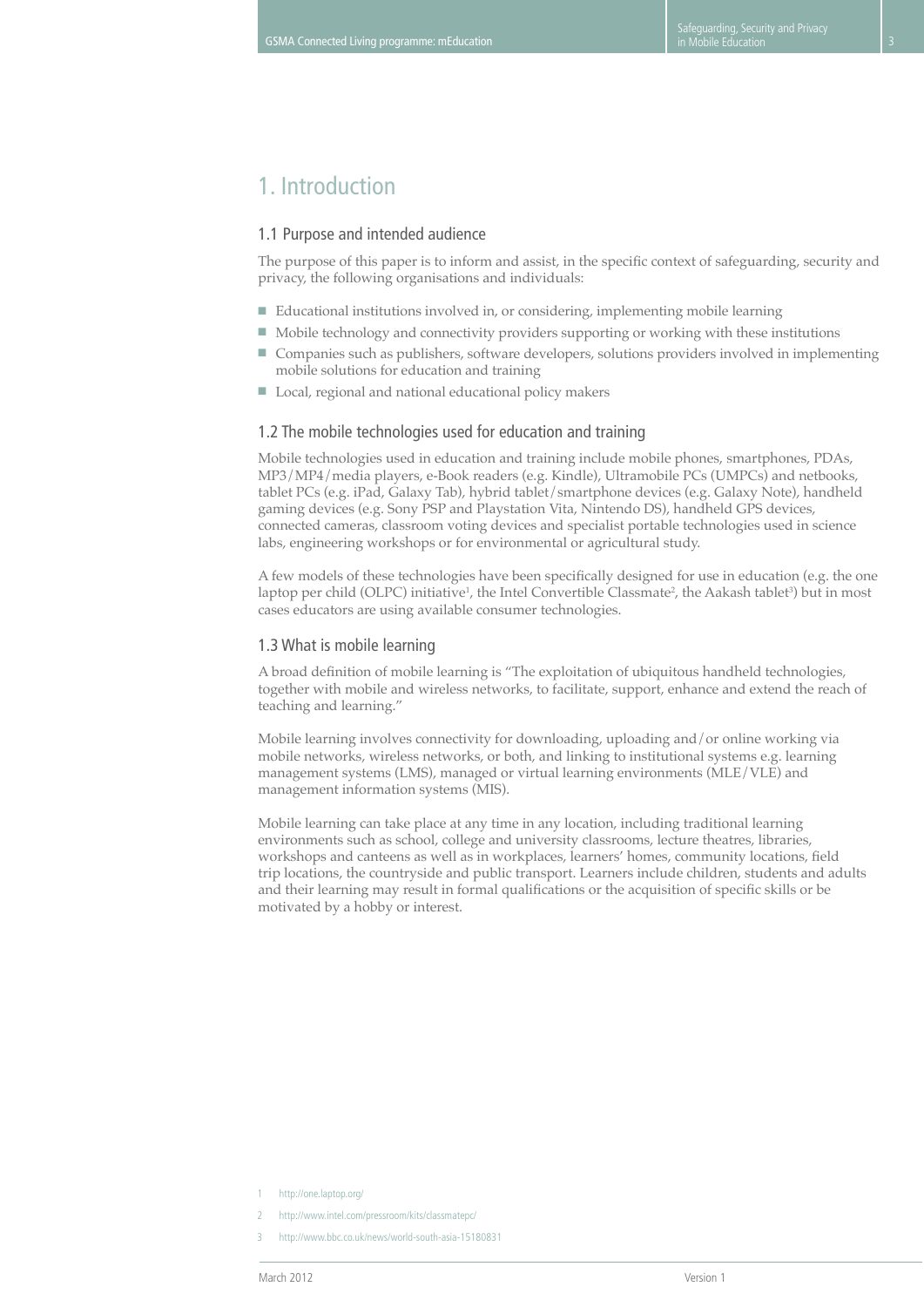Some definitions of mobile learning include the use of laptop computers for learning. The advent of 10 inch netbooks and tablets together with the great variety in the size and weight of wireless enabled, and increasingly 3G enabled, laptops is seen by some commentators as eroding the distinction between laptops and mobiles and therefore also eroding the position of mobile learning as a distinctive sub-set of 'technology enhanced learning'. Some researchers (e.g. Gi-Zen Liu and Gwo-Jen Hwang, 2010<sup>4</sup> ) place the use of connected and location aware mobile technologies within the concept of 'ubiquitous learning'.

#### 1.4 What is mobile education

'Mobile Education' is an extension of 'mobile learning', including the full range of opportunities mobile technologies and systems offer for improving formal learning, teaching, assessment and educational administration and management. Mobile education incorporates access to e-books and online learning materials and systems, student/student collaboration, student/ tutor communication, evidence collection, e-portfolios, e-assessment, attendance monitoring, task planning, curriculum and device management.

#### 1.5 The mobile education context

The use of mobile technologies in education is increasing rapidly in terms of: the number of learners engaged in mobile learning; the number and variety of mobile technologies used; and the number of subjects and contexts.

Following many years of experimentation and trials, the adoption of mobile technologies for use in education is rapidly accelerating and is becoming an accepted and integral part of delivery in some areas of the education sector in an increasing number of countries. This trend is enabling institutions:

- To modernise their offer to learners
- To provide more flexible, differentiated, personalised and convenient learning opportunities
- To improve the authenticity, efficiency and relevance of vocational learning and assessment
- To improve the quality, immediacy and efficiency of off-site learning support

However, it also introduces management and administrative challenges to those already implied by institutional provision of static technologies to support teaching and learning.

In addition to pedagogical questions concerned with how the technologies can be used to support teaching, learning and learner achievement, institutions need to address a variety of Mobile Education Management issues.

These challenges can be technical, legal, related the running of the institution as a business or related to the administration of teaching, learning and assessment (Figure 1).

<sup>4</sup> Gi-Zen Liu and Gwo-Jen Hwang, 2010, "A key step to understanding paradigm shifts in e-<br>learning: towards context-aware ubiquitous learning" in British Journal of Educational<br>Technology Volume 41, Issue 2, pages E1–E9, Ma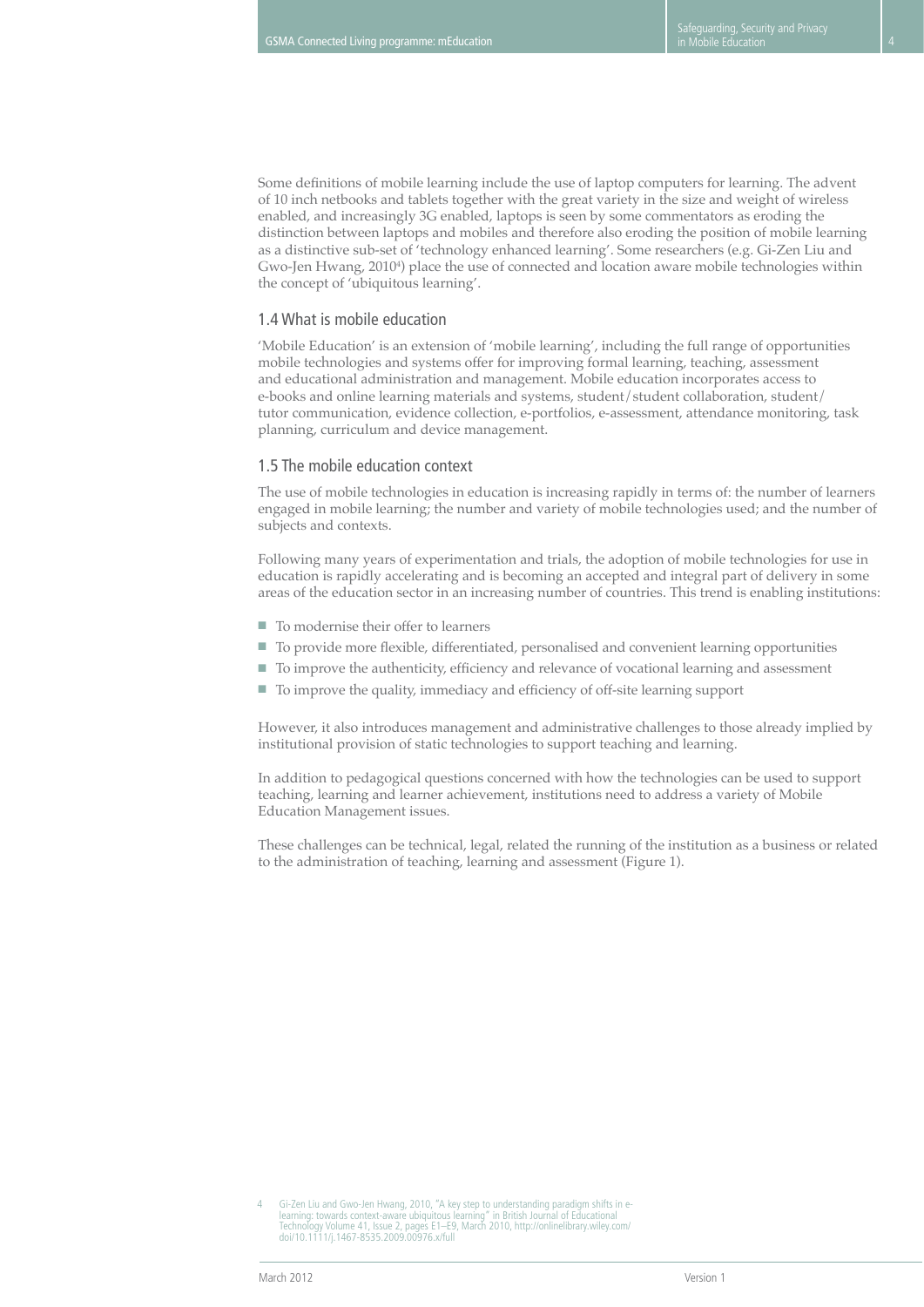## **Figure 1: Mobile Education Management**



Source: GSMA 2012

#### 1.6 The focus of this report

The focus of this paper is a sub-set of the challenges associated with Mobile Education Management specifically related to education sector stakeholders' concerns in the areas of safeguarding young or vulnerable learners and protecting the privacy and security of individuals, data, systems and equipment.

A key concern for educationalists, policy makers and parents is ensuring that children and vulnerable adults can use mobile technologies, and the online services and communication accessed through these technologies, safely.

While questions about the social impacts of children's use of mobile phones are frequently raised in education and in wider society, the trend towards increasing usage of these and of other handheld technologies looks set to continue. In this environment, both educators and mobile operators have recognised the need to adopt a consistently responsible approach in order to protect and support younger and more vulnerable users.

Mobile operators and GSMA have a number of initiatives designed to address these issues as well as partnering with wider stakeholder to address these concerns collaboratively. In particular the GSMA is a member of:

- Teachtoday<sup>5</sup>, the definitive online resource for teachers in Europe, which is focused on the responsible and safe use of new communications technologies
- The Family Online Safety Institute (FOSI)<sup>6</sup>, which "works to make the online world safer for kids and their families by identifying and promoting best practice, tools and methods in the field of online safety, that also respect free expression"
- ITU, the UN agency for information and communication technologies who are responsible for the Child Online Protection (COP) global initiative<sup>7</sup> (see section 2.1 for further information).

- 5 http://www.teachtoday.eu/
- 6 http://www.fosi.org/
- 7 http://www.itu.int/osg/csd/cybersecurity/gca/cop/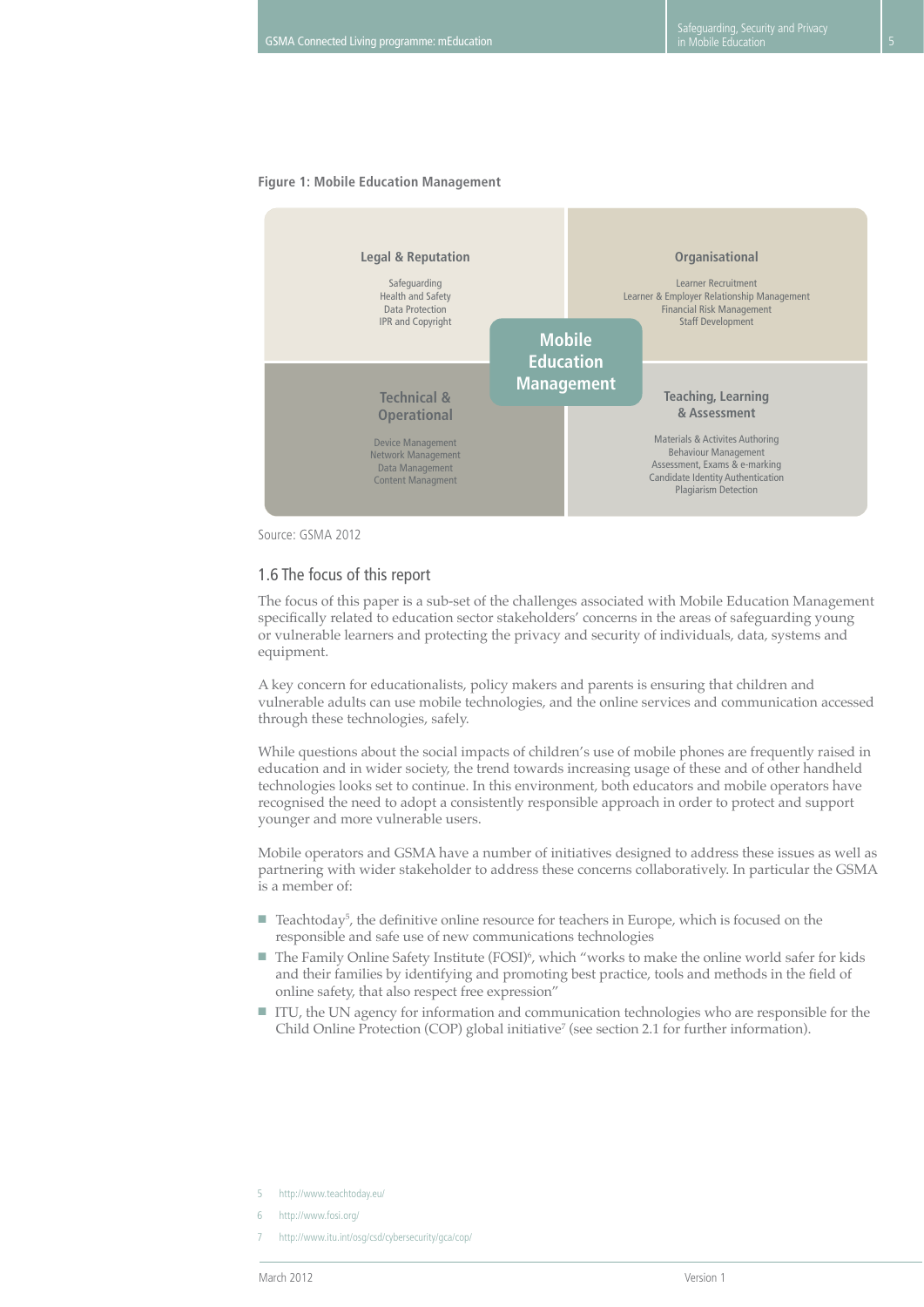GSMA and its members also address privacy issues related to consumers' use of mobile technology. The rapid convergence of the mobile and web industries along with the growth of smartphones and innovative applications and services are bringing significant benefits to consumers and society. However these welcome developments are also re-shaping the online privacy landscape and are leading to the emergence of new privacy challenges across the mobile ecosystem. GSMA has identified two key challenges for the industry and for developers of systems and Apps as the need to:

- Identify mobile-friendly ways of helping users make informed decisions about their information and privacy
- Ensure user privacy is respected and protected by those designing and building the services and applications of tomorrow

These issues are addressed through GSMA's mobile privacy initiative and further information can be found at www.gsmworld.com/mobileprivacy.

#### 1.7 Institution issued or student owned mobile technologies?

The nature of, and the solutions to, some of the issues discussed in this paper can differ according to which of two very broad use cases apply i.e. whether students are using mobile technologies provided by an educational institution or using their own personally owned mobile technologies to organise their learning and to access learning resources, systems and support. Dependent upon which of these cases applies institutions will have differing responsibilities and will need to develop different policies and processes.

Early mobile learning projects, including projects and initiatives funded by institutions, governments and charities, usually provided participating students, and in some cases teachers and other staff, with mobile devices. However a recent trend in many countries is for institutions wishing to implement or expand mobile education to enable and facilitate students to use their own mobile devices. In some cases students or their parents can purchase their devices via institutional schemes which may offer discounts or the ability to pay in instalments. This trend is being driven by a number of factors including:

- More widespread ownership of mobile technologies
- More common ownership of more sophisticated, Internet enabled devices
- More ubiquitous mobile and wireless networks
- Student preferences for using their own familiar and personalised devices
- Student reluctance to carry extra devices
- A desire to make mobile education initiatives and projects more cost effective and more futureproof by leveraging student owned technologies

However, BYOD (bring your own device) or BYOT (bring your own technology) strategies are not uncontroversial especially in schools. For example one influential educator and blogger (Stager, S, 20118 ) provoked much debate by asking "BYOD – Worst Idea of the 21st Century?", whilst an author who blogs under the name "the innovative educator" has written "7 Myths about BYOD debunked" (Neilson, L, 2011<sup>9</sup>).

<sup>8</sup> Stager, S, 2011, "BYOD – Worst Idea of the 21st Century?", Stager-to-Go blog, http://stager. tv/blog/?p=2397

<sup>9</sup> Neilson, L, 2011, "7 Myths About BYOD Debunked", the Journal.com, http://thejournal.com/ articles/2011/11/09/7-byod-myths.aspx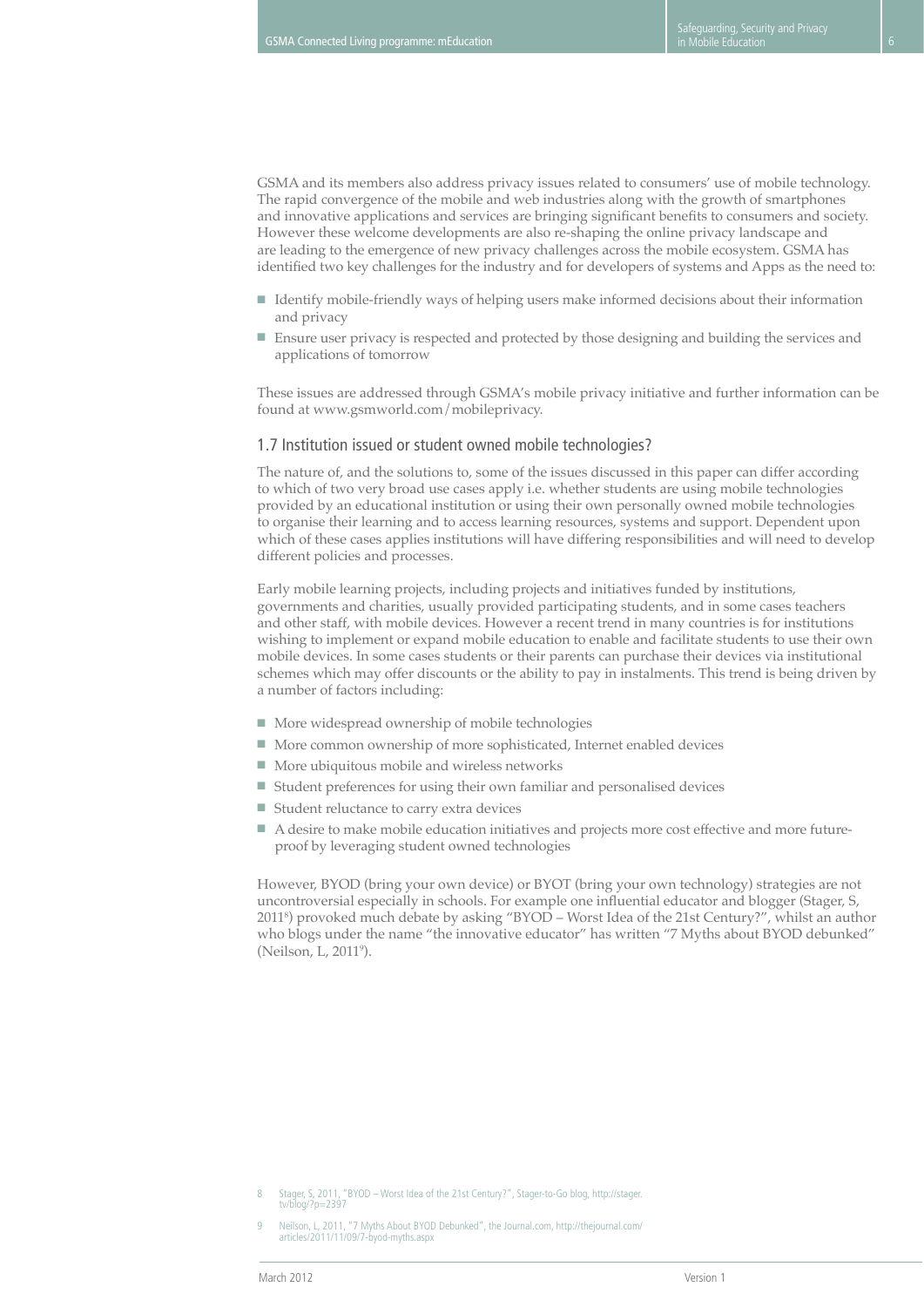Issues raised by some educators and IT managers, which others dismiss or suggest solutions to, include concerns that BYOD (as opposed to the strategy of institutions providing technology) might:

- $\blacksquare$  Deepen the digital divide<sup>10</sup>
- Result in lessons geared toward the weakest device
- Be more likely to cause student distraction
- Require teaching staff to become experts in all the different technologies students own
- Put students at risk by enabling unrestricted access to the Internet
- Require more development work to ensure software and apps work on many different devices
- Provide an inferior technology platform, compared with more powerful computers

When considering whether to introduce BYOD, institutions need to have clear objectives based on the benefits they hope to achieve and plans for how risks will be addressed and minimised.

Objectives should be focussed on desired educational outcomes and improvements in the student experience. If objectives include a desire to make delivery of learning more cost effective, care needs to be taken to ensure a focus on effectiveness not merely on cost reduction to avoid adverse impact on the quality of provision. Stager expresses a fear that BYOD may contribute to "the growing narrative that education is not worthy of investment" and warns that important educational decisions should not be based solely on price.

Possible negative consequences can be mitigated by identifying risks and planning strategies to address these. If, for example, inequality in devices owned by students is a cause of concern, strategies can include helping students with purchasing by negotiating discounts with suppliers and enabling payment in instalments. Loan arrangements can also be put in place, probably administered by the library or learning resource centre. Concerns about younger students having unrestricted access to the Internet can be addressed by obtaining parental agreement to control access by installing mobile device management software on students' mobiles.

<sup>10</sup> The term digital divide is frequently used to refer to the gap between people with access to<br>information and communications technologies and people who have limited or no access to<br>it. Broader definitions of the term in also inequality in the acquisition of the resources and skills required to use it. The digital divide is commonly linked to inequality related to gender, age, ethnicity, geographic location, income or education level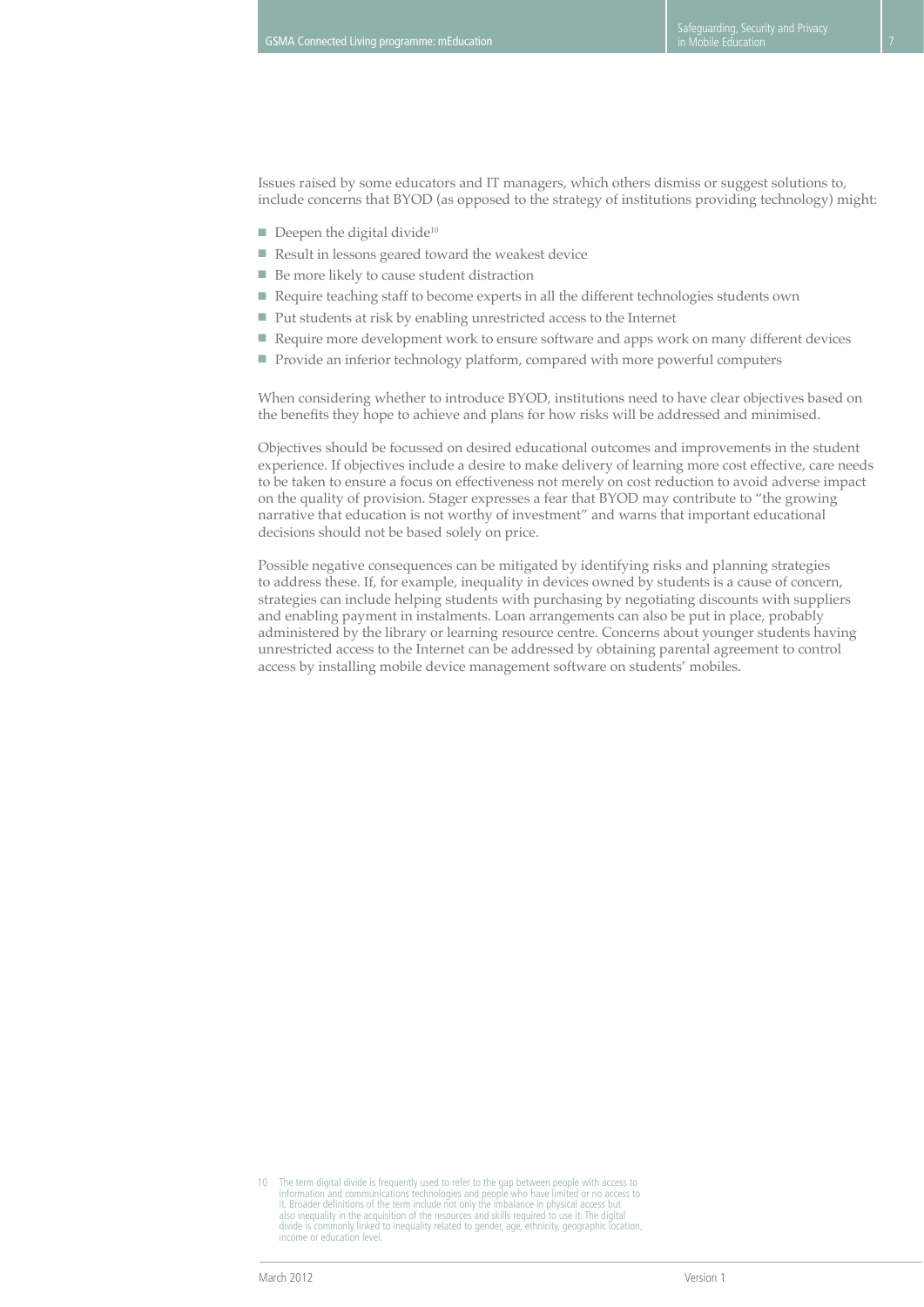# 2. Safeguarding

In many countries safeguarding is a legal responsibility where learners are under 16 years of age, or identified as vulnerable adults, and there is a general duty of care to all clients and staff of educational institutions.

Safeguarding challenges include the need to:

- Control access to inappropriate material and communication e.g. violent, pornographic or age inappropriate content, grooming and bullying
- Avoid exposing learners to health and safety risks

Educational institutions' duty of care to their students, and their employees, also includes protection from bullying or harm by other students or employees.

A broader interpretation of safeguarding may include ensuring that teaching and learning methods do not have an adverse effect upon students' learning experiences, achievement or general wellbeing. In this context some institutions and teachers may wish to include under safeguarding the need to ensure that the introduction of any new approach or technology does not result in students being distracted from their learning activities or affected by any resultant bad behaviour by other students.

However, there may be a tendency for some teaching staff, who are uncomfortable with the idea of using mobile technologies for teaching and learning, to use the need to protect students as an excuse for restricting use. Whilst some risks to young or vulnerable people's wellbeing, e.g. so called "cyber bullying", may be better addressed by educating the victims and the perpetrators rather than seeking to ban specific technologies or online services.

## 2.1 Controlling access to inappropriate content and communication

**Most relevant to:** schools, colleges, under 16s, vulnerable adults, with some implications for others

**Solution type (policy, technical, culture change or staff development):** policy, technical, culture and staff training

**Criticality:** *"Potential Showstopper"*, if education providers are not confident that young or vulnerable learners can be protected from really inappropriate content. *"Potential to discourage/restrict use"*, if educators are very concerned about genuine or perceived risks.

#### Description and discussion

Having the ability to restrict access to illegal and inappropriate content is a critical requirement for mobile education in order to ensure children's safety and satisfy the legal duty of care under which most educational institutions operate. There are several separate issues to be addressed here:

- Illegal content which should not be available to anyone
- Content that is legal but inappropriate for children e.g. pornography, gambling sites
- Inappropriate online communication with young people e.g. victim grooming

Institutions may also have concerns about systems or websites that are suitable for children but may be considered a distraction or nuisance in the learning environment e.g. social networks, computer games.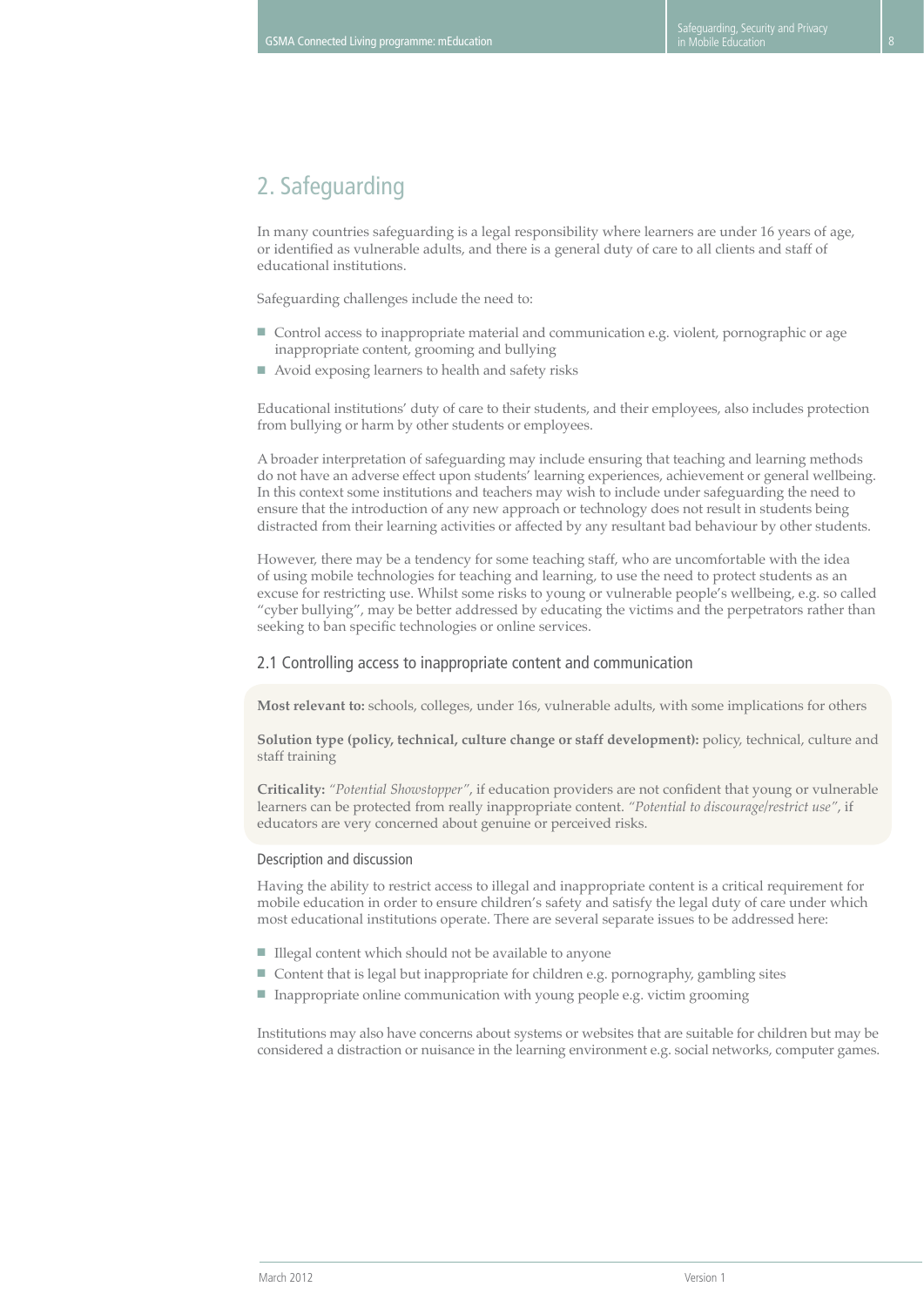#### Institutional controls

Where students are using institutional networks, policies and systems, including firewalls, filtering and virus control, may already be in place to safeguard them from inappropriate content and communication as a result of institutions' experience of providing access to the Internet via desktop computers. These safeguards should be extended to cover students using mobile devices connecting to the Internet via the institution's WiFi. However, when introducing mobile technologies which can also be used outside of the institution, via either home WiFi or mobile networks, institutions need to consider what controls are necessary to implement or advise parents to implement. Implementing controls on-device is also an option for devices provided to the learner by the institution so they are in place regardless of which network is being used.

#### Illegal content

In many countries, access to illegal content is blocked by mobile operators through a pro-active industry initiative, called the Mobile Alliance against Child Sexual Abuse Content<sup>11</sup>. The objective of the Alliance is to obstruct the use of the mobile environment by individuals or organisations wishing to consume or profit from child sexual abuse content. Members of the Alliance have agreed to "work to prevent access to websites identified as hosting child sexual abuse content" and "implement Notice and Take Down processes to enable the removal of any child sexual abuse content posted on their own services, while supporting and promoting 'hotlines' for customers to report child sexual abuse content discovered on the Internet or on mobile content services."

#### Age inappropriate content

In some countries, operators take a pro-active approach with regard to inappropriate content. For example, in the UK all operators subscribe to a Code of Practice for the self-regulation of content on mobiles<sup>12</sup>. This code of practice does not cover traditional premium rate voice or premium rate SMS services or peer to peer communications but does combat bulk and nuisance communications. Operators also restrict access to content classified as "18+" by content providers, according to the Independent Mobile Classification Board (IMCB) classification framework, until customers have verified with their operator that they are over 18.

There are a number of activities going on within industry, within countries and at the European level to address issues related to child online safety and specifically access to age appropriate content.

For example in December 2011, the European Commission announced the launch of a pan – ICT industry CEO coalition. Companies involved include several leading European mobile operators. Priority actions for the Coalition include "making it easier to report harmful content, ensuring privacy settings are age-appropriate, and offering wider options for parental control, reflecting the needs of a generation that is going online at an increasingly young age" (EU, 2011<sup>13</sup>). This Coalition sits alongside the ICT principles, another pan-industry initiative which seeks to enhance online safety for children and young people.

Regarding age-appropriate settings, a common complaint from teenage mobile users, e.g. 16 and 17 year olds, is a perception that much content categorised as only suitable for over 18s is not really unsuitable for users of their age. This can become an issue for teachers who may wish to use resources they consider suitable for their learners but find them blocked as content providers have categorised them as 18+.

- 11 http://www.gsma.com/mobile-alliance/
- 12 http://www.mobilebroadbandgroup.com/documents/mbg\_content\_code\_v2\_100609.pdf
- 13 EU December 2011 press release http://europa.eu/rapid/pressReleasesAction.do?reference=I P/11/1485&format=HTML&aged=0&language=EN&guiLanguage=en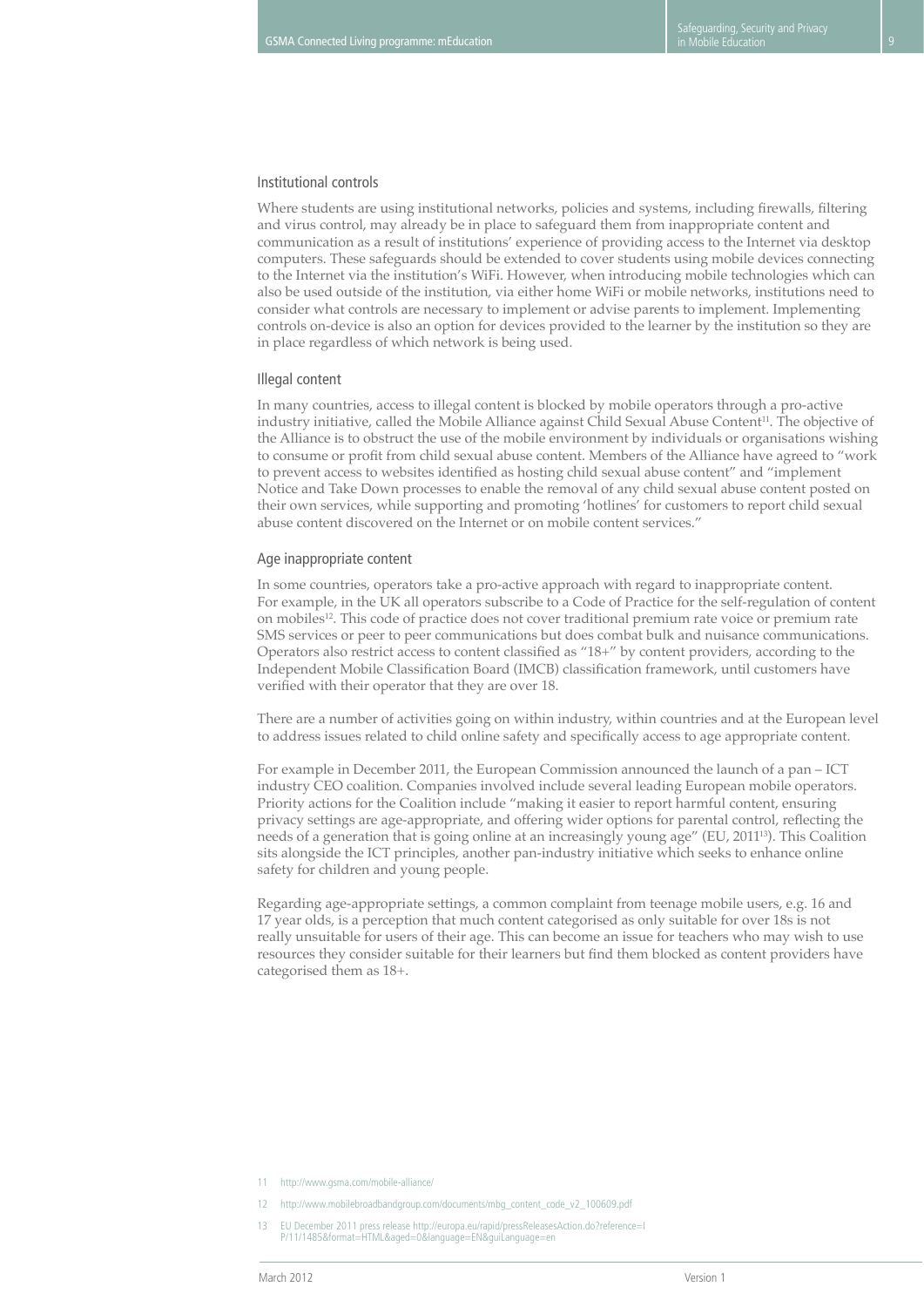There may be scope for mobile operators to assist in addressing this issue by developing improved, more flexible and sophisticated internet filtering tools and processes.

Inevitably there has been much debate about how best to verify that a customer using mobile services is aged 18 or over. Some operators accept ownership of a credit card used to pay for mobile services as an indication that the holder is 18 or over. Others require customers to bring proof of identity to one of the operator's shops, arguing that many services used by under 18s are paid for using a parent's credit card. A small charge is often made for using a credit card to verify age as this causes an item to appear on the card owner's credit card bill thus alerting them if they were unaware that their card was being used.

Japanese mobile operators, having themselves verified the age of their customers, provide an Age Verification Service to providers of online services and also providers of other age restricted products including cigarettes and alcohol sold through vending machines (Birch, D, 2011<sup>14</sup>).

#### Age inappropriate communication control

A related concern is the need to verify the age of people communicating with young learners via social networking sites. One example of how to address this issue is Project Isis<sup>15</sup>, led by Lancaster University in the UK. A software package was developed which estimates a person's age and gender using language analysis techniques. The aim was that this could be used to help police and law enforcement agencies detect an adult in a chatroom masquerading as a child as part of the "victim grooming" process. The system can also build general language profiles of paedophiles and paedophile groups to assist police in identifying them online. The language analysis software developed within the project is commercially available via a spin-off company Isis Forensics<sup>16</sup> who have also developed an iPhone App with the aim of empowering children to protect themselves when they are online by using the App to determine if the person they are communicating with is actually who they claim to be.

#### Websites considered a distraction from learning

Whether to prevent student access to websites which might distract from learning or cause behavioural problems is the subject of much debate in Education. Discussion revolves around:

- Whether preventing access is more or less desirable or effective than educating students about safe and responsible internet use
- Whether institutions should by default trust students and staff, and only apply sanctions to transgressors, or impose blanket bans

Many institutions and companies operate a Blacklisting system whereby websites or categories of websites deemed to be inappropriate are blocked for all users but can be unblocked for individuals if required. Whitelisting' or 'Walled Garden' services are alternative approaches designed for educational institutions. These 'involve identifying websites considered to be acceptable, or of educational value, and allowing access to only these sites. Many students, and some teachers, consider this approach too restrictive for all but the youngest children. It also raises important practical questions, for example who decides what sites should be included and excluded? How is the list kept up to date?

<sup>14</sup> Birch, D, 2011, "Aging problem", Digital Identity Blog, http://digitaldebateblogs.typepad. com/digital\_identity/2011/01/index.html

<sup>15</sup> http://www.comp.lancs.ac.uk/isis/

http://www.isis-forensics.com/childprotection/solution/solution.php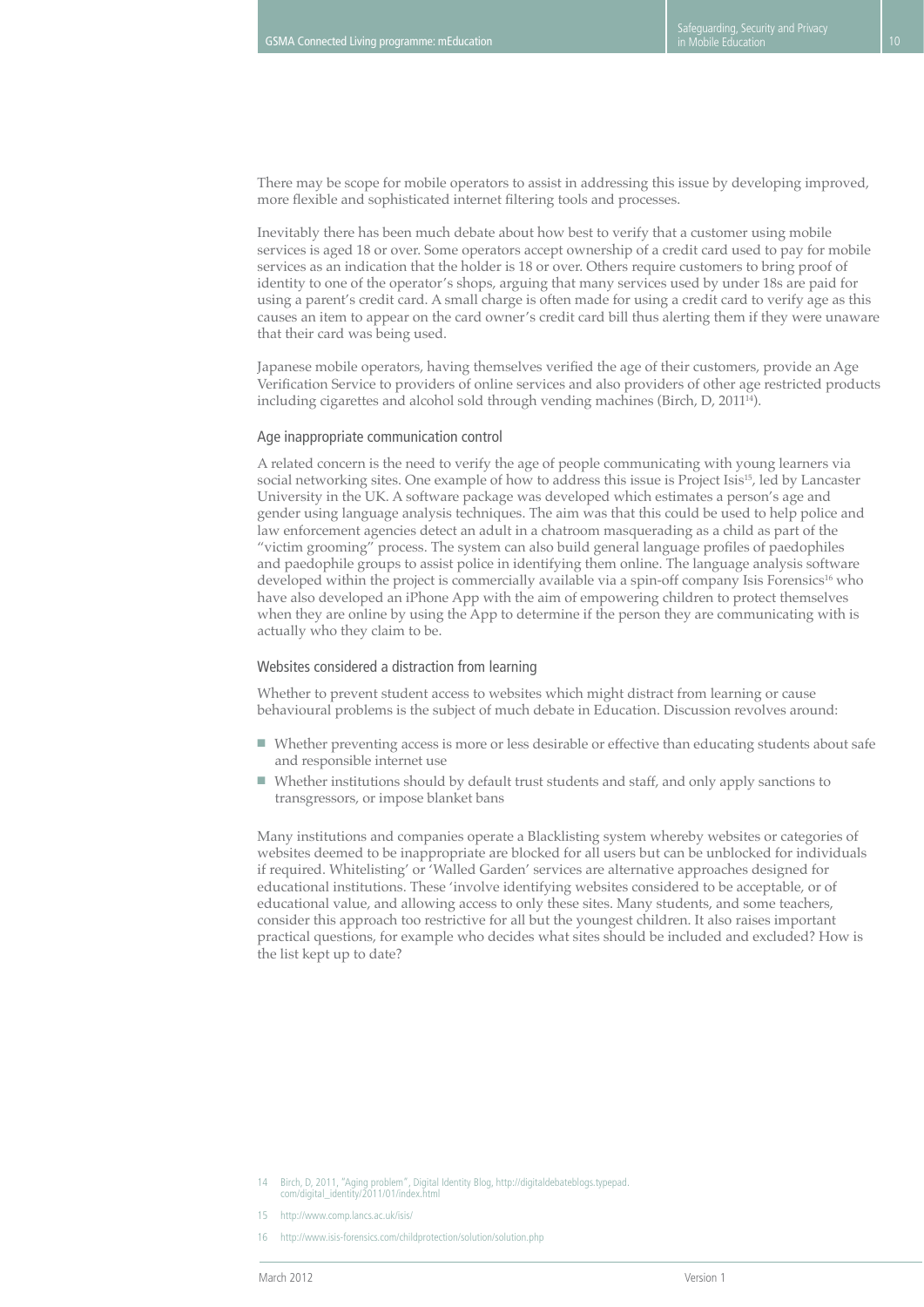Whilst attractive to institutions in terms of managing risk, it has been suggested that Walled Gardens can result in more rather than less risk to learners as:

 "*…teachers and management perceive that the network is locked down and thus safe, they don't need to worry about informing the learners about e-safety and digital identity. Of course once that learner goes home to their unlocked home internet, their smartphone, their 3G dongle, a friend's computer… they have no concept of how to act responsibly and safely online and as a result put themselves at risk…..*" (James Clay, 2010<sup>17</sup>)

Ofsted inspectors have stated that "*Students are safest using the internet when they are trusted to manage their own risk*" (Ofsted 2010<sup>18</sup>)

Walled Gardens can have educational drawbacks and present operational challenges:

"*The safe search facility [provided by the network operator] means that young learners are protected from access to inappropriate material. However, the challenge here is to ensure that searches are not too restricted and that learners have access to sites such as major news groups and popular social networks particularly as the education sector is still learning how to utilise these sites in an educational context.*" Raja Habib, Partnership Manager, MoLeNET LifeWise project.

Some teaching staff involved in the early stages of the MoLeNET 'Learning2Go Further' project became very frustrated by being unable to access websites they wished to use in teaching and this acted as a disincentive to their engagement with mobile education:

"*The number of URLs accessible by the devices was found to be relatively low and did not meet the needs of staff. This has interrupted the delivery of training beyond initial device familiarisation in some organisations and has led to some staff feeling that they have been unable to incorporate devices into teaching and learning practices due to the limited Internet access.*"19

#### Sources of information and advice

#### GSMA

GSMA leads or participates in several initiatives which are designed to protect children and young people using mobile phones.

**Age sensitive content:**20 Toolkit for mobile operators to support the responsible delivery of agesensitive commercial content

- **European Framework for Safer Mobile Use by Younger Teenagers and Children:**<sup>21</sup> A selfregulatory initiative by the mobile industry, which makes recommendations to ensure that younger teenagers and children can safely access content on their mobile phones
- **The EU ICT Coalition for a Safer Internet for Children and Young People:**<sup>22</sup> GSMA, along with other leading trade associations is supporting a new ICT Coalition which is expected to launch in 2012 a set of European wide principles aimed at enhancing online safety for children. The ICT Coalition and its principles mark a unique step in the evolution of industry self-regulation. It brings together for the first time many key industry players from across an increasingly wide and converging communication and internet market.
- <sup>17</sup> Clay, J, 2010, "to block or not to block", e-Learning Stuff, http://elearningstuff. net/2010/02/15/to-block-or-not-to-block/
- 18 Ofsted, 2010, http://www.ofsted.gov.uk/news/students-safest-using-internet-when-they-aretrusted-manage-their-own-risk
- 19 Learning2Go Further", 2008, https://www.wolverhampton-engage.net/sites/anonymous/ Learning2Go/Downloads/Forms/AllItems.aspx
- 20 http://www.gsma.com/age-sensitive-content/
- 21 http://www.gsma.com/european-framework/
- 22 http://ec.europa.eu/information\_society/activities/sip/self\_reg/index\_en.htm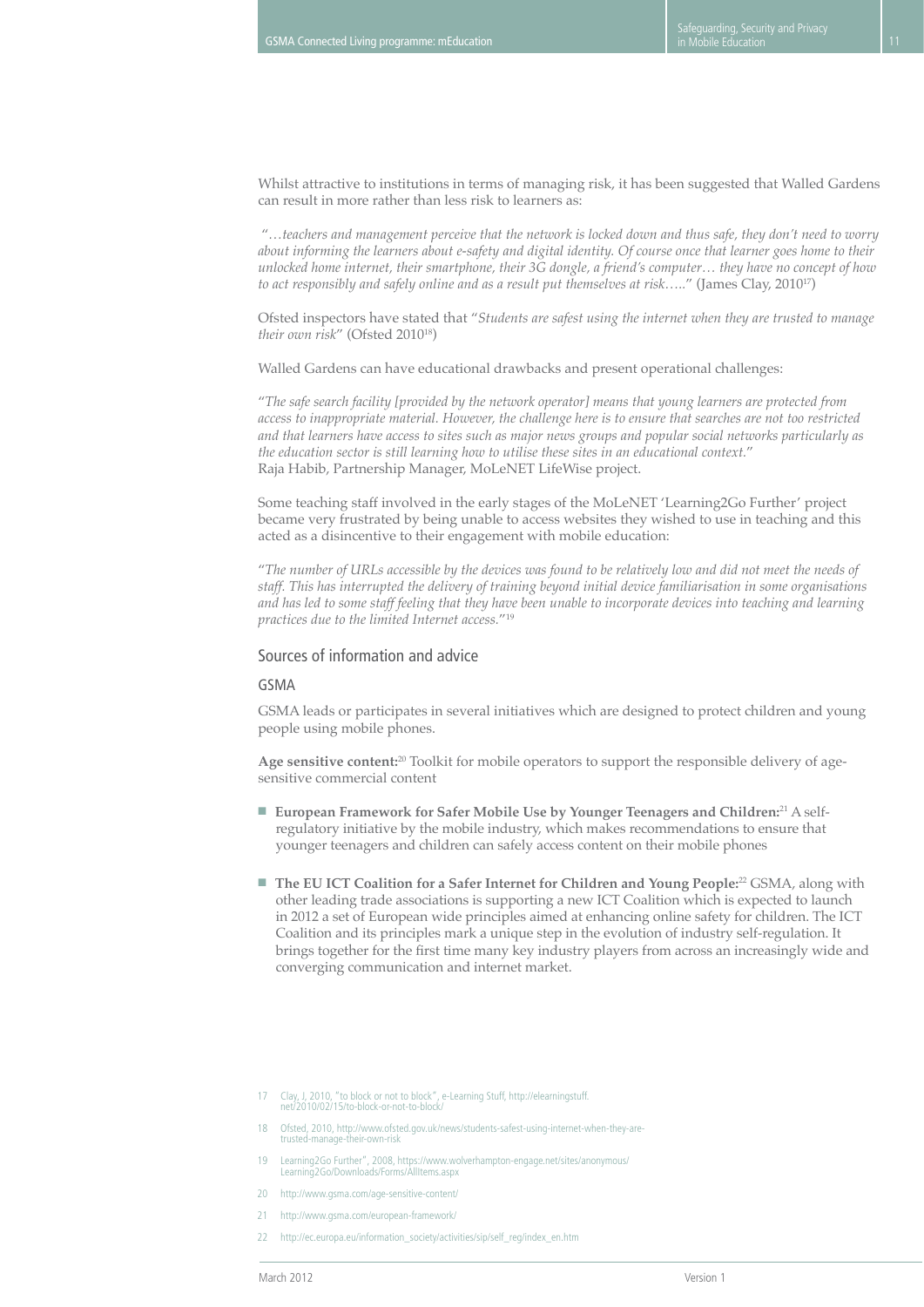The ICT Principles aim to ensure that signatories will aspire to the:

- Development of innovative approaches to enhance safe and responsible use by children and young people
- Empowerment of parents and carers to take action to engage with, and protect, their children
- User awareness of ways to ensure safety online and responsible behaviour towards others
- Provision of easily accessible, clear and transparent information
- Awareness of how and to whom to report abuse and concerns
- **Teachtoday:**<sup>23</sup> The definitive online resource for teachers in Europe, which is focused on the responsible and safe use of new communications technologies. Teachtoday provides information and advice for teachers, head teachers, governors and other members of the school workforce about the positive, responsible and safe use of new technologies. This includes advice about bullying. Founding partners of Teachtoday include European Schoolnet (EUN) a network of 31 Ministries of Education in Europe dedicated to supporting schools in the effective and responsible use of technology in learning, GSMA, O2, Orange, Telecom Italia, Deutsche Telekom and Vodafone, as well as several other leading technology companies.
- **Family Online Safety Institute (FOSI):**<sup>24</sup> GSMA is a member of FOSI (Natasha Jackson, GSMA's Head of Content Policy, is a member of the FOSI Board), which "works to make the online world safer for kids and their families by identifying and promoting best practice, tools and methods in the field of online safety, that also respect free expression".
- To gain a better understanding of how children use their mobile phones across the world, GSMA has collaborated with NTT DOCOMO on a multiyear research project comparing children's use of mobile phones in different countries<sup>25</sup>. The 2010 report "Children's Use of Mobile Phones and Personal Relationships - An International Comparison" was published in June 2010 with NTT DOCOMO's Mobile Society Research Institute (MSRI)26, and compares mobile phone use by children in six countries at different stages in their development - Japan, Korea, Cyprus, China, India and Mexico. The Children's Use of Mobile Phones - An International Comparison 2011 report provides a detailed picture of mobile phone use by children from the age of eight to 18, following research conducted with more than 3,500 pairs of children and parents in Japan, India, Paraguay and Egypt.

#### UK

- **Ofsted**<sup>27</sup>
- Get safe online<sup>28</sup>
- **Child Exploitation and Online Protection Centre**<sup>29</sup>
- **UK Council for Child Internet Safety**<sup>30</sup> which brings together over 170 organisations, including major mobile operators and is jointly chaired by the Department for Education and the Home **Office**
- **The Byron reports** (2008, 2010)<sup>31</sup>
- **The Safe Network**<sup>32</sup> Jointly managed by NSPCC, Children England and Child Accident Prevention Trust (CAPT), created as a result of the UK Department for Children Schools and Families 2009 Staying Safe Action Plan33
- 23 http://www.teachtoday.eu/
- 24 http://www.fosi.org/cms/
- 25 http://www.gsma.com/understanding-usage-of-mobile-by-young-people/
- 26 http://www.moba-ken.jp/english
- 27 http://www.ofsted.gov.uk/resources/safe-use-of-new-technologies
- 28 www.Getsafeonline.org
- 29 http://ceop.police.uk/
- 30 http://www.education.gov.uk/ukccis
- 31 Byron, T, 2008, "Safer Children in a Digital World", and 2010, "Do we have safer children in a digital world?"
- 32 http://www.safenetwork.org.uk/help\_and\_advice/Pages/safety\_online.aspx
- 33 https://www.education.gov.uk/publications/eOrderingDownload/DCSE-00151-2008.pdf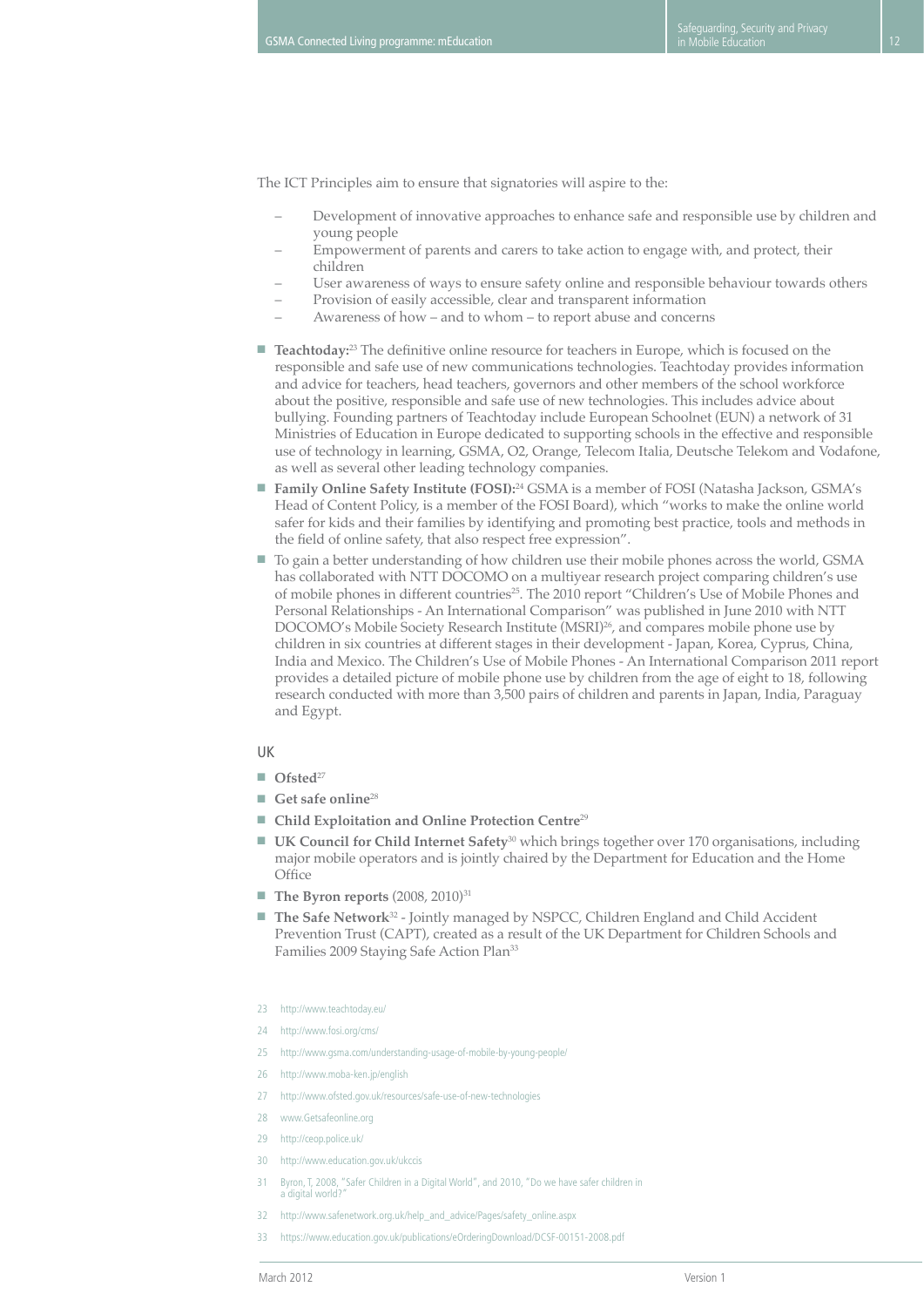#### European Union

- **Kidsonlinenet research project:**<sup>34</sup> social networking safety summary findings
- **Insafe:**<sup>35</sup> the European network of Awareness Centres promoting safe, responsible use of the Internet and mobile devices to young people

#### USA

- **WiredSafety.org:**<sup>36</sup> is a US charity operating worldwide. It originated in 1995 as a group of volunteers rating websites and now provides one-to-one help, information and education to Internet users of all ages on Internet and interactive technology safety, privacy and security issues. These services are offered through unpaid volunteers who administer specialised websites, resources and programmes.
- Harvard University, Berkman Center for Internet and Society, The Youth and Media Policy **Working Group:**37 this group explores policy issues that fall within three substantive clusters that emerge from youth's information and communications technology practices: Risky Behaviors and Online Safety; Privacy, Publicity and Reputation; and Youth Created Content and Information Quality.

#### United Nations

■ **ITU**:<sup>38</sup> the UN agency for information and communication technologies

#### 2.2 Mobile bullying

**Most relevant to:** schools, colleges, under 16s, vulnerable adults, with some implications for others

**Solution type (policy, technical, culture change or staff development):** policy, culture, staff training, learner guidance, advice and support

**Criticality:** "*causes concern*" and "*potential to discourage/restrict use*" if teachers are particularly concerned

#### Description and discussion

Some teaching staff and managers of educational establishments express concerns that mobile devices can be used for bullying other learners and teachers.

Unfortunately technology, including mobile technologies, has enabled the old fashioned school, or office, bully to increase the reach, intensity and longevity of their activities. Bullying may be online and therefore delivered via either desk top or mobile technologies or may use the functionality of mobile technologies e.g. photographing or videotaping peers or teachers for circulation, posting and ridicule.

- 36 http://www.wiredsafety.org/
- 37 http://cyber.law.harvard.edu/research/youthandmedia/policy
- 38 http://www.itu.int/osg/csd/cybersecurity/gca/cop/so-whats-cop.html and http://www.itu.int/ osg/csd/cybersecurity/gca/cop/guidelines/industry/industry.pdf

<sup>34</sup> http://media.education.gov.uk/assets/files/pdf/r/14%20%20%20social%20networking%20 age%20and%20privacy.pdf and http://www2.lse.ac.uk/media@lse/research/EUKidsOnline/ age%zuanu

<sup>35</sup> http://www.saferinternet.org/web/guest/home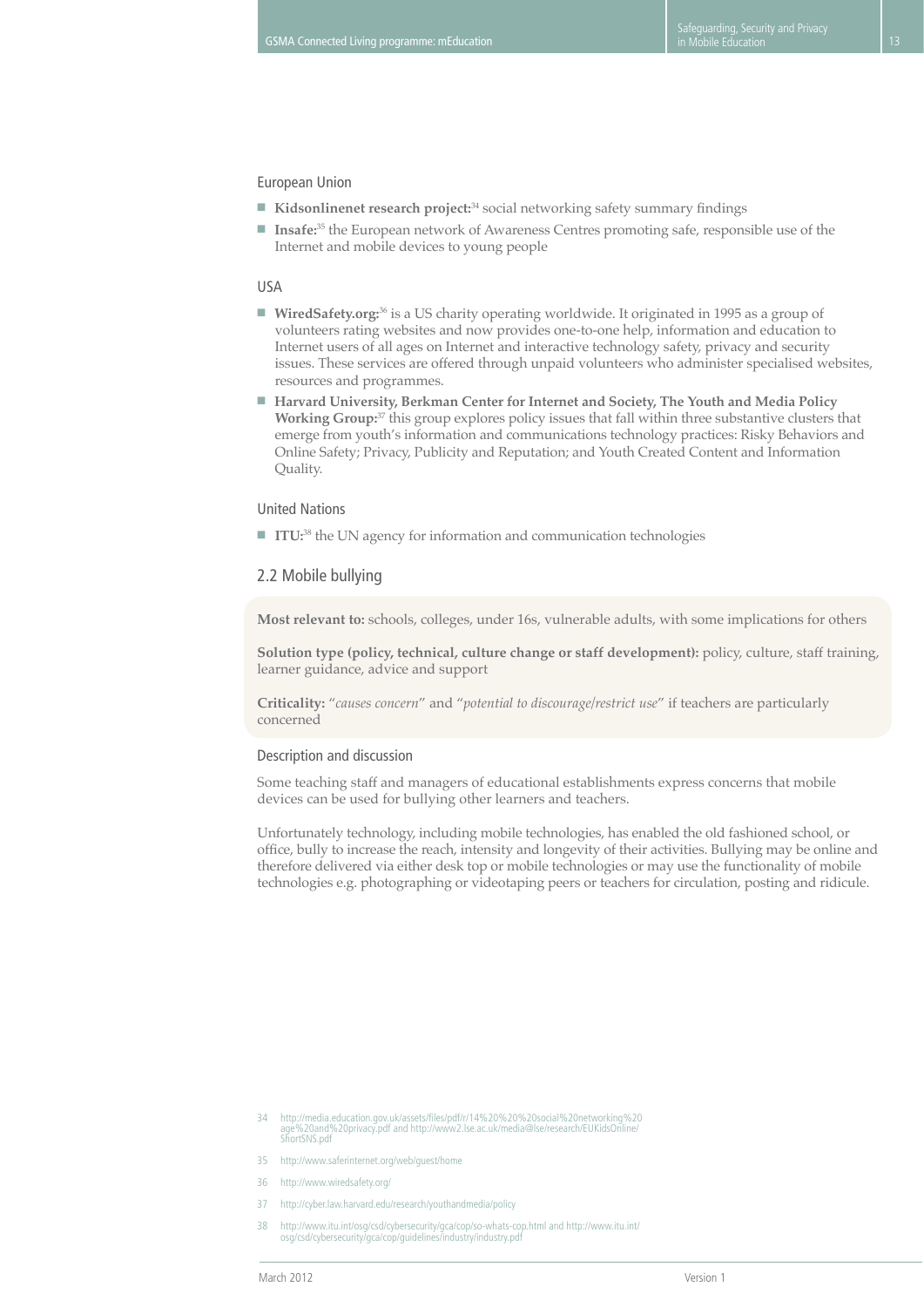The use of mobile technologies for educational purposes probably does not increase the risk that may already exist as a result of learners' personal ownership of mobiles.

Investing time and effort in education and communication with young people on the issue of bullying can help. Technology alone cannot provide the solution, young people need to have the tools and knowledge to enable them act appropriately online and to cope with difficult situations.

Institutions should also re-visit their existing anti-bullying policies and strategies to ensure that they are robust enough to cope with the use of new technologically facilitated bullying methods.

Sources of information and advice

- $\blacksquare$  Childline<sup>39</sup>
- $\blacksquare$  Kidscape<sup>40</sup>
- $\blacksquare$  Childnet's 'The Digizen' website<sup>41</sup>
- Wired Kids Inc's 'Stop Cyberbullying' website<sup>42</sup>
- Cybermentors<sup>43</sup> a website for children mentoring each other concerning online bullying

#### 2.3 Device functionality and access to websites or services considered to be a distraction or potentially problematic

**Most relevant to:** schools, colleges, under 16s, vulnerable adults, with some implications for others

**Solution type (policy, technical, culture change or staff development):** policy, technical, culture and staff training

**Criticality:** "*Potential to discourage/restrict use*", if educators are very concerned about perceived distraction or behaviour risks

#### Description and discussion

Some educators would like to be able to disable, within institutions or within classrooms, some device functionality (e.g. the ability to make phone calls or send texts) which they perceive as likely to distract from learning or lead to behavioural issues. Some institutions are also concerned about the use of cameras in mobile devices combined with social networking websites to bully or embarrass learners or teachers. Some employers of work-based learners do not allow devices with cameras on their premises as they are concerned about the potential for industrial espionage.

There is much debate within education about whether the ability to temporarily disable such functionality, or even the right to ban mobile technologies, is needed or whether concerns can be adequately addressed by acceptable use agreements and updated teacher training and continuing professional development in classroom behaviour management.

- 39 http://www.childline.org.uk/Explore/Bullying/Pages/CyberBullying.aspx
- 40 http://www.kidscape.org.uk/childrenteens/cyberbullying.shtml
- 41 http://www.digizen.org/
- 42 www.stopcyberbullying.org
- 43 http://cybermentors.org.uk/index.php?option=com\_frontpage&Itemid=1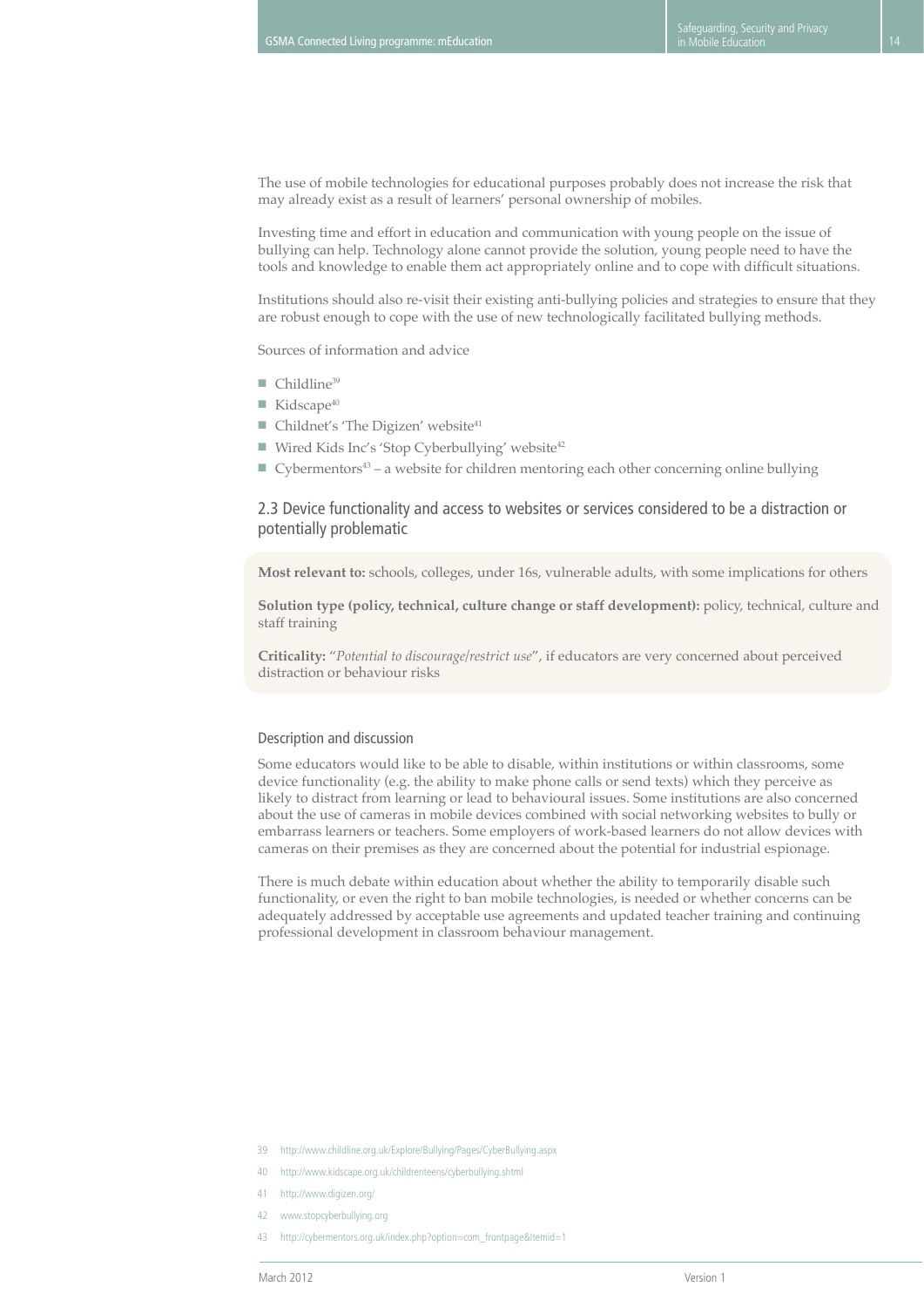If institutions feel they need to apply technical controls, possibilities include:

- The use of Apps to provide access to limited and specific internet pages on mobiles instead of Internet access via a browser
- Limiting of device functionality, or services accessible on mobile devices, permanently or in specific locations at specific times

Some institutions have also taken the decision to use iPods and other media players and tablets rather than smartphones for learning partly because students cannot use these devices to make phone calls or send texts (although Voice over Internet Protocol (Voice over IP, VoIP) services, e.g. Skype or Oovoo, might potentially still be used unless blocked).

In recent years in the UK many educational institutions have experimented with the use of previously banned handheld technologies, including mobile phones and games devices (i.e. Nintendo DS and Sony PSP) for learning.

Research carried out by institutions taking part the UK MoLeNET initiative<sup>44</sup> found that whilst initially many teachers raised concerns about possible negative effects on student behaviour in practice these fears were generally not realised and in some cases student behaviour improved45.

College staff leading MoLeNET projects in year 3 provided largely positive feedback on the impact of the use of mobile technologies on students' engagement, behaviour, attitudes and retention<sup>46</sup> (Figure 2).

#### **Figure 2: MoLeNET Year 3 Projects Feedback on the Impact of Mobile Learning on Learner Engagement, Behaviour, Attitudes and Retention**



Source: Attewell J et al 2011

44 www.molenet.org.uk

45 Attewell J et al, "The impact of mobile learning, examining what it means for teaching and<br>learning", LSN 2009, ISBN: 978-1-845272-820-5 and "Modernising education and training,<br>Mobilising technology for learning", LSN

46 Attewell J et al, "Mobile learning news: Proven effective, sustainable m-learning, key mes sages from 3 years of MoLeNET", LSN 2011, ISSN 1473-1685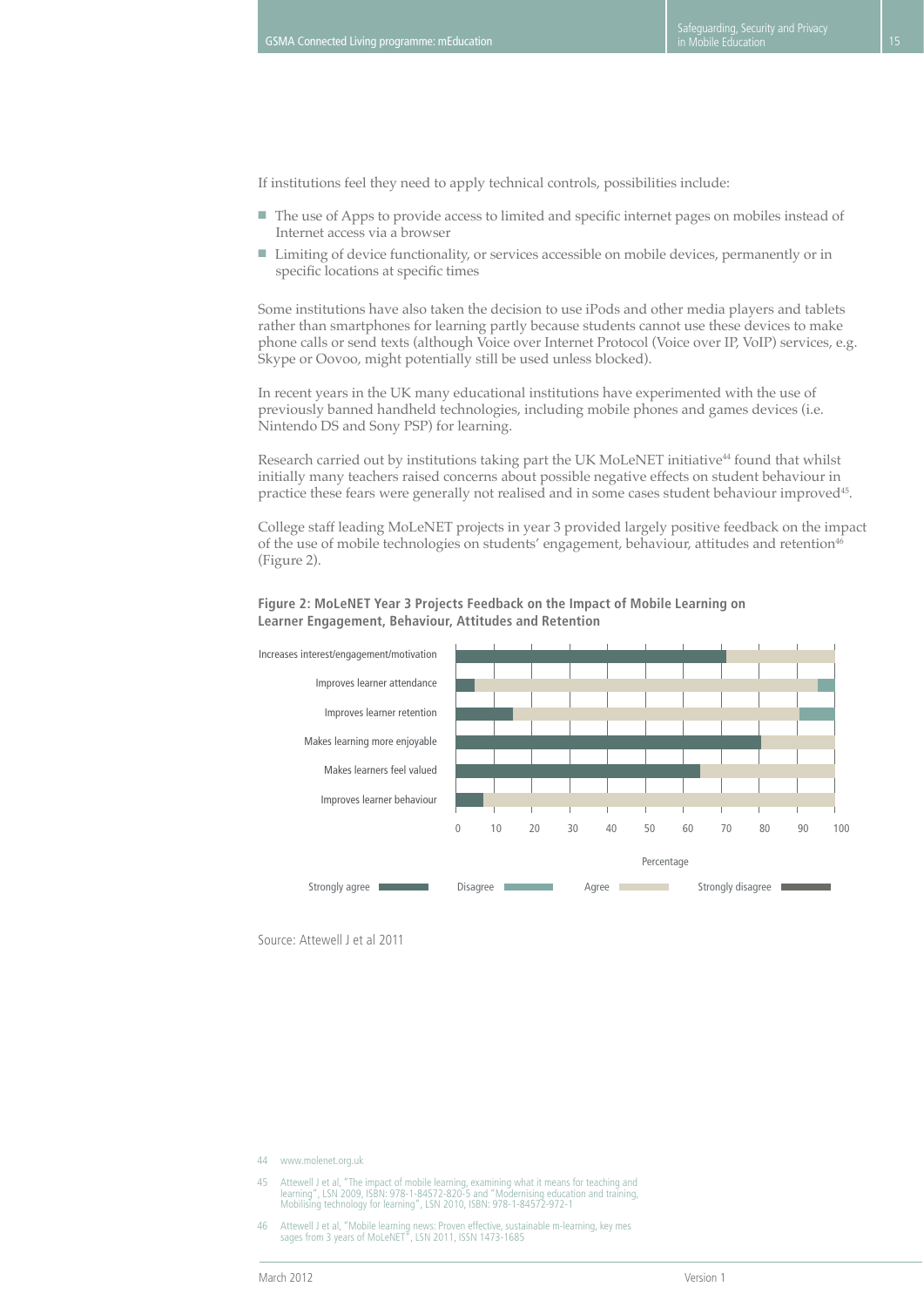Some institutional policies related to banning, blocking or filtering of mobile devices, device functionality, websites, content and communication are designed to control the use of technologies perceived as potentially disruptive. Although educators and institutional managers quite correctly wish to protect their learners and the reputation of their institutions some policies are also motivated by a fear of losing control and of their traditional roles, processes, culture and authority being challenged.

Some researchers have described mobile technologies as "disruptive" in education in ways that are positive. The term disruptive technology was first coined in by Clayton Christensen in 'The Innovator's Dilemma'47. Christensen suggested that innovations were either 'sustaining' or 'disruptive'. A 'sustaining' innovation being one which improves performance in line with the demands of mainstream users, whilst a 'disruptive' innovation has characteristics that users may not initially want. However, disruptive innovations have the potential to drastically change the way users connect, engage, and relate with the world and can transform society, which can be very beneficial hence the title of "the innovator's dilemma".

An increasing number of educators are recognising the potential of mobile technologies for teaching and learning and speaking out against the previously widely accepted view that mobile phones should be banned in schools. One group of teachers have written an article entitled "10 Proven Strategies to Break the Ban and Build Opportunities for Student Learning with Cell Phones" (Engel, G et al, 201048) which provides other teachers with advice as well as links to useful evidence to support arguments for the use of mobile in schools and useful tools to assist the process of getting started.

Engel et al advise teachers who wish to change the system to carefully plan their strategy and advise them to follow a series of steps including:

- Building relationships with all stakeholders (teachers, students, parents and guardians, school administrators, district authorities)
- Providing evidence that the use of mobile technology proposed is aligned to teaching and learning theory, research and national standards
- Planning of how the technology will be used including detailed lesson plans
- Proposing a pilot programme, including a detailed plan for how this would work, advice to "film videos of what you and your students are doing" and "publish on online spaces to celebrate the work your students are doing" and the suggestion to invite administrators to observe or even participate in some lessons
- Obtaining parental permission, establishing acceptable use policies and phone use etiquette and putting in place appropriate classroom management procedures

This process has been summarised and vital steps of evaluating the impact of the new approach added, in Figure 3.

<sup>47</sup> Christensen C M, "The Innovator's Dilemma: The Revolutionary Book that Will Change the Way You Do Business, Collins 1997, ISBN-10: 0060521996

<sup>48</sup> Engel, G et al, 2010, "10 Proven Strategies to Break the Ban and Build Opportunities for Student Learning with Cell Phones", The Innovative Educator, http://theinnovativeeducator. blogspot.com/2010/11/ten-building-blocks-to-break-ban-and.html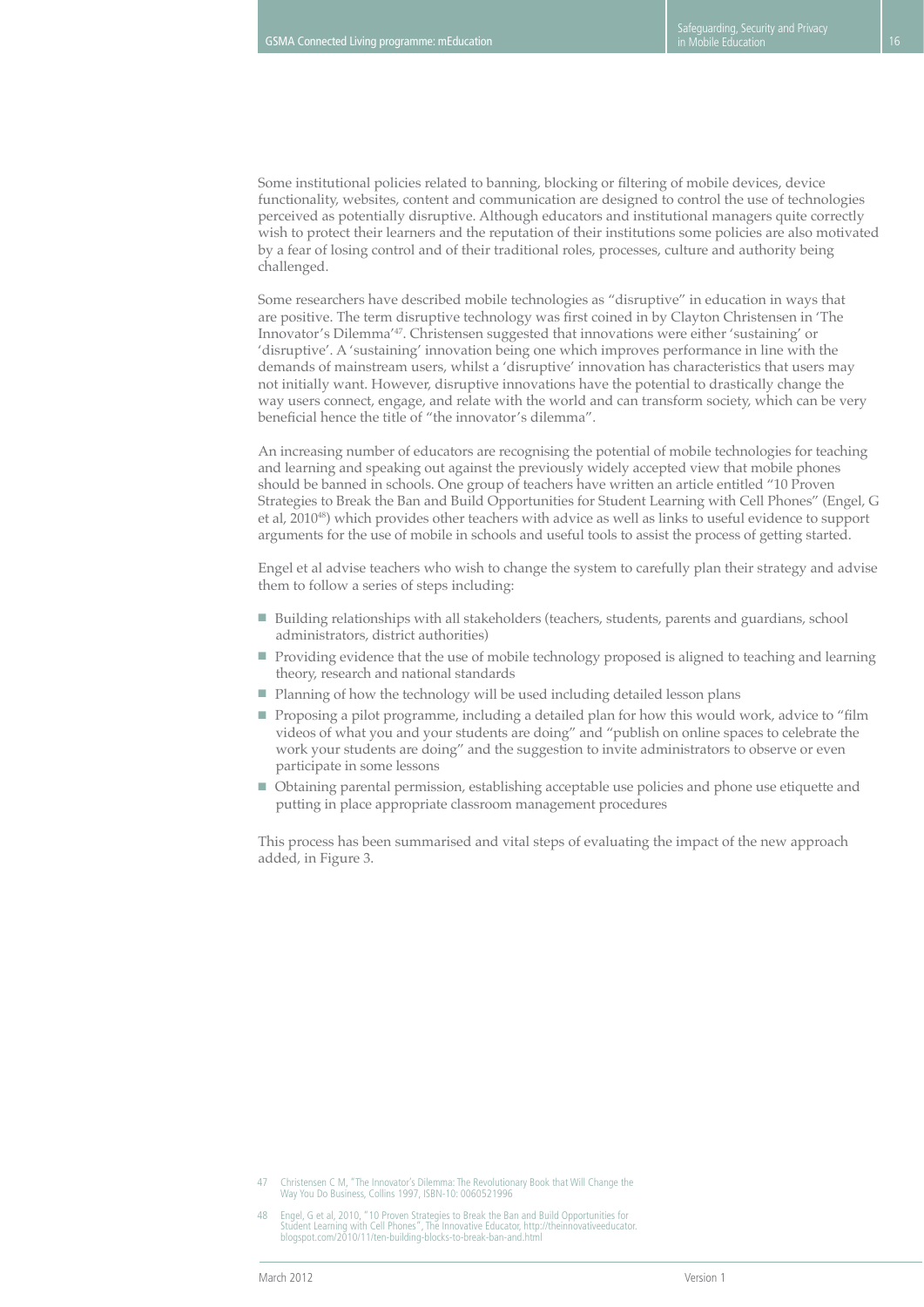

#### **Figure 3: A Planned Approach to Introducing Mobile Technologies into the Classroom**

Source: GSMA (based on Engel G et al)

#### 2.4 Risk of students getting into financial difficulty

**Most relevant to:** all, but especially younger and more vulnerable learners

**Solution type (policy, technical, culture change or staff development):** technical, policy, staff development and learner guidance

**Criticality:** "*Potential to Discourage/restrict use*"

#### Description and discussion

If students are using their own mobile devices for learning, institutions will wish to be confident that there is no risk of them getting into financial difficulties as a result of incurring additional charges e.g. as a result of exceeding "fair use" data limits or due to roaming charges if using their devices in other countries.

Some projects, e.g. the Learning 2 Go project in the UK, have ensured there can be no problems by negotiating with mobile network operators fixed price "no surprises" contracts.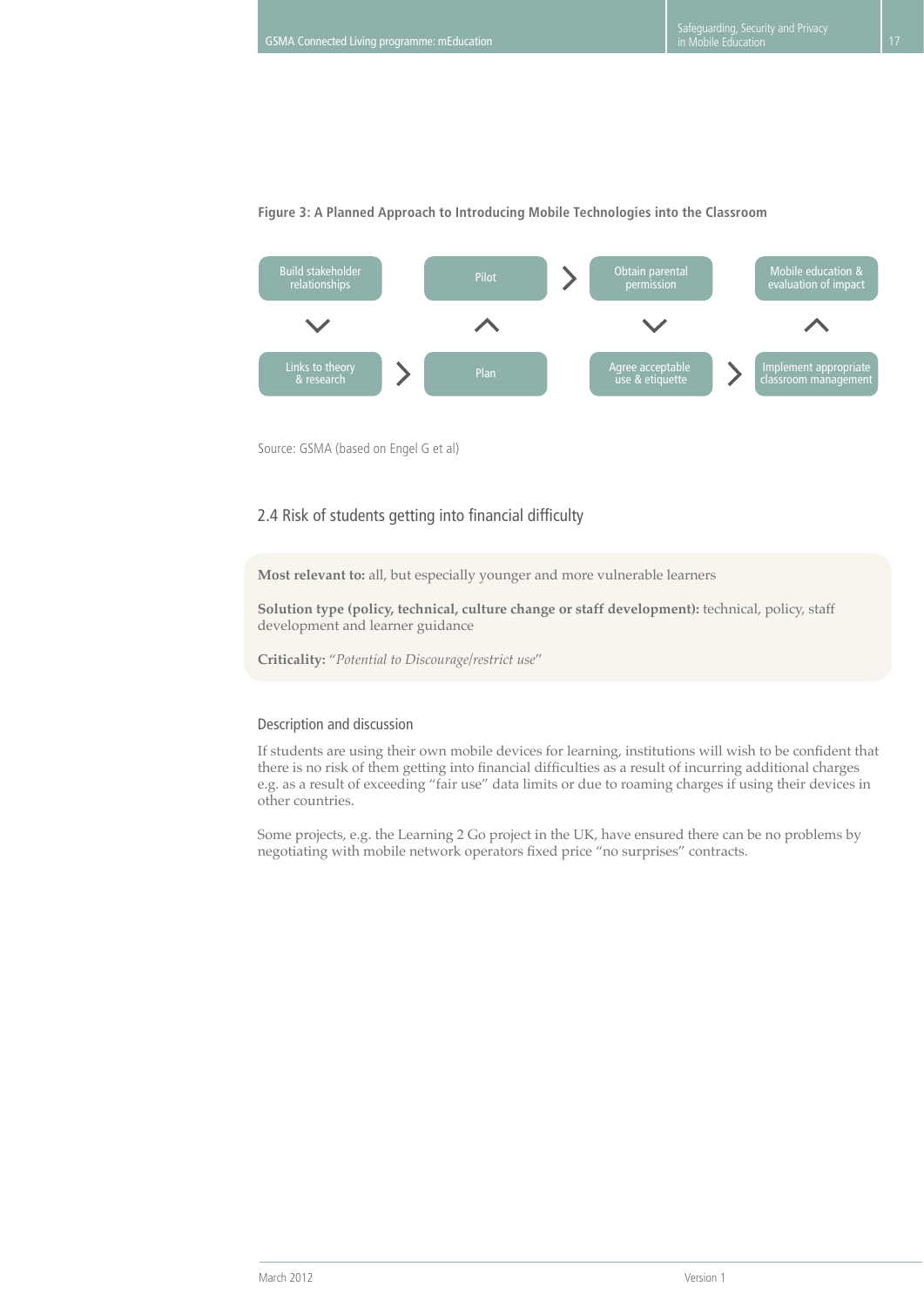### 2.5 Risk of students getting into trouble due to illegal file sharing/downloading

**Most relevant to:** all, but especially younger learners

**Solution type (policy, technical, culture change or staff development):** technical, policy, staff development and learner guidance

**Criticality:** "*Potential to discourage/restrict use*"

#### Description and discussion

Institutions routinely implement measures to prevent students from accessing illegal file sharing and downloading websites when they are using desktop computers on their networks. Similarly, they need to consider what technical and educational measures are required to control this risk when mobile technologies are used, whether these are owned by students or the institution.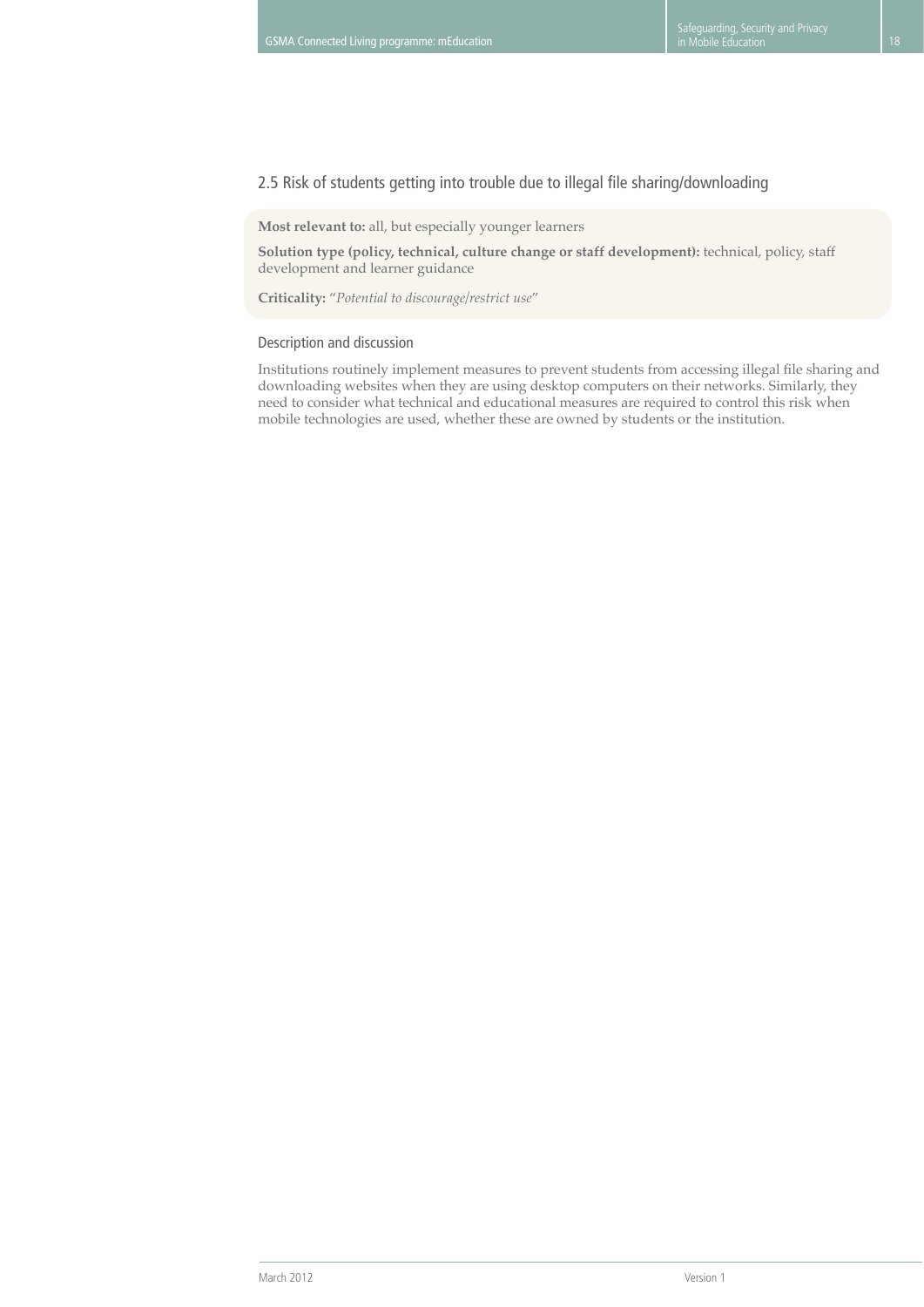# 3. Health and Safety

### 3.1 Mobile phones and wireless networks alleged health risks

**Most relevant to:** all, but particularly children under 16

**Solution type (policy, technical, culture change or staff development):** if risk was ever established for either mobile phones or wireless networks it would lead to changed policies on use; technical changes; staff development

**Criticality:** Would significantly "*Discourage/restrict use*" if health risks were ever established. In some cases concerns about this currently "*discourage/ restrict use*" for some young learners and of WiFi in some schools. A "*minor or occasionally raised*" issue where educators are aware that most of their learners already own and use mobile phones and have WiFi in their homes.

#### Description and discussion

In most developed countries governments have funded research relating to possible health risks from mobile phones and networks. Most governments and the WHO have concluded that present human exposure recommendations are protective of all persons and that no specific measures are warranted for children.

The Health Council of the Netherlands<sup>49</sup> published a report in October 2011 that reviewed whether radio signals could affect the brains of children and concluded:

"*There is no scientific evidence for a negative influence of exposure to electromagnetic field of mobile telephones, base station antennas or Wi-Fi equipment on the development and functioning of the brain and on health in children.*"

The Health Council recommended further research, in particular into effects in young children and into long term effects but saw no reason to modify the current exposure limits, which have been designed with a large uncertainty margin especially to take into account possible vulnerable groups including children.

In May 2011 31 scientists from 14 countries evaluated all available research evidence for the WHO agency IARC<sup>50</sup>. They concluded there was 'limited evidence of carcinogenicity' for two types of cancer (where 'limited' means a causal interpretation is considered credible, but chance, bias or confounding could not be ruled out with reasonable confidence) and 'inadequate evidence' to allow conclusions about other cancers. As a result WHO/IARC has classified radiofrequency electromagnetic fields associated with wireless phone use as "possibly carcinogenic to humans (Group 2B<sup>51</sup>)". Dr Jonathan Samet (University of Southern California), overall Working Group Chairman, stated "The conclusion means that there could be some risk, and therefore we need to keep a close watch for a link between cell phones and cancer risk<sup>52</sup>."

Due to uncertainty, in some cases governments have adopted precautionary measures including recommendations to limit use of mobile phones by children.

<sup>49</sup> http://www.gezondheidsraad.nl/en/publications/influence-radiofrequency-telecommunica tion-signals-children-s-brains

<sup>50</sup> International Agency for Research on Cancer, http://www.iarc.fr/

<sup>51</sup> See http://monographs.iarc.fr/ENG/Classification/index.php for an explanation of the classifications and a list of classified agents

<sup>52</sup> http://www.iarc.fr/en/media-centre/pr/2011/pdfs/pr208\_E.pdf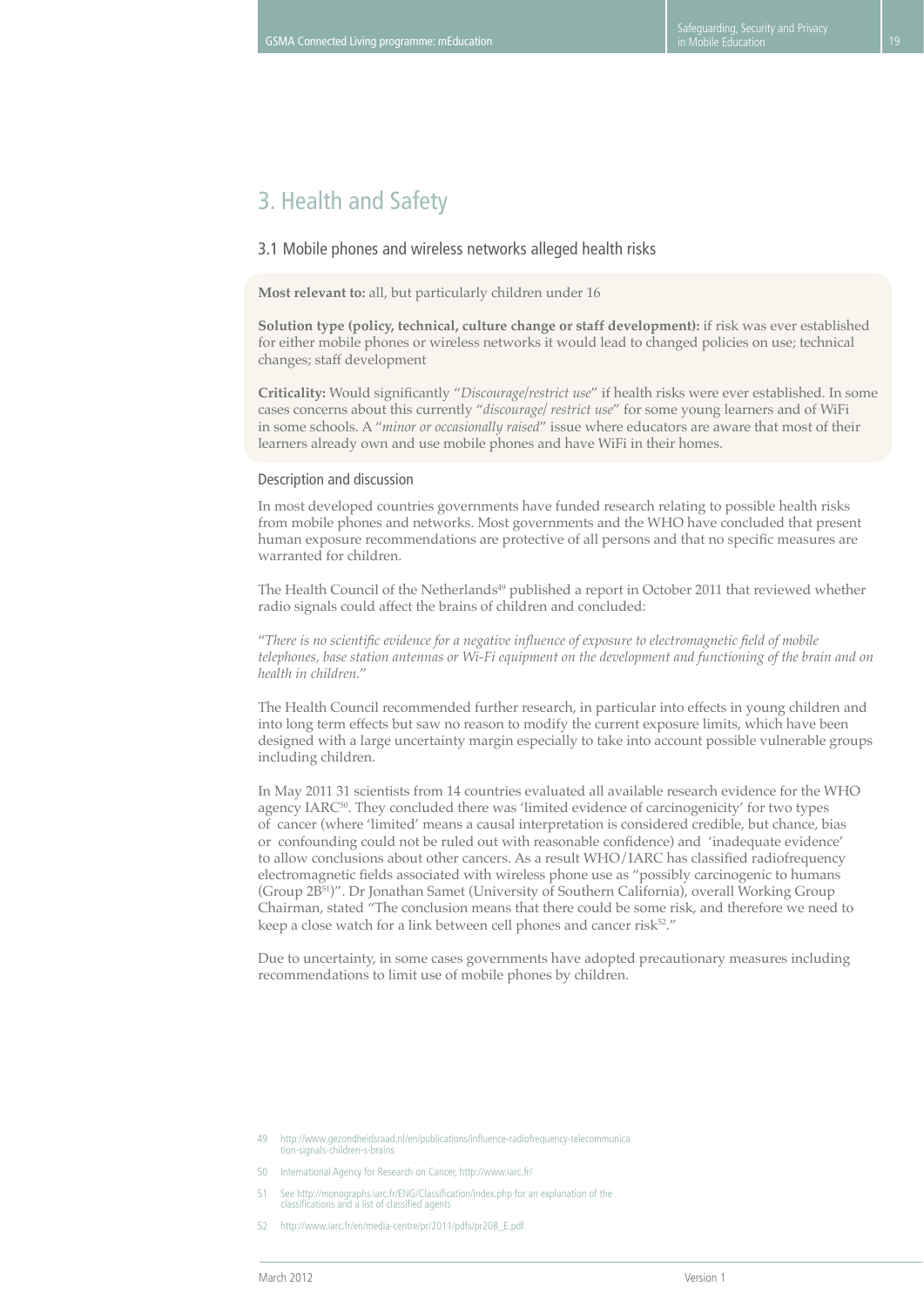Health research has also considered the potential risks of wireless networks. In Canada and France there have been concerns about the use of WLAN resulting in removal from a small number of schools.

The UK Health Protection Agency issued a statement regarding wireless networks in 2007: "*There is no scientific evidence to date that WiFi and WLANs adversely affect the health of the general population. The signals are very low power, typically 0.1 watt (100 milliwatts) in both the computer and the router (access point) and the results so far show exposures are well within ICNIRP53 guidelines. Given this, there is no particular reason why schools and others should not continue to use WiFi or other wireless networks. However there has not been extensive research into what people's exposures actually are to this new technology and that is why we are initiating this new programme of research and analyses. We have good scientific reasons to expect the results to be re-assuring and we will publish our findings*." (Professor Pat Troop, Chief Executive of the Health Protection Agency).

The findings were published as Peyman, A, et al (2011)<sup>54</sup> and reported that "*The data gathered during the project continue to reinforce the position adopted by the HPA at the beginning of the project that exposures are small in relation to the ICNIRP guidelines and less than those from mobile phones. The outcome of the project will also be considered by the Advisory Group on Non-Ionising Radiation in its current health risk review of exposures to radiofrequency fields, which is expected to be completed in 2012.*"

This continues to be an active research field with new papers being published regularly. GSMA and the Mobile Manufacturers Forum (MMF) jointly prepare a monthly newsletter Mobile Abstracts<sup>55</sup> which provides a brief update of recent scientific publications related to mobile telephony.

#### Sources of information and advice

**GSMA Mobile and Health information:**<sup>56</sup> GSMA recognises that there is public concern about the siting of antennas and the use of mobile devices. These are low powered radio services and it is GSMA's opinion based on expert scientific reviews that there are no established health risks from exposures to radio frequency signals from mobile phones or wireless networks to the levels recommended by the WHO<sup>57</sup>.

#### UK

- **Health Protection Agency**<sup>58</sup>
- World Health Organization International EMF Project<sup>59</sup>

#### 3.2 Risk of mobile learners being targeted by thieves

**Most relevant to:** under 16s, vulnerable adults

**Solution type (policy, technical, culture change or staff development):** organisational policy, staff development and advice and guidance for at risk learners.

**Criticality:** May "*discourage/restrict use*" where teachers are concerned, in particular in the case of very young or vulnerable learners. A "*minor or occasionally raised*" issue where educators are aware that most of their learners already own and use mobile phones.

- 53 International Commission on Non-Ionizing Radiation Protection, http://www.icnirp.org/
- 54 Peyman, A, et al, 2011, "Assessment of exposure to electromagnetic fields from wireless computer networks (Wi-Fi) in schools; results of laboratory measurements" in Health Physics, 100, Issue 6, 594-612 see: http://journals.lww.com/health-
- 55 http://www.gsma.com/Mobile-Abstracts/
- 56 http://www.gsma.com/mobile-and-health/
- 57 http://www.who.int/peh-emf/en/
- 58 www.hpa.org.uk
- 59 www.who.int/emf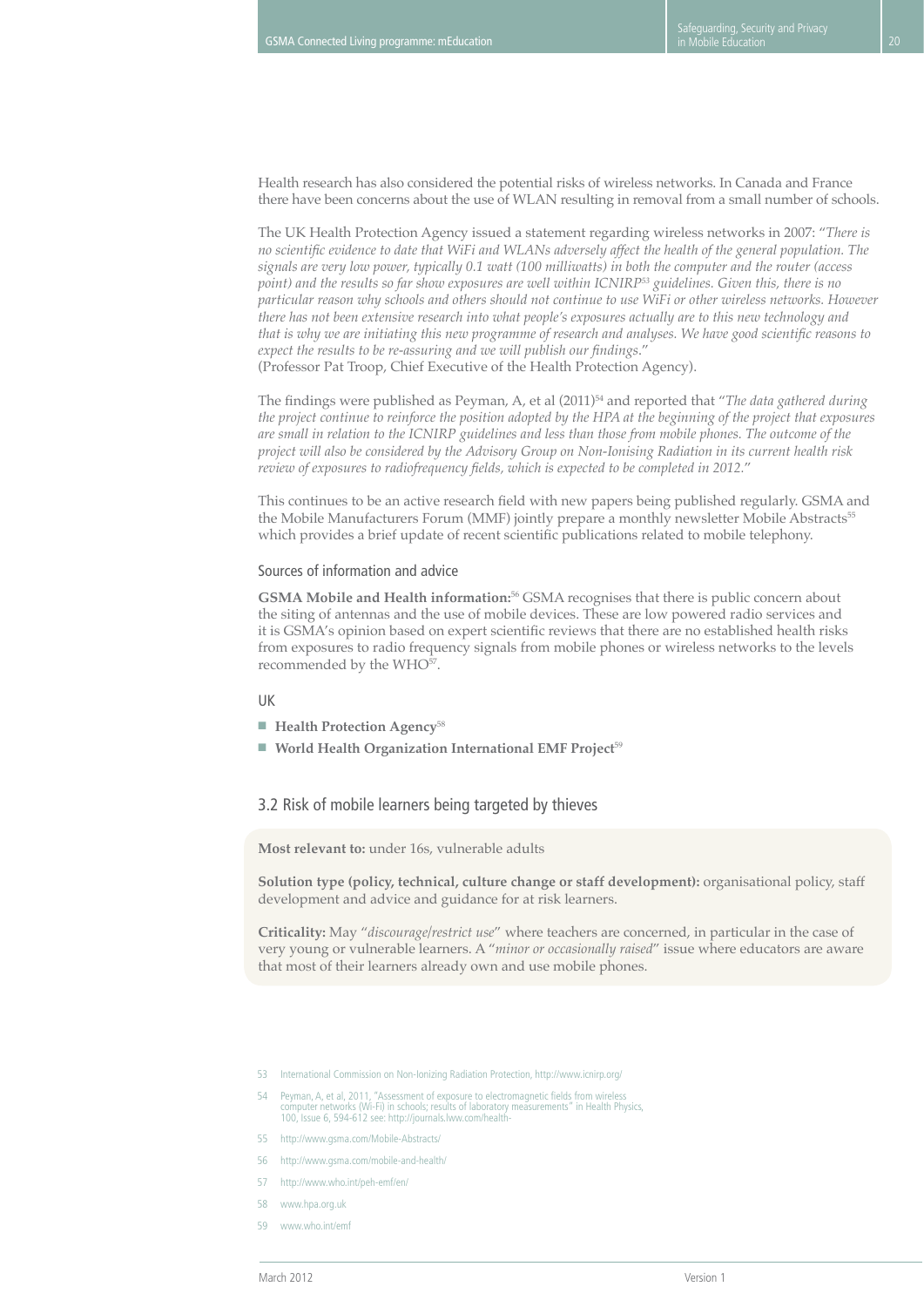#### Description and discussion

Teaching and caring staff in educational institutions sometimes express concerns about giving young or vulnerable learners attractive and expensive portable technologies which could potentially attract the attention of thieves and therefore expose learners, for whom the institution has a duty of care, to danger.

Staff development around this issue focuses on awareness of the problem, how to advise learners and also the need for a proportional response based on the extent to which the risks these learners routinely face are increased, bearing in mind that the majority of young people in developed countries carry their own mobile devices.

Some projects (e.g. Wolverhampton local authorities in the UK) have sought to reduce the risk of theft by marking devices with large and recognisable project or organisation logos and by liaising with local police in developing advice.

#### 3.3 Eye strain and RSI risks

#### **Most relevant to:** all

**Solution type (policy, technical, culture change or staff development):** organisational policy, staff development and advice and guidance for learners.

**Criticality:** "*minor or occasionally raised*" issue

#### Description and discussion

These health risks are only very occasionally mentioned as possible problems and relate to any use of mobile devices whether for education or other purposes.

GSMA provides the following information on this topic:

Repetitive Strain Injury (RSI) is used as an umbrella term to refer to various kinds of injuries to muscles, tendons or nerves caused by repetitive movement of a part of the body. It has not been medically established that texting and playing games on a mobile phone can cause RSI. If you are concerned, we recommend that when using a mobile phone for texting or playing games:

- Do not grip the phone tightly
- Press the buttons lightly
- Try to use both hands to spread the load
- Keep your hands close to your body when holding the phone
- Hold the phone up in front of you to reduce flexing of the neck
- Make use of the special features in the handset which minimise the number of buttons which have to be pressed, such as message templates and predictive text
- Take lots of breaks to stretch and relax

If you experience symptoms such as persistent or recurring discomfort, pain, throbbing, aching, tingling, numbness, burning sensation, stiffness, promptly see a qualified health professional. In the UK further information on RSI is available from NHS Direct<sup>60</sup> and the UK Chartered Society of Physiotherapy $61$  has issued tips for people texting or playing games.

- 60 http://www.nhsdirect.nhs.uk/
- 61 http://www.csp.org.uk/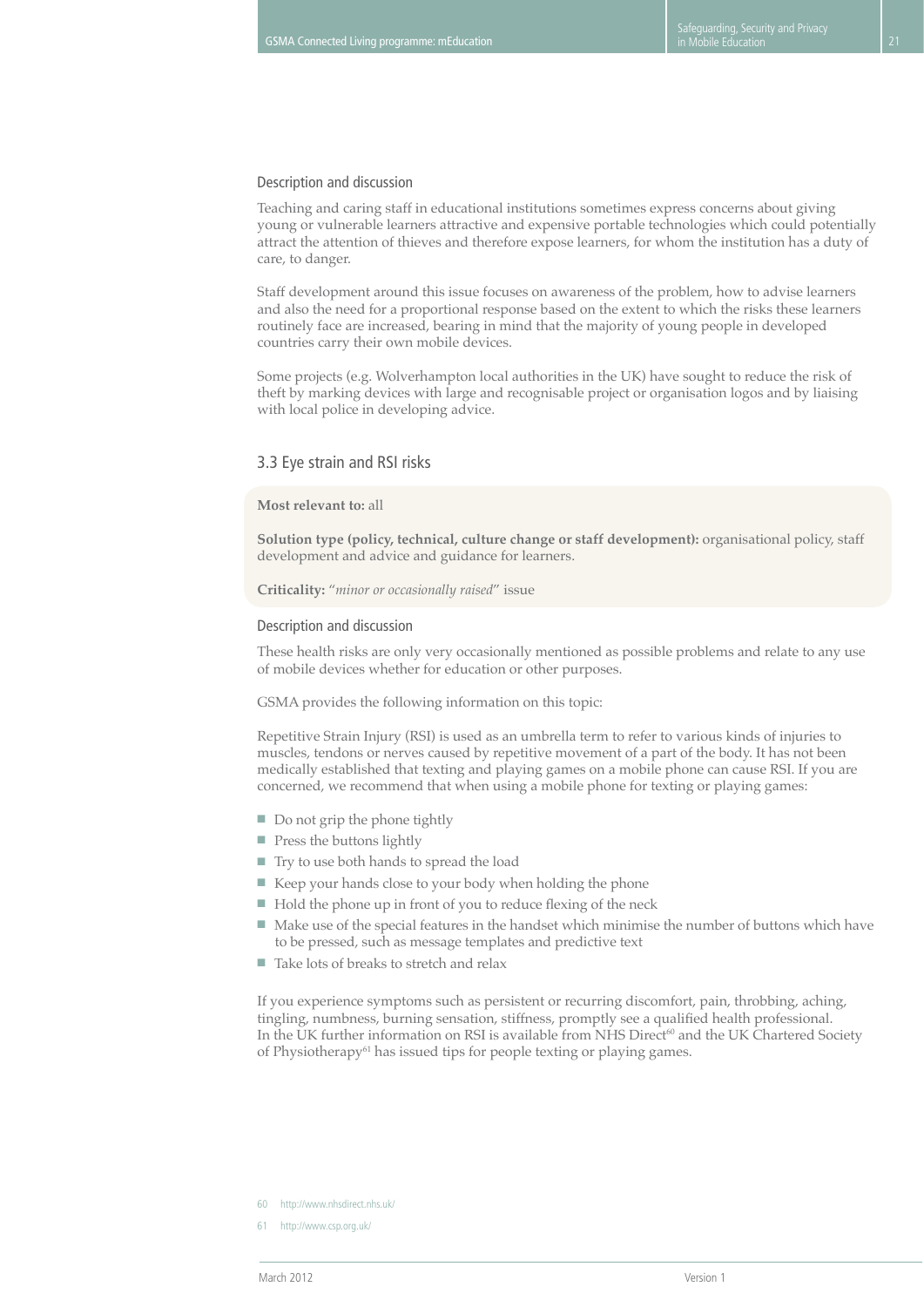#### 3.4 Sleep Disruption

**Most relevant to:** under 16s and vulnerable adults.

**Solution type (policy, technical, culture change or staff development):** staff development and advice and guidance for learners and parents.

**Criticality:** "*minor or occasionally raised*" issue

#### Description and discussion

The concern is occasionally mentioned that young people may sleep with their phones nearby resulting in interrupted sleep when they respond to calls or SMS. This is a possible problem and relates to any use of mobile devices whether for education or other purposes.

The findings of research into the impact of digital technologies on human wellbeing carried for the Nominet Trust<sup>62</sup> by neuroscientist Dr Paul Howard-Jones included the suggestion that: "how and when technology is used does appear to influence sleep. In particular, late night technology use is linked to reduction in sleep and sleep quality, and teenagers who use their mobile phones after "lights out" are considerably more likely to suffer daytime sleepiness."<sup>63</sup>

Dr Howard-Jones recommends: "Since many of today's parents did not grow up in a world that was as technologically rich as their children, they may not feel adequately prepared to provide the guidance that their children need. It may fall to another party such as schools, therefore, to provide the information required for parents and children. Indeed, pupils would benefit from schools delivering skills that support the 'hygienic' use of internet and digital technology (ie use that contributes to wellbeing, healthy development and effective learning).

#### 3.5 Obsessive Use

**Most relevant to:** under 16s, under 25s, vulnerable adults, with some implications for others.

**Solution type (policy, technical, culture change or staff development):** staff development and advice and guidance for learners and parents.

**Criticality:** "*minor or occasionally raised*" issue

#### Description and discussion

The concern is occasionally mentioned that some young people may develop problems as a result of excessive use of technology. It has been observed that "There is a small sub-set of the population who find it hard to control how much time they spend online, to the point it interferes with their daily activities"<sup>64</sup>.

This is a potential problem which is more likely to be noticed in the home than in an educational institution however it may arise as an issue in schools, colleges or universities and particularly in those that provide residential accommodation.

#### Sources of information and advice

Vodafone have produced a comprehensive Digital Parenting magazine<sup>65</sup> which provides advice on this and many other issues related to young people's use of technology. A dedicated section<sup>66</sup> of their website also provides specific information about excessive use and links to sources to further information and advice.

- 62 http://www.nominettrust.org.uk/
- 63 Howard-Jones, P, 2011, "The impact of digital technologies on human wellbeing", Nominet Trust, http://www.nominettrust.org.uk/knowledge-centre/articles/impact-digital-technolo gies-human-wellbeing
- 64 http://www.leeds.ac.uk/news/article/707/excessive\_internet\_use\_is\_linked\_to\_depression
- 65 http://www.csp.org.uk/
- 66 http://parents.vodafone.com/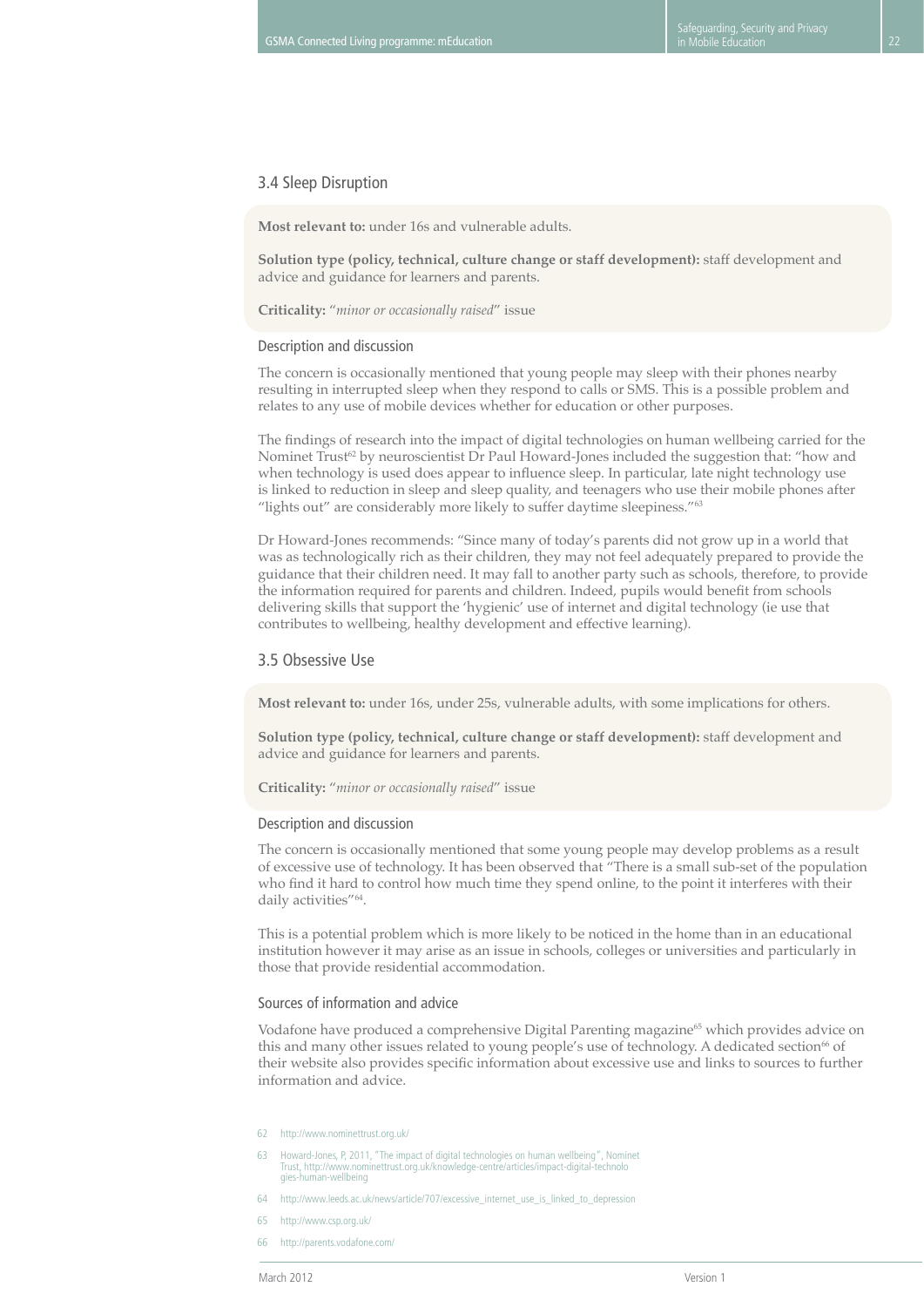## 4. Learner Privacy and Autonomy

#### **Most relevant to:** all

**Solution type (policy, technical, culture change or staff development):** policy, technical, culture and staff training

#### **Criticality:** "*Potential to discourage/restrict use*"

#### Description and discussion

Mobile technologies provide opportunities for monitoring and protecting learners which would previously have been either impossible or impractical. Well documented risks relating to internet content and communication as well as the portability and value of mobile technologies encourage the development of well-meaning strategies and tools to monitor and protect both learners and the technologies they carry. However these may sometimes be considered excessive and an invasion of privacy by the learners who are being protected.

Some institutions have even started to use systems that monitor online postings by their students in order to detect cyber-bullying<sup>67</sup>.

It is necessary for institutions and societies to debate what monitoring and protection is acceptable to both individuals and the society they live in and what the impact is on the autonomy and freedom of young people. There is clearly a delicate balance to be achieved which provides adequate but not excessive or unacceptable protection.

For example, institutions may wish to:

- **Track the physical location of learners or devices** e.g. if students are using mobile devices on a school trip schools might wish to use tracking in case the students or the devices get lost. All but the youngest learners are likely to consider continuous automatic tracking of their location unacceptable. If older students are aware that their mobile devices are being tracked they may worry that their location is also being tracked. However when a device is lost or stolen the user may be assisted by a system which can locate and/or disable it (see section 5.3 "Protection of data on mobile technologies" and section 6 "Mobile device management")
- **Monitor learners browsing or communication**. Most learners would consider monitoring of their phone calls, texts or communication via social networking sites a serious invasion of privacy. However many may accept as not unusual that their school/college/university will keep some record of the websites they visit via institutional networks and equipment. If institutions are doing this, the policy should be transparent including making clear to students that the institution has access to their browsing history when they are using devices or networks supplied by the institution.

Consideration of learner privacy is also necessary when educational institutions communicate with learners via their personal mobile devices. For example too frequent messaging may be perceived as spam and therefore impacting on privacy. Personal mobile numbers are considered private and should be used only in the context of learning services provided by the institution. Institutions should have internal acceptable use policies (see section 7) that identify appropriate and inappropriate use of information about the private devices and data of students. Such policies should reflect local law or guidelines.

67 See e.g. http://www.smh.com.au/technology/technology-news/schools-use-the-net-to-eavesdrop-on-students-20110812-1iqx2.html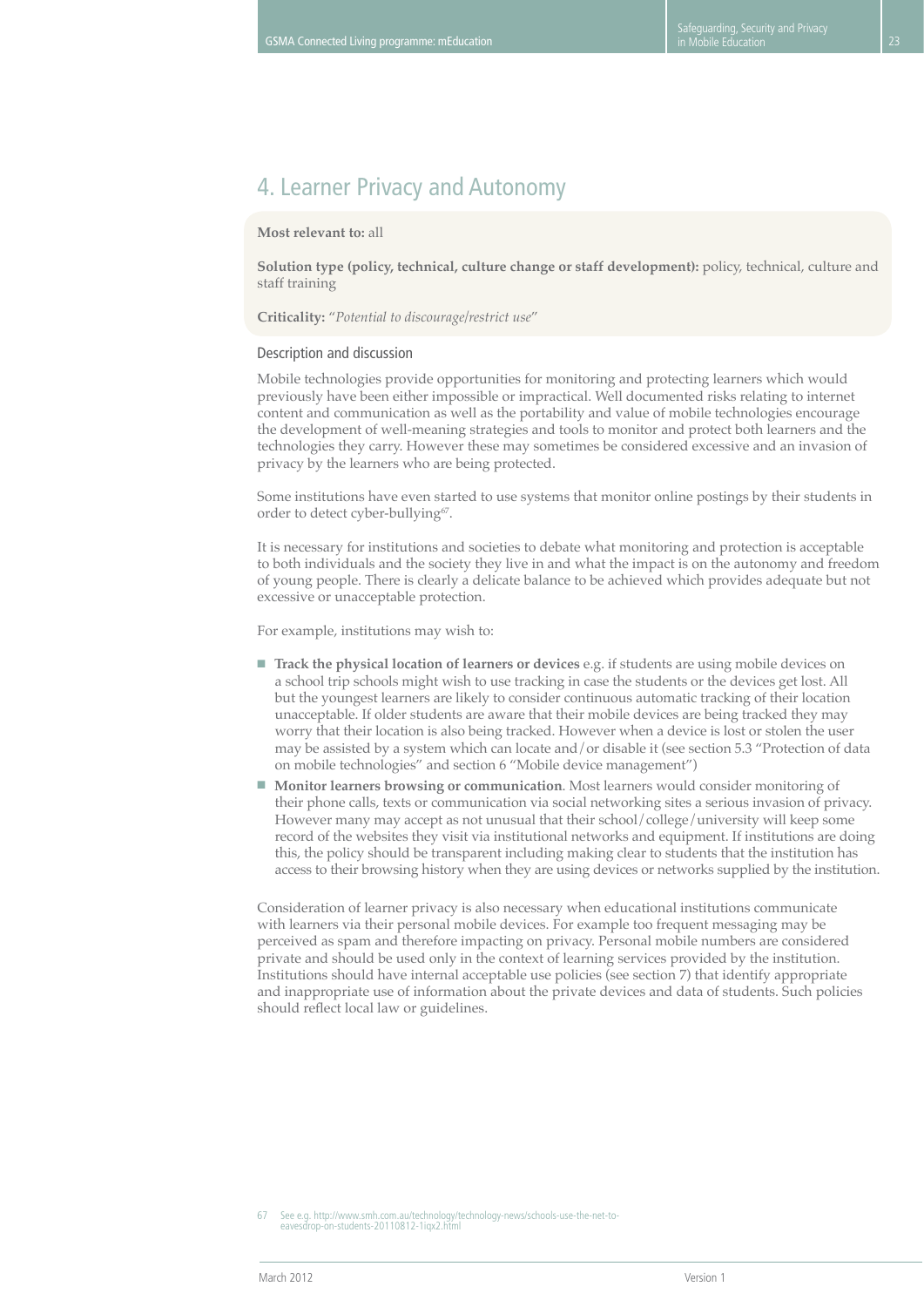A potential future use of students' mobile technologies is to authenticate their identity for purposes such as entry into buildings or labs, access to physical resources, cashless payment in cafeterias or for photocopying, etc. Currently institutions commonly use cards for these activities and transactions. In some cases students' finger or thumb prints are used which can be the source of some privacy questions and concerns. All of these introduce unique privacy questions and concerns which will need to be addressed on a case by case basis.

#### Sources of information and advice

Research carried out for GSMA has explored mobile users' attitudes and perceptions regarding privacy (Futuresight, 2011<sup>68</sup>).

GSMA has developed a voluntary Mobile Spam Code of Practice for mobile operators<sup>69</sup> that applies to unsolicited SMS and MMS messages. Some of the provisions of the Code of Practice could also inform development of institutional policies on messaging.

JISC, the UK's expert agency for information and digital technologies for education and research, provide detailed advice regarding student privacy<sup>70</sup>. They have also published an online mobile learning information  $kit^{71}$ .

- 70 http://www.jisc.ac.uk/supportingyourinstitution/studentjourney/mobilelearning. aspx
- 71 https://mobilelearninginfokit.pbworks.com/w/page/41753164/Overview

<sup>68</sup> Futuresight, 2011, "User perspectives on mobile privacy, Summary of research findings", http://www.gsma.com/mobile-and-privacy-resources/

<sup>69</sup> http://www.gsma.com/documents/mobile-spam-code-of-practice/20043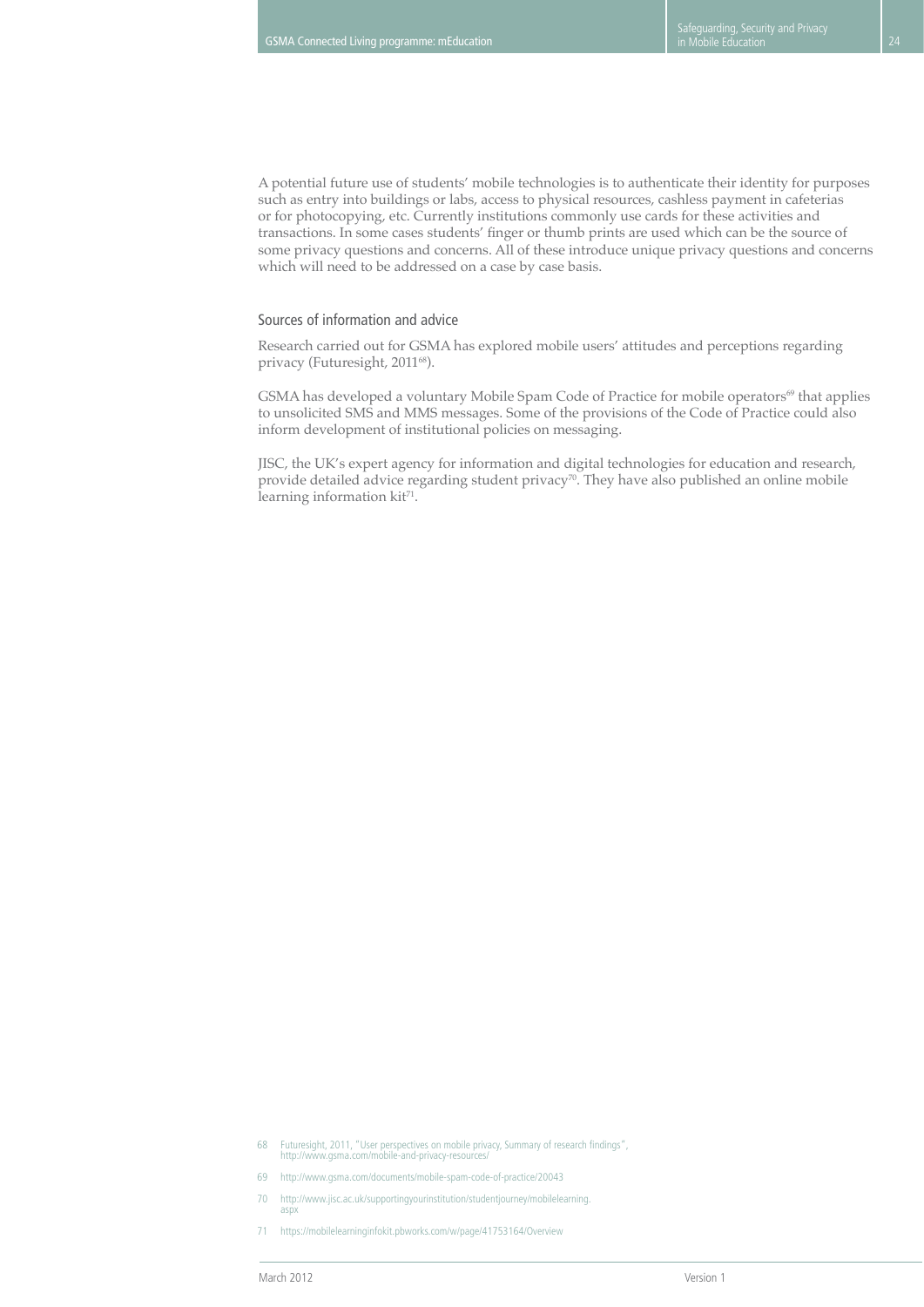# 5. Data and Systems Privacy and Security

All online systems require effective access controls and efficient management of data including arrangements for storage, backup, access control, editing permissions, copying and downloading controls and prevention of interception or corruption during transmission. Some of these arrangements are more complex when: the users of the data are mobile, the technology is very easily portable and when access is via wireless and mobile networks.

In the context of mobile education, privacy is particularly important for sensitive data such as learners' personal details and communications, confidential information about learners, assessment data, confidential institutional data and data confidential to the employers of workbased trainees and professional learners. Handling of such data is subject to the provisions of existing data protection, e-privacy and interception legislation e.g. in the UK the Data Protection Act 1998, the Privacy and Electronic Communications Regulations and the Regulation of Investigatory Powers Act.

JISC, the UK's expert agency for information and digital technologies for education and research, provide detailed advice related to Data Protection legislation requirements and make broader recommendations concerning best practice in data privacy and security.

#### They recommend that:

"*Institutions considering adopting new administrative systems and other processes with possible privacy implications, or updating existing systems or processes (such as student record systems, virtual learning environments (VLEs), ePortfolio systems and distance learning programmes) should consider undertaking a Privacy Impact Assessment (PIA) in the early stages of project or process design, well before roll-out/ implementation. Privacy Impact Assessment can be defined as a process whereby a project's potential privacy issues and risks are identified and examined from the perspectives of all stakeholders, and a constructive search is undertaken for ways to avoid, minimise or at least ameliorate privacy concerns*"72.

GSMA's Mobile Privacy Initiative has been working with its members, and engaging with other players in the broader ICT ecosystem, to consider the privacy challenges in the mobile sector. The Mobile Privacy Principles<sup>73</sup> published by GSMA in January 2011 describes the ways in which mobile consumers' privacy should be respected and protected.

The principles apply to applications and services that may impact a user's privacy. This includes applications or services that seek to access, collect and otherwise use personal information and other private data about users which may be held on a mobile handset or which information may be generated by the end users use of a mobile application or service. They also apply to activities that impact user privacy in other ways, such as through intrusion, unwarranted contact or real–time monitoring.

The GSMA has also developed, and invited comments on, a set of Privacy Design Guidelines for Mobile Application Development<sup>74</sup> (and an annex of illustrative examples<sup>75</sup>). These guidelines seek to articulate the Mobile Privacy Principles in more functional terms and are intended to help drive a more consistent approach to user privacy across mobile platforms, applications and devices.

75 http://www.gsma.com/documents/annex-of-illustrative-examples-pdf-577-kb-16-pag es/20009/

<sup>72</sup> Charlesworth A, Code of Practice for the Further and Higher Education Sectors on the Data Protection Act 1998, JISC Legal, 2009

<sup>73</sup> http://www.gsma.com/mobile-privacy-principles/

<sup>74</sup> http://www.gsma.com/mobile-privacy-design-guidelines/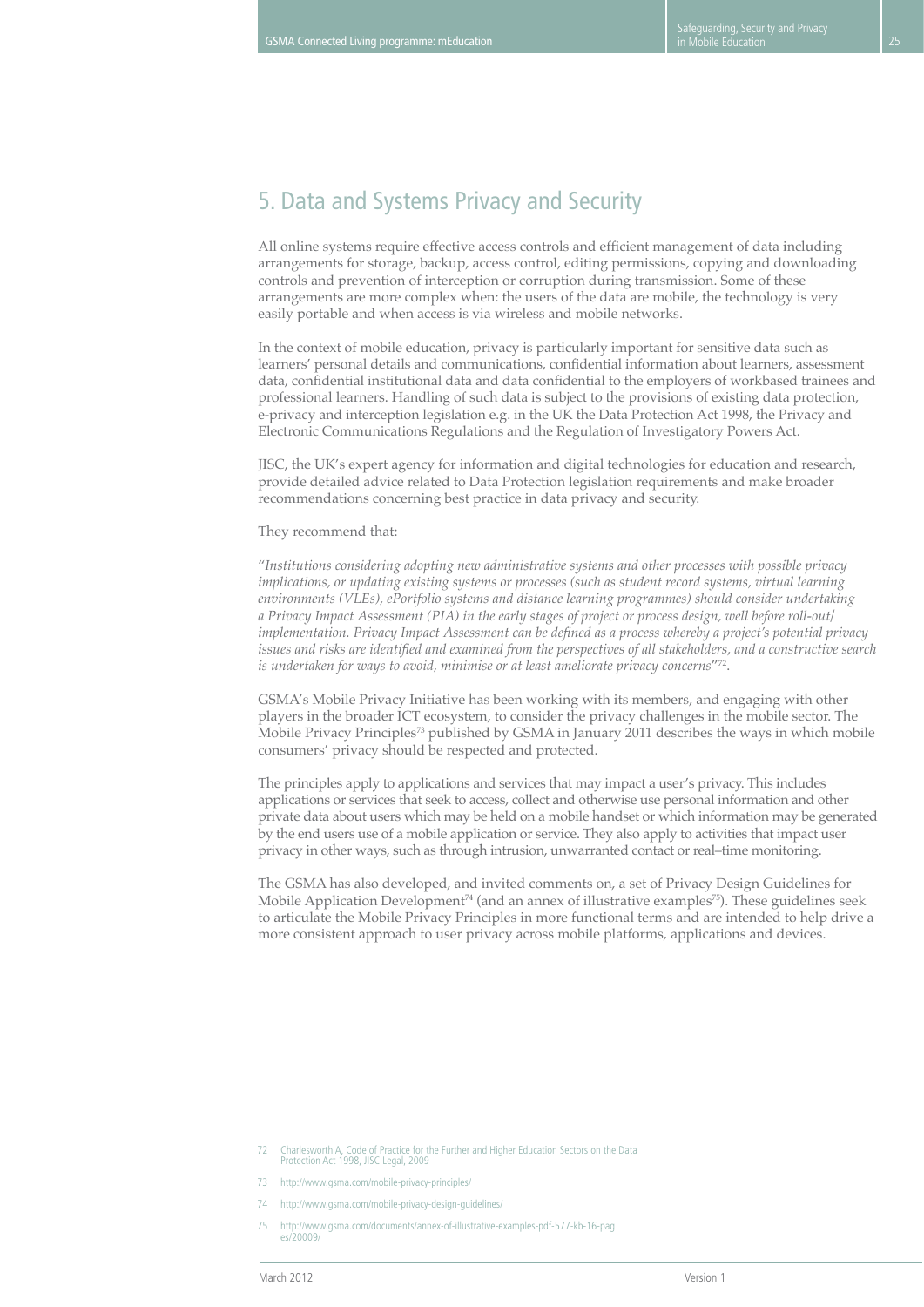GSMA Mobile Privacy Principles defines 'personal information' which should be safeguarded as including (but not limited to) the following types of information that relate to "a mobile user and their use of mobile applications and services and information which may be considered private by users even though it may not be strictly protected in law:

- Any data that is collected directly from a user (e.g. entered by the user via an application's user interface and which may include name and address, credit card details)
- Any data about a user that is gathered indirectly (e.g. mobile phone number, email address, name, gender, birth data, location data, IP address, IMEI, unique phone ID)
- Any data about a user's behaviour (e.g. location data, service and product use data, website visits)
- Any user-generated data held on a user's device (call logs, messages, user-generated images, contact lists or address books, notes, and security credentials)

#### 5.1 Protection of data on institutional servers

#### **Most relevant to:** all

**Solution type (policy, technical, culture change or staff development):** policy, technical,

**Criticality:** "*Potential showstopper*" if not adequately addressed

#### Description and discussion

Data on institutional servers is protected by access controls, firewalls, anti-virus and anti-malware software. With the increasing use of mobile technologies by learners institutions have become increasingly concerned about the risk of learners introducing viruses, accessing systems and data they should not have access to, unauthorised downloading and heavy usage degrading network performance.

Many institutions have responded to these risks by implementing separate wireless networks for learners, and visitors, to access the internet from their mobile devices whilst allowing no access to institutional systems and databases. Other institutions have implemented mobile device management (MDM) systems which enable more sophisticated control and assist with the administrative workload resulting from opening up access from many and varied devices. See section 6.2 for more information about MDM systems.

#### 5.2 Protection of data in cloud services

**Most relevant to:** all

**Solution type (policy, technical, culture change or staff development):** policy, technical,

**Criticality:** "*Potential showstopper*" if not adequately addressed

#### Description and discussion

Many educational institutions are exploring the possibilities of, or already using some, "cloud" computing services. These services are attractive due to ease of access from many locations and their cost efficiency and scalability as institutions buy an externally managed service paying according to the required storage, functionality, traffic and bandwidth instead of needing to purchase, maintain and support locally the servers and software used.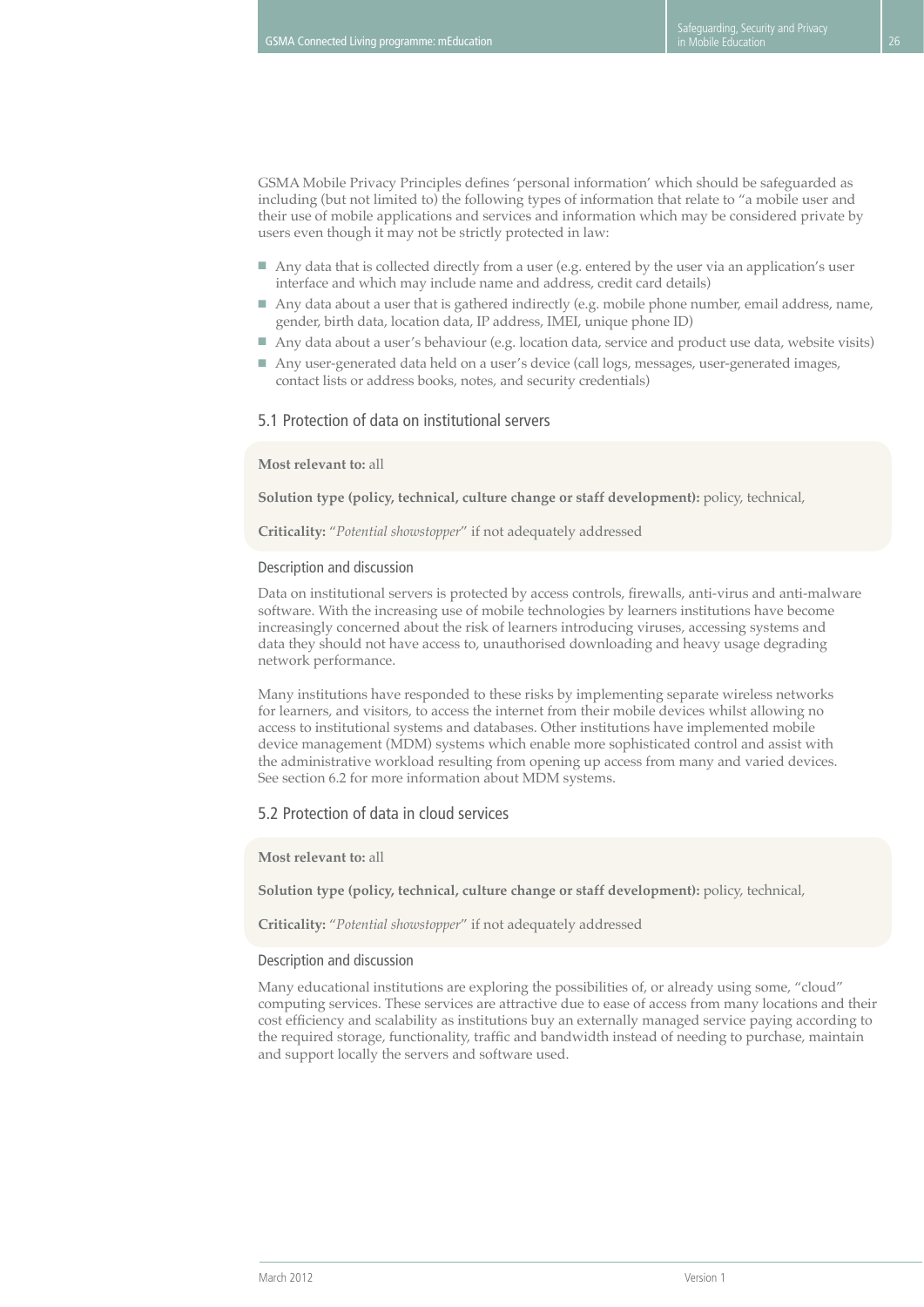However some managers, teachers and learners may worry that externally stored private data might be less secure than that held on institutional servers and these worries have not been allayed by the much publicised Sony PlayStation Network security breach in which millions of customers' personal details were stolen. In reporting this incident Reuters<sup>76</sup> quoted Gartner's cloud security analyst Jay Heiser's advice "If you're doing anything that is critical to your business [using cloud services], you need contingency plans".

An additional concern for mobile education is that access to data in cloud services is dependent upon online connectivity. This can be disrupted when learners move into areas without coverage, or with reduced signal strength, or if signal is interrupted.

Services may also be disrupted by problems occurring at the providers' data centres. An Amazon Web Services incident in which cloud based services were disrupted for several days led to some analysts to question whether cloud computing is a good idea, although others have suggested that "cloud computing in fact will emerge much stronger for the experience" (Chandras,  $R$ , 2011<sup>77</sup>)

Many teachers have, perhaps without realising, used cloud computing services because they have used free services such as Dropbox to store materials online for their learners to access from any computer or internet enabled mobile device. These teachers have found such services to be very useful and very easy to use. However, although providers of these services do use encryption to protect data, some security experts have warned that it is not necessarily infallible and offer advice such as "though it's a cool tool, don't store anything that's super-sensitive on it." (Feldman, J, 2011<sup>78</sup>). Also, the use of such services and the storage of student data must be done in ways that ensure compliance with data protection and privacy laws.

#### 5.3 Protection of data on mobile technologies

#### **Most relevant to:** all

**Solution type (policy, technical, culture change or staff development):** policy, technical,

**Criticality:** "*Potential showstopper*" if not adequately addressed

#### Description and discussion

A number of high profile news reports about laptops containing sensitive data being left on public transport, in taxis or otherwise mislaid and mobile devices being "hacked", have raised awareness of risks to data on mobile devices.

In education this data might relate to:

- the user of the device, e.g. personal communications, personal data or data about their progress and assessments
- an employer of the learner e.g. commercially sensitive data
- clients of the learner's employer e.g. in medical education, sensitive data about patients and their care

- 77 Chandras R, 2011, "Wake-Up Call For Cloud Vendors And Customers", Information Week, http://www.informationweek.com/news/cloud-computing/infrastructure/229503443?queryTe xt=%26quot%3B2011+Strategic+Security+Survey+%26quot%3B
- 78 Feldman, J, 2011, "Global CIO: The Dropbox Deception: Caveat Emptor", Information Week, http://www.informationweek.com/news/global-cio/interviews/229502488?queryText=%26q uot%3B2011+Strategic+Security+Survey+%26quot%3B

<sup>76</sup> Finkle, J & Baker, L, 2011, "Sony woes may cause some to rethink cloud computing",<br>Reuters, http://uk.reuters.com/article/2011/05/09/uk-sony-cloud-idUKLNE74803820110509<br>TreedType=RSS&feedName=everything&virtualBrandChan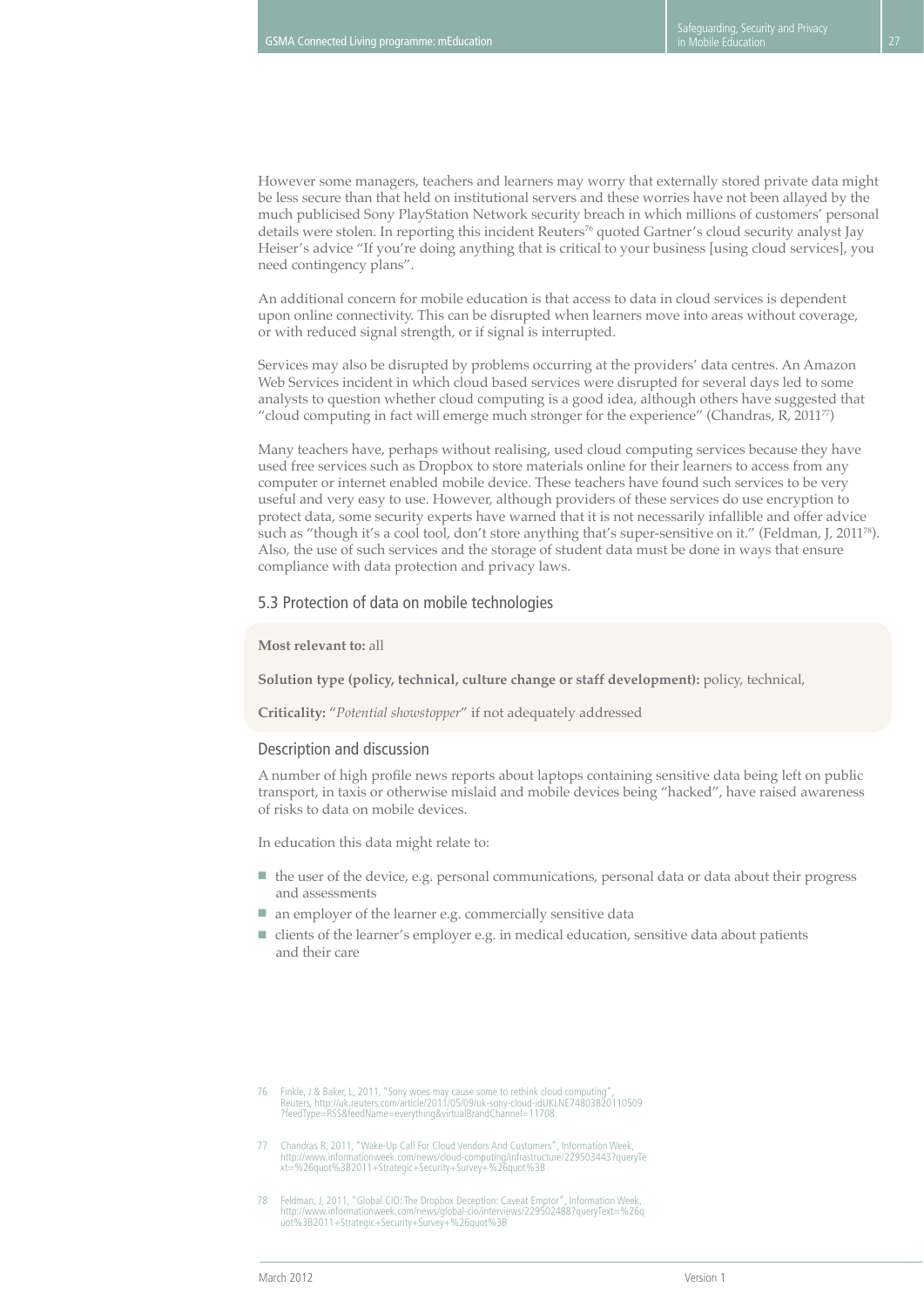JISC Legal advise UK universities and colleges that:

"*Employees and students should take particular care when laptop computers or personal machines are used to process institutional personal data at home or in other locations (e.g. in public places, or on public transport) outside the institution. Laptops containing personal data should have properly implemented security measures that are proportionate to the anticipated risks and appropriate to the type of personal data to be transferred. These may include passwords, biometric security mechanisms and encryption. The increasing capacity and declining size of storage media, such as CDs, mini hard disk drives, and USB flash memory data sticks means that it is possible for employees and students to carry considerable amounts of personal data on media that are easily lost or forgotten. Institutions should consider the provision of advice to employees and students about the appropriate use of such media and the need for adequate security measures to reduce data breaches in the event of loss or theft.*"79

When sensitive information may be stored on mobile technologies, and when they are used to access online information, 'common sense' precautions should be used e.g. setting up an access password which cannot be easily guessed.

Where there is particular concern about privacy of data on the device it may be possible to arrange that data will be erased after 10 failed password attempts. Other precautions the end user of the device can take include not clicking on adverts and pop-ups, not responding to unsolicited emails and not storing private or very personal information on a mobile device, especially PINs and passwords.

MDM systems or Apps such as "find my iPhone" can be used to locate, lock and wipe all data stored on lost or stolen devices. This type of protection is not infallible but will protect against most casual thieves who are interested in the device rather than the data on it.

Perhaps surprisingly, many commercial companies, whose data and contacts on mobile devices are more likely to be commercially valuable or sensitive, have not implemented MDM systems. Research by Information Week (Davis, M,  $2011^{80}$ ) found that only 33% of 1,084 corporate respondents "use mobile device management (MDM) software to enforce a unified security policy".

MDM systems are starting to be used by large educational institutions, with the motivation often being to assist with IT support workload and to control support costs.

GSMA maintains the IMEI Database (IMEI DB). The IMEI DB is a global central database containing basic information on serial number (IMEI) ranges of millions of GSM and 3G devices (e.g. mobile phones, laptop data cards) that are in use across the world's GSM networks. The IMEI is a 15-digit number that is used to identify the device when it is used on a GSM mobile phone network. The IMEI DB also supports a "black list" of IMEIs that are associated with GSM or 3G devices that should be denied service on mobile networks because they have been reported as lost, stolen, faulty or otherwise unsuitable for use. The IMEI DB acts as a central system for network operators to share their individual black lists so that devices denied service (blacklisted) by one network will not work on other networks even if the SIM card in the device is changed.

GSMA advice concerning risks from viruses and other malicious software notes that there is much less mobile phone malware in existence than computer malware and current mobile phone malware is less sophisticated and poses significantly lower risk than computer malware. However it is possible that mobile phone malware will become more common in the future.

<sup>79</sup> Charlesworth A, 2009, "Code of Practice for the Further and Higher Education Sectors on the Data Protection Act 1998", JISC Legal

<sup>80</sup> Davis, M, "2001 Strategic Security Survey", Information Week Analytics, May 2011, Report ID: R2130511, http://www.clearnorthtech.com/images/research-2011-strategic-securitysurvey\_336711.pdf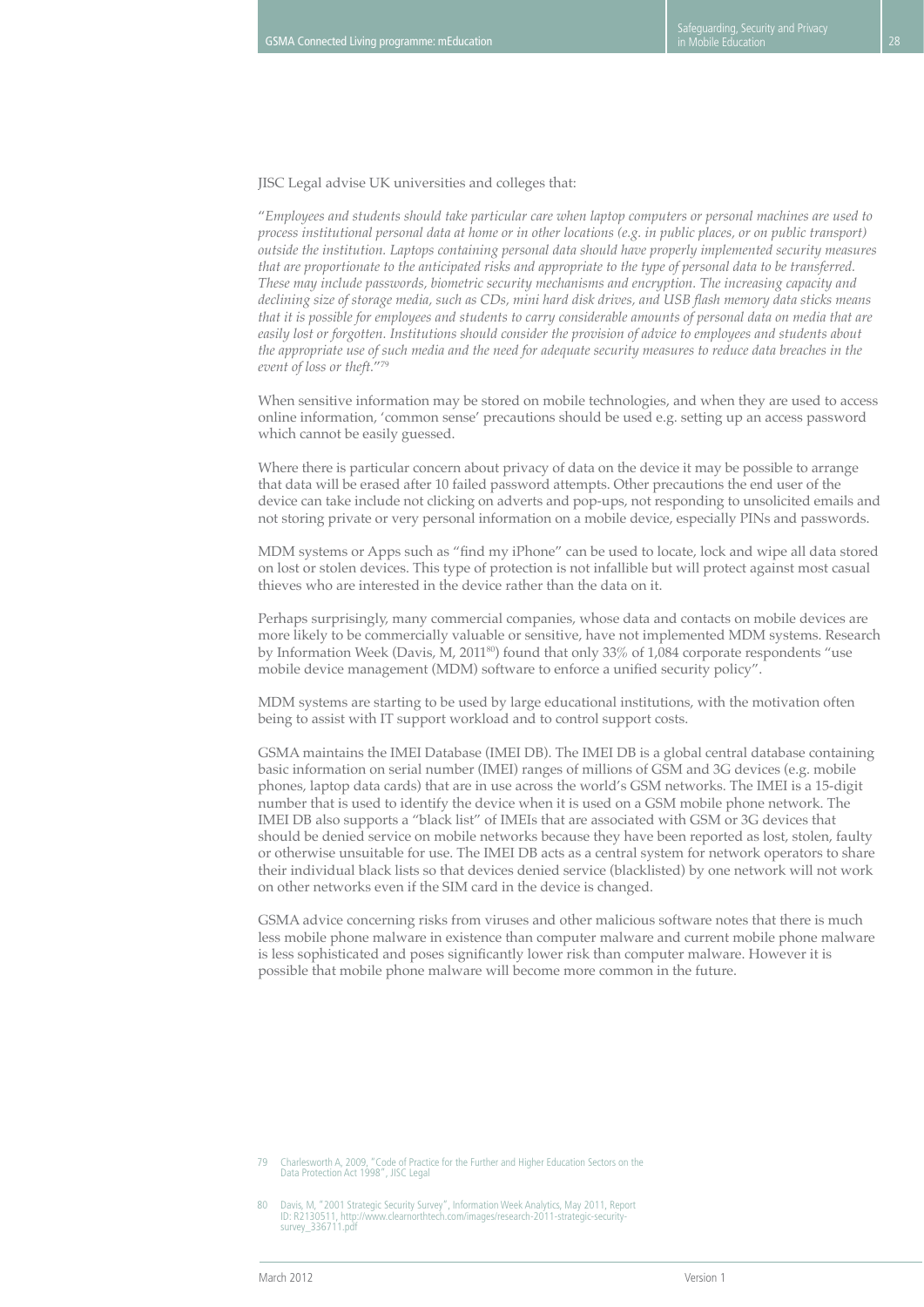GSMA advise that it is prudent for mobile phone users to take some precautions.

For example:

- Never install any software onto your mobile phone unless you know and trust the source of that software and you were expecting to receive it
- Never ignore or override security prompts displayed by your phone unless you are confident that you fully understand the risks
- Never load unauthorised ('pirate') copies of software onto your phone as these may be carrying hidden viruses or other malicious code
- If you are particularly concerned consider installing specialist anti-virus software. For more advice: Computer Viruses and Mobile Phones<sup>81</sup>

When installing anti-virus software on mobile devices it is important that institutions, teachers and students are aware that there may be a risk that this could be circumvented when bluetooth is used to enable a mobile phone to act as a modem for a laptop. Within a topic of "Laptop and Mobile Device Security" the Dummies.com website includes the warning "most device-based firewalls typically cover all IP interfaces - WLAN, GPRS/EDGE, 3G, LTE, and the like - and they may not provide specific coverage for the Bluetooth interface" (Campagna, R et al, 2011<sup>82</sup>).

A potential risk to data stored on mobiles, dubbed juicejacking<sup>83</sup>, has been identified related to the use of public charging stations using USB connections which in some cases could be used to access data as well as provide power. The easiest ways of avoiding this risk are to use the charging adaptor supplied with the mobile device or to purchase a battery-powered recharger.

#### Sources of information and advice

GSMA Security advice<sup>84</sup> for mobile phone users, includes advice related to preventing mobile phone theft, spam and mobile phones and secure use of voicemail services.

#### 5.4 Protection of data during transmission

#### **Most relevant to:** all

**Solution type (policy, technical, culture change or staff development):** technical

**Criticality:** "*Potential showstopper*" if not adequately addressed

#### Description and discussion

Educational institutions might have concerns about the security of data and communication during transmission to and from mobile devices.

Mobile operators use GSM security algorithms to provide authentication and radio link privacy to users on a GSM network. GSM uses three different security algorithms called A3, A5, and A8. In practice, A3 and A8 are generally implemented together (known as A3/A8).

- 81 http://www.gsma.com/viruses-and-mobile-phones/
- 82 Campagna, R et al, 2011, "Enterprise Mobile Device Bluetooth Security Issues", Dummies. com,http://www.dummies.com/how-to/content/enterprise-mobile-device-bluetooth-securityissues.html
- 83 http://nakedsecurity.sophos.com/2011/08/19/is-juicejacking-the-new-firesheep/
- 84 http://www.gsma.com/security-advice-for-mobile-phone-users/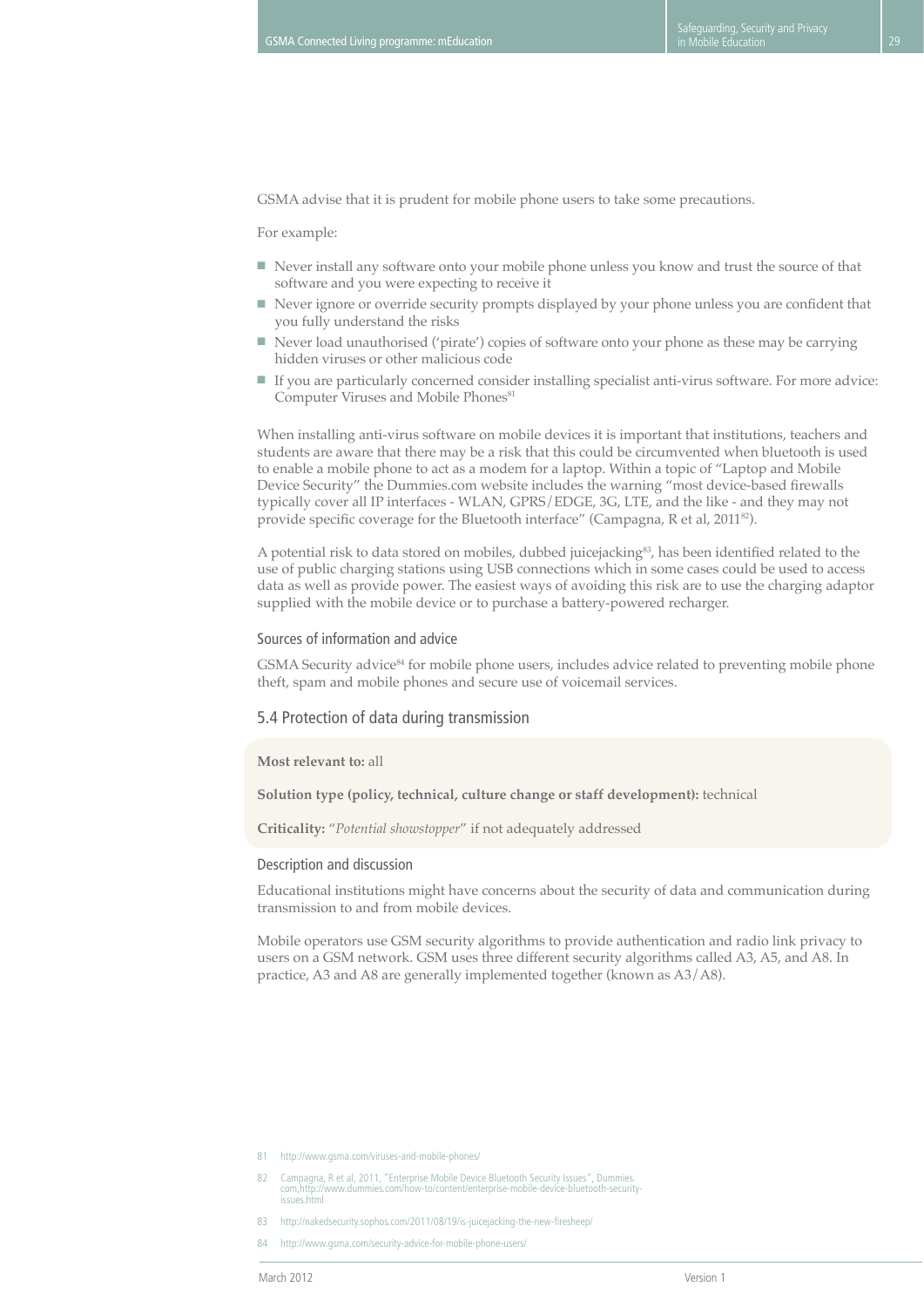An A3/A8 algorithm is implemented in SIM cards and in GSM Network Authentication Centres. It is used to authenticate the customer and generate a key for encrypting voice and data traffic. An A5 encryption algorithm scrambles the user's voice and data traffic between the handset and the base station to provide privacy. An A5 algorithm is implemented in both the handset and the base station subsystem (BSS).

The use of mobiles with wireless networks can pose some security risks if action is not taken to make these networks secure. Educational institutions' IT departments are aware of this and therefore official WiFi within institutional premises is likely to be secure.

However risk can be introduced if students connect to unsecured WiFi at home or in the community or if staff set up local or temporary WiFi without implementing appropriate security measures. Such Wifi could be misused by unauthorised users for illegal activities or to access inappropriate material. In some countries, e.g. Germany, people must secure their wireless connections to prevent others from illegally downloading data and can be fined if a third party takes advantage of their unprotected line, although they are not held responsible for illegal downloading by the third party. Connecting via mobiles to unsecured wireless networks can also increase the risk of hacking thereby putting personal data at risk.

Educators and students should also be made aware of the potential risk of connecting, deliberately or automatically, to bogus WiFi gateways which criminals may have set up in public places in order to collect personal data, particularly credit card details<sup>85</sup>.

#### Sources of information and advice

- GSMA security algorithms information<sup>86</sup>
- Wireless Broadband Alliance<sup>87</sup>

#### 5.5 Mobile learning content management

5.5.5 Content storage, searching, sharing and editing

#### **Most relevant to:** all

**Solution type (policy, technical, culture change or staff development):** policy, technical, culture and staff training

**Criticality:** "*Potential to discourage/restrict use*" if not adequately addressed

#### Description and discussion

Educational content management is commonly arranged by the use of Managed Learning Environments (MLEs)/Virtual Learning Environments (VLEs)/Learning Management Systems (LMS). Learning materials and resources are often stored in content repositories or accessed via systems and portals that facilitate educational content sharing. MLE/VLE/LMS systems safely store and control access to educational materials.

Some educational materials, especially "bite sized" content commonly used in mobile education may reside in folders on institutional servers and be distributed to learners' mobiles via email or SMS.

Also, increasingly, mobile learning materials are externally hosted or obtained - e.g. Apps downloaded from and updated via Apps stores, You Tube videos (either stand alone or within dedicated institutional channels), 3rd party pod and pod casts and material shared via web 2.0 services.

85 http://www.guardian.co.uk/technology/2011/apr/25/wifi-security-flaw-smartphones-risk

87 www.wballiance.net

<sup>86</sup> http://www.gsma.com/security-algorithms/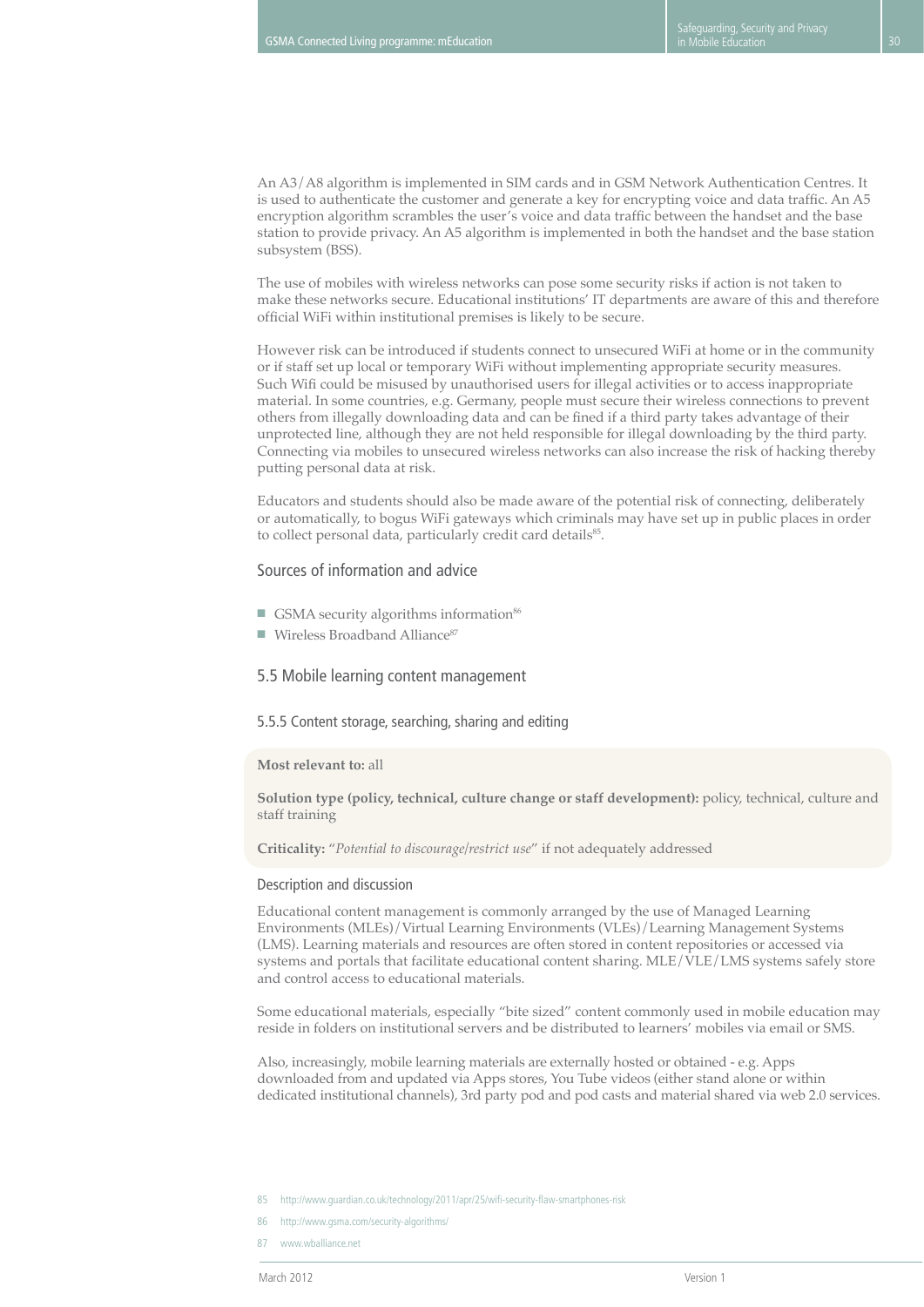Many materials and resources used for mobile teaching and learning are created by individual teachers, learners, experts and enthusiasts, whilst others may be purchased from specialist developers and publishers.

Educational content is sometimes pre-loaded on to students' mobile devices in order to guarantee fast access in locations and situations where mobile signals may be unavailable or interrupted and Wifi is unavailable or provides insufficient bandwidth for simultaneous usage by large groups.

### 5.5.6 Protection of institutional/academic IPR and Copyright

#### **Most relevant to:** all

**Solution type (policy, technical, culture change or staff development):** policy, technical, culture and staff training

**Criticality:** "*Potential to discourage/restrict use*" if not adequately addressed

#### Description and discussion

Where educational content is downloaded to learners' mobile technology measures may be required to protect the institution's copyright or IPR.

Existing laws on protection of 3rd party copyright and IPR apply where teaching and other educational institution staff are creating educational content. This legislation will be familiar to institutional management. However many teachers may not previously have given much consideration the implications of using and sharing multiple media – pictures, videos, drawings, audio – before starting to create learning materials and activities for mobile devices. Therefore staff training should be in place to ensure compliance with the law and avoidance of financial and reputational penalties whilst continuing to encourage rather than stifle staff creativity.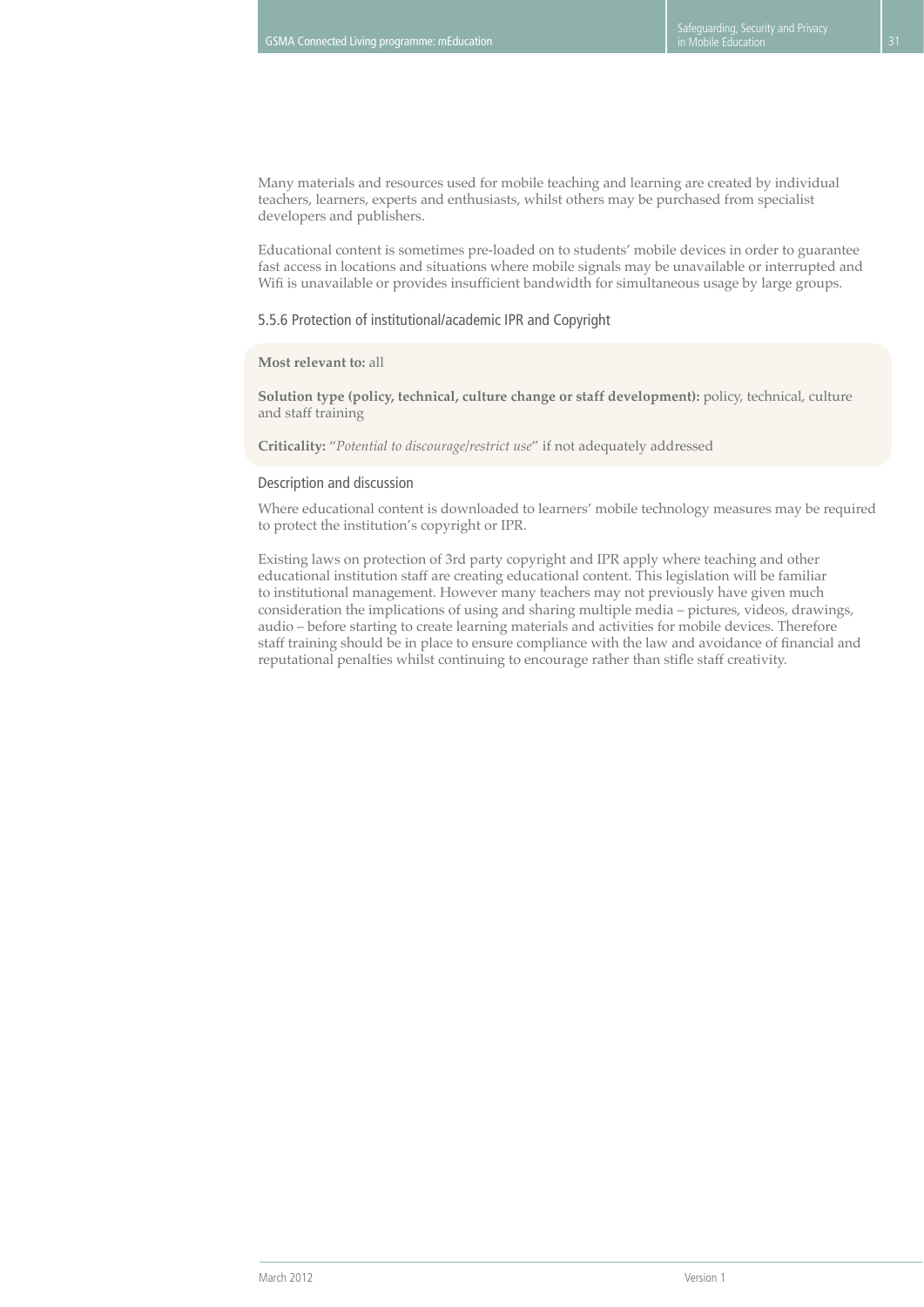# 6. Mobile device management

### 6.1 Multiple device delivery, storage and maintenance

**Most relevant to:** all institutions

**Solution type (policy, technical, culture change or staff development):** policy and technical

**Criticality:** "*Potential to discourage/restrict use*" if not adequately addressed

#### Description and discussion

Many mobile education projects involving providing learners with handheld devices have found that they initially underestimated the amount of work that would be generated for IT staff and/ or project staff in getting mobile devices ready for issuing to learners e.g. taking delivery of large numbers of devices; unwrapping, charging; installing SIMs; installing software; device configuration and creating and copying a standard image.

The MoLeNET Learning2Go Further project evaluation reported as a valuable contribution the mobile operator partner (O2) taking on responsibility for "*…pre-imaging of the devices, the packaging of e-safety information in the boxes and the establishment of a delivery process which enabled the safe delivery and hand over of devices*".

Security issues at this time include ensuring safe storage of devices, asset tagging and perhaps marking with institution or project logos to make them less likely to be stolen.

Privacy issues arise as it often helps overstretched small IT departments as well as teachers if teaching and other appropriately trained staff are given access rights which allow them to control tasks like downloading or updating software on devices.

#### 6.2 Institutional mobile device management

## **Most relevant to:** all institutions

**Solution type (policy, technical, culture change or staff development):** policy, technical and staff development

**Criticality:** "*Potential to discourage/restrict use*" if not adequately addressed

#### Description and discussion

The introduction of mobile education involves increased workload for IT departments who may for this reason seek to discourage it. A key lesson reported by many projects is the importance of involving the IT department at an early stage and obtaining their commitment and co-operation.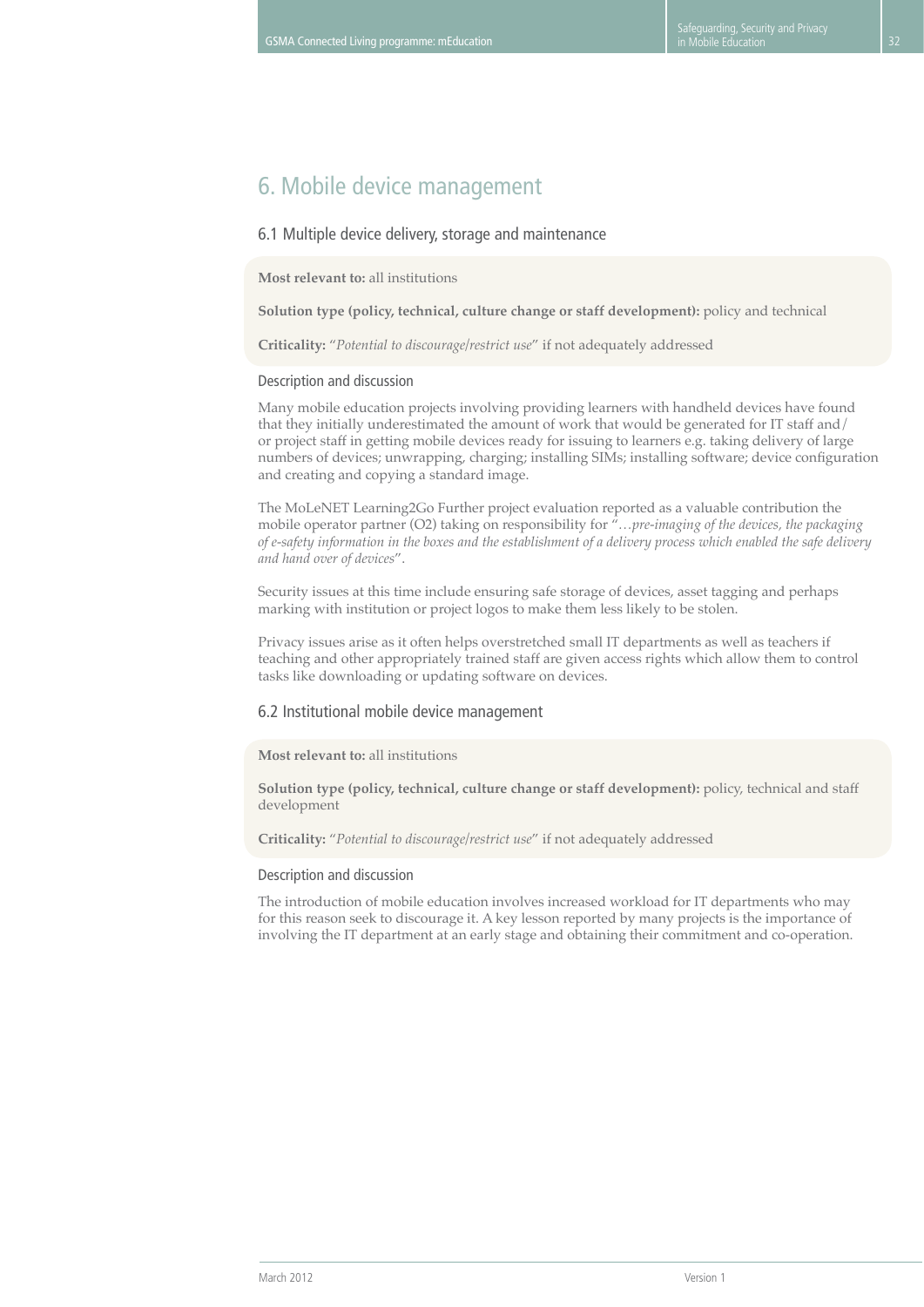Commercial organisations which supply mobile technologies to large numbers of staff often use centralised Mobile Device Management (MDM) systems to assist support. Educational establishments are starting to use the same systems to help them to support mobile devices used by both staff and students.

MDM systems enable organisations' IT departments to:

- Locate, track and gather information on the movement of GPS enabled devices
- Be alerted to automatically monitored device and server system events
- Remotely diagnose and fix problems
- Deploy software, data and configuration details to devices in real-time over WiFi and mobile networks
- Remotely disable and wipe data from lost or stolen devices

MDM systems usually consist of a server component, which sends out management commands to the mobile devices, and a client component on the mobile device, which receives and implements the management commands. Organisations may buy both components from a single supplier or may purchase the server and client components from different sources.

#### Loss, theft or damage of institutional mobile devices

Very consistent messages have emerged from many projects in several countries over the last decade indicating that when young people, including and particularly disadvantaged or excluded young people, are trusted to look after new technology they take very good care of it.

Teachers and institutional managers have often had their initial fears proven groundless by experience in practice in both laptop and mobile education projects. For example the MoLeNET programme<sup>88</sup> involved 40,000 learners and the incidence of lost, damage and theft of mobile technologies during the 3 years of the programme was less than 1%.

#### 6.3 Bring-your-own-device management

**Most relevant to:** all institutions

**Solution type (policy, technical, culture change or staff development):** policy, technical and staff development

**Criticality:** "*Potential to discourage/restrict use*" if not adequately addressed

#### Description and discussion

The introduction of BYOD or BYOT (Bring Your Own Technology) arrangements is an emerging trend in mobile education where institutions allow, enable, and in some cases encourage or require, learners to bring their own mobile devices to use in their education.

<sup>88</sup> www.molenet.org.uk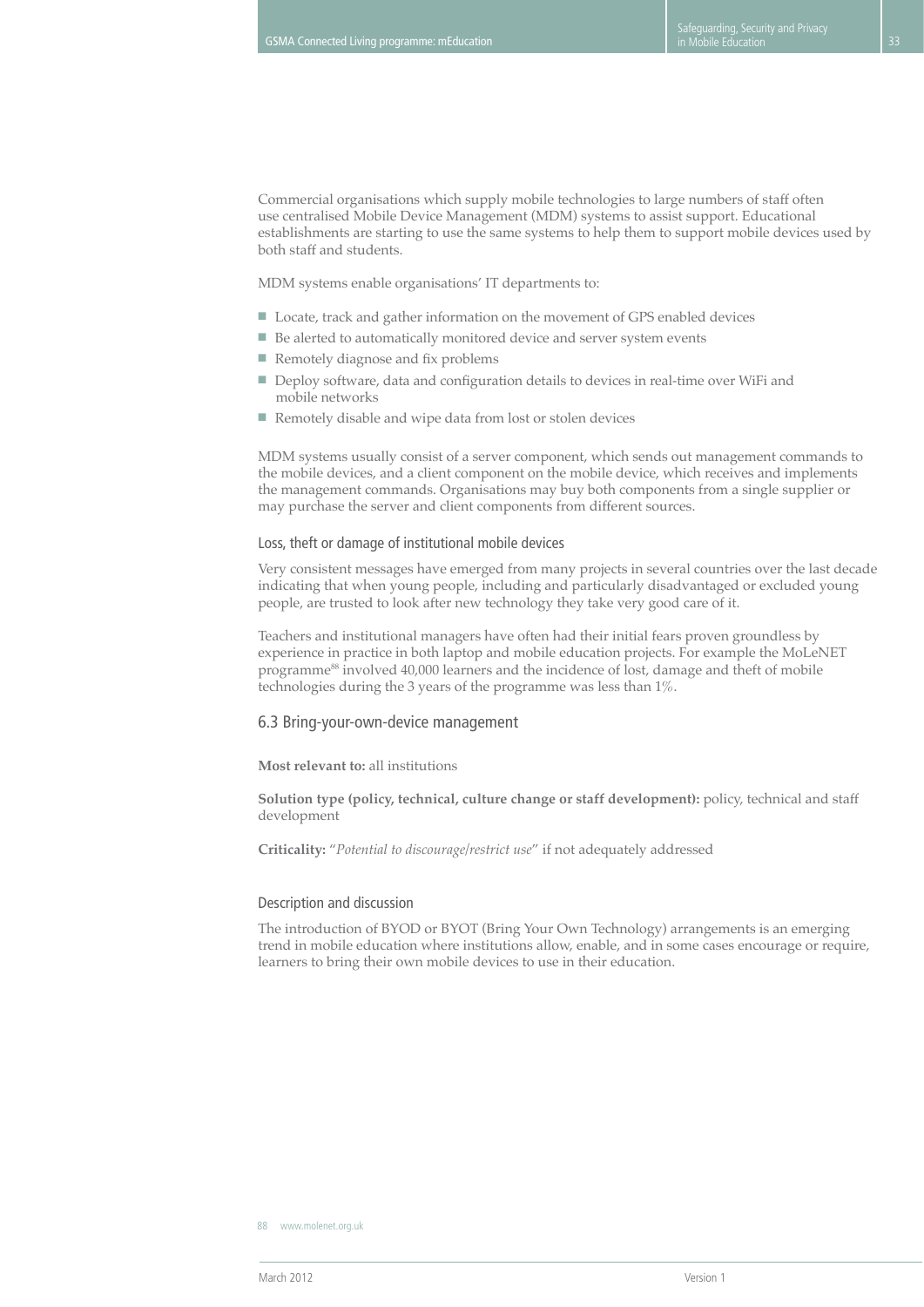There are a number of advantages to this approach, including:

- Providing a more flexible service in response to learner demand and thus improving learner satisfaction
- Learners are not inconvenienced by a requirement to carry extra mobile technologies in addition to their personal devices
- Learners pay for the devices (institutions may subsidise or arrange instalment payments)
- Learners tend to be motivated to replace and upgrade their mobile technologies more frequently than institutions
- The institution may be able to reduce its investment in fixed desktop computers and may be able to make more use of the rooms which housed these PCs

However there are a number of challenges and responsibilities implied including:

- Ensuring there is no interference with learners' personal software, apps, configuration and data resident on their device
- Respecting learners ownership of the device and their online and mobile space
- Avoiding excessive mobile communication which might be perceived as spam by learners
- Increased IT support workload and complexity as learners seek assistance or advice on a wide variety of device types and models
- Arranging appropriate access to institutional resources and preventing unauthorised downloading
- Virus and malware control
- Ensuring availability for sufficient electric sockets/charging stations for learners to charge personal mobiles

One expert, writing for a corporate IT audience, has warned that BYOD can translate to "bring your own disaster" if appropriate mobile device management policies and MDM systems are not implemented (Finneran, M, 2011<sup>89</sup>)

It has been observed that in some cases implementing a single MDM system may not be sufficient. Changes occurring in many commercial companies as a result of BYOD have been described as: "*IT departments need to make a significant investment to support a diverse range of mobile devices and operating systems. Typically, with a homogenous fleet of devices, IT managers would have access to a device management suite enabling them to set standard security and access protocols across individual devices. Yet, these proprietary systems only support one type of device or operating system. IT managers are faced with having to deploy multiple device management systems each separate to the other and each with their own functionality, usability and protocols. Things are about to get a lot more costly and challenging.*" (Steger, H, 2010)<sup>90</sup>

Steger suggests one solution to this problem may be implementation of open source cloud-based device management solutions to "*provide the glue that stitches disparate devices and platforms together*". He also suggests that mobile operators could offer cloud based systems to help organisations manage large heterogeneous collections of mobile technologies as such systems "*have already been deployed by mobile operators globally, who by their very nature, face the same fragmentation issue across their networks but on a much larger scale.*"

<sup>89</sup> Finneran, M, "BYOD Requires Mobile Device Management - To keep "BYOD" from translat ing to "bring your own disaster," IT needs MDM", Information Week, May 07, 2011 12:00 AM

<sup>90</sup> Steger, H, "Magic Pads", IT Now, July 2011, BCS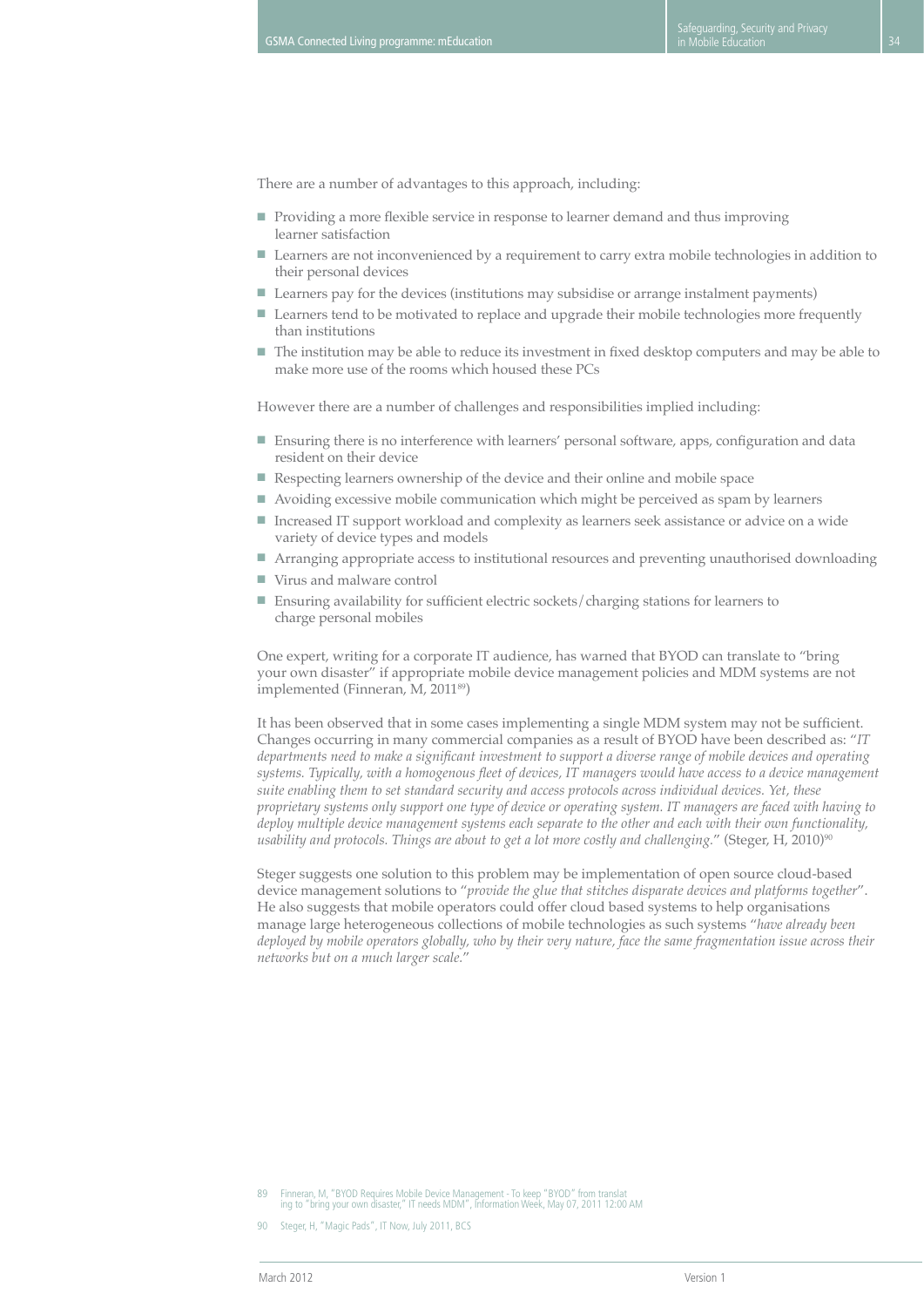# 7. Development and implementation of policies and acceptable use agreements

In both the commercial world and educational institutions safeguarding, privacy and security policies for regulating staff and student use of IT systems and data have traditionally been developed by IT departments. A typical IT policy lifecycle (e.g. as defined by Campagna, R et al, 201191) involves the IT department defining the policy, communicating it clearly to system users, implementing the policy, auditing to assess whether the policy objectives are being met and over time making modifications in response to audit results and feedback.

However staff and students are increasingly expecting to have the freedom to access and share information from a huge variety of sources both internal and external, are used to being able to use social networking systems for both social and educational purposes and may be doing this via their own technologies with or without institutional approval.

Also with increased use of mobile technologies for learning, and to communicate with learners, there is a need for acceptable use policies to extend to consideration of what is acceptable behaviour on the part of the institution, for example when it is or is not acceptable to send text messages to learners mobile phone numbers.

Therefore some institutions have decided to consult students, and their teachers or tutors, in the initial stages of defining policies and acceptable use agreements as well as seeking their feedback on implemented policies. The resulting policy cycle is illustrated in Figure 4.

Institutions have found that students are more likely to understand, respect and adhere to policies and acceptable use agreements that they have helped to develop.



#### **Figure 4: Policy Development Cycle for the use of Mobile Technologies in Education**

91 Campagna, R, Iyer, S & Krishnan, A, "The importance of enforceable mobile device security<br>policies that if the interview duranties com/how-to/content/the-importance-of-enforceable-mobile , http://www.dummies.com/how-to/content/the-importance-of-enforceable-mobile device-securi.html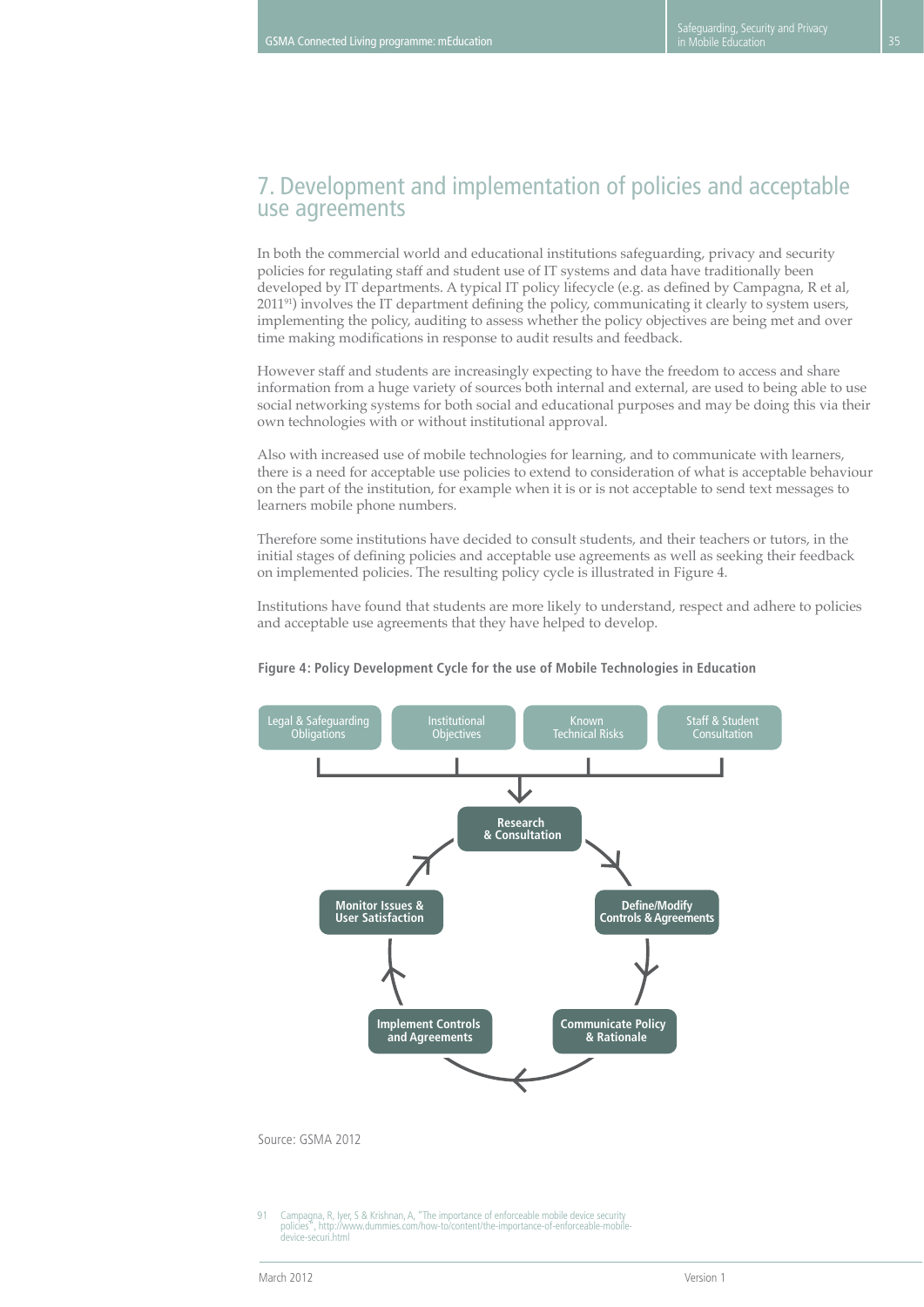# 8. Conclusions

Educators may have a number of concerns which can act as a barrier to the introduction of mobile technologies to deliver or support teaching and learning or which can reduce the benefits accruing from the use of these technologies.

However information, advice and assistance available from a variety of sources can help to allay fears, address concerns and maximise the benefits enjoyed by both institutions and students.

Sources of advice and assistance include GSMA, government funded departments, centres and national support agencies, published mobile learning research, educators and institutions sharing their own experiences, device manufacturers, solutions providers and mobile network operators.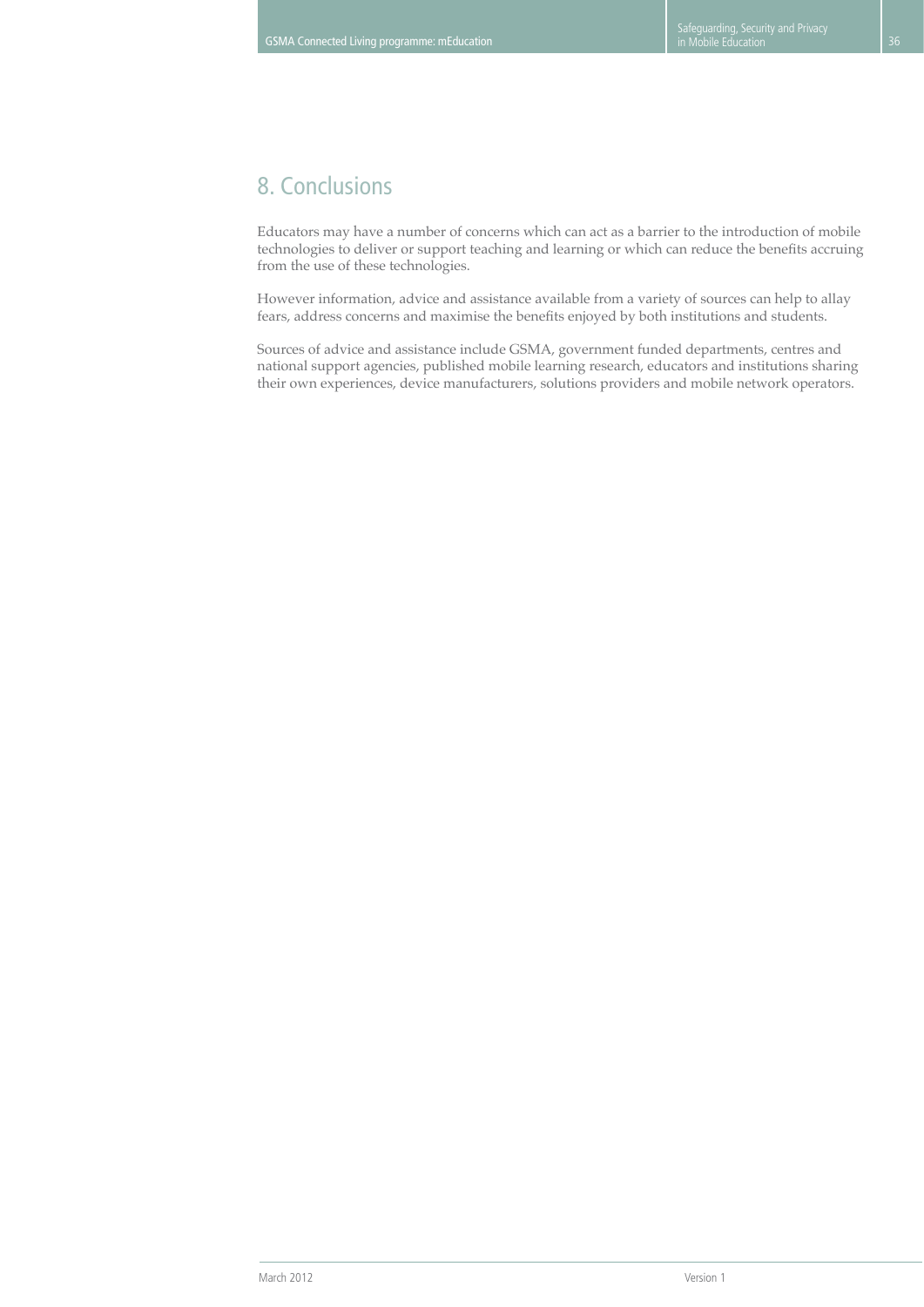# Appendix

Safeguarding, Security and Privacy Concerns **Matrix** 

| <b>Safeguarding, Security</b><br>and Privacy Concerns                                        |  | <b>Raised By/Relevant To</b>                               |                                                     |              |                    |                                            |                                   |                                 |                   |                  | <b>Solution Types</b> |                                   | <b>Level Of Concern/Impact</b> |                                               |                |                                          | Who Can Help/Advise  |                             |                      |                                   |
|----------------------------------------------------------------------------------------------|--|------------------------------------------------------------|-----------------------------------------------------|--------------|--------------------|--------------------------------------------|-----------------------------------|---------------------------------|-------------------|------------------|-----------------------|-----------------------------------|--------------------------------|-----------------------------------------------|----------------|------------------------------------------|----------------------|-----------------------------|----------------------|-----------------------------------|
|                                                                                              |  | Secondary schools/high<br>  schools/6th form<br>  colleges | Further education,<br>community<br>and VET colleges | Universities | Workbased learning | Professional development<br>qualifications | Adult and continuing<br>education | Specialist<br>schoools/colleges | Informal learning | <b>Technical</b> | Organisation policy   | Cultural and staff<br>development | Potential<br>showstopper       | Potential to<br>discourage or<br>restrict use | Causes concern | Minor or<br>occasionally raised<br>issue | Device manufacturers | Mobile network<br>operators | Government/charities | Software or hardware<br>providers |
| Safeguarding and Behaviour Management                                                        |  |                                                            |                                                     |              |                    |                                            |                                   |                                 |                   |                  |                       |                                   |                                |                                               |                |                                          |                      |                             |                      |                                   |
| Control of access to:                                                                        |  |                                                            |                                                     |              |                    |                                            |                                   |                                 |                   |                  |                       |                                   |                                |                                               |                |                                          |                      |                             |                      |                                   |
| Illegal/harmful content and communication                                                    |  |                                                            |                                                     |              |                    |                                            |                                   |                                 |                   |                  |                       |                                   |                                |                                               |                |                                          |                      |                             |                      |                                   |
| Age/vulnerable inappropriate content and communication                                       |  |                                                            |                                                     |              |                    |                                            |                                   |                                 |                   |                  |                       |                                   |                                |                                               |                |                                          |                      |                             |                      |                                   |
| Sites and services considered a distraction                                                  |  |                                                            |                                                     |              |                    |                                            |                                   |                                 |                   |                  |                       |                                   |                                |                                               |                |                                          |                      |                             |                      |                                   |
| Device functionality considered a distraction                                                |  |                                                            |                                                     |              |                    |                                            |                                   |                                 |                   |                  |                       |                                   |                                |                                               |                |                                          |                      |                             |                      |                                   |
| Risk of bullying via mobile devices                                                          |  |                                                            |                                                     |              |                    |                                            |                                   |                                 |                   |                  |                       |                                   |                                |                                               |                |                                          |                      |                             |                      |                                   |
| Risk of students getting into financial difficulty due to<br>mobile bills or roaming charges |  |                                                            |                                                     |              |                    |                                            |                                   |                                 |                   |                  |                       |                                   |                                |                                               |                |                                          |                      |                             |                      |                                   |
| Risk of students getting into trouble due to illegal file<br>sharing/downloading             |  |                                                            |                                                     |              |                    |                                            |                                   |                                 |                   |                  |                       |                                   |                                |                                               |                |                                          |                      |                             |                      |                                   |
| <b>Health and Safety</b>                                                                     |  |                                                            |                                                     |              |                    |                                            |                                   |                                 |                   |                  |                       |                                   |                                |                                               |                |                                          |                      |                             |                      |                                   |
| Mobile phone and wireless networks alleged health risks                                      |  |                                                            |                                                     |              |                    |                                            |                                   |                                 |                   |                  |                       |                                   |                                |                                               |                |                                          |                      |                             |                      |                                   |
| Risk of mobile learners being targeted by thieves                                            |  |                                                            |                                                     |              |                    |                                            |                                   |                                 |                   |                  |                       |                                   |                                |                                               |                |                                          |                      |                             |                      |                                   |
| Eye strain and RSI risks                                                                     |  |                                                            |                                                     |              |                    |                                            |                                   |                                 |                   |                  |                       |                                   |                                |                                               |                |                                          |                      |                             |                      |                                   |
| Risk of sleep disruption (younger users)<br>Risk of obsessive use                            |  |                                                            |                                                     |              |                    |                                            |                                   |                                 |                   |                  |                       |                                   |                                |                                               |                |                                          |                      |                             |                      |                                   |
|                                                                                              |  |                                                            |                                                     |              |                    |                                            |                                   |                                 |                   |                  |                       |                                   |                                |                                               |                |                                          |                      |                             |                      |                                   |
| <b>Learner Privacy and Autonomy</b>                                                          |  |                                                            |                                                     |              |                    |                                            |                                   |                                 |                   |                  |                       |                                   |                                |                                               |                |                                          |                      |                             |                      |                                   |
| Tracking of learners physical location                                                       |  |                                                            |                                                     |              |                    |                                            |                                   |                                 |                   |                  |                       |                                   |                                |                                               |                |                                          |                      |                             |                      |                                   |
| Monitoring of learners browsing and communication                                            |  |                                                            |                                                     |              |                    |                                            |                                   |                                 |                   |                  |                       |                                   |                                |                                               |                |                                          |                      |                             |                      |                                   |
| Excessive communication/Spam                                                                 |  |                                                            |                                                     |              |                    |                                            |                                   |                                 |                   |                  |                       |                                   |                                |                                               |                |                                          |                      |                             |                      |                                   |
| <b>Management of Data</b>                                                                    |  |                                                            |                                                     |              |                    |                                            |                                   |                                 |                   |                  |                       |                                   |                                |                                               |                |                                          |                      |                             |                      |                                   |
| Protection of data on institutional servers                                                  |  |                                                            |                                                     |              |                    |                                            |                                   |                                 |                   |                  |                       |                                   |                                |                                               |                |                                          |                      |                             |                      |                                   |
| Protection of data in cloud services                                                         |  |                                                            |                                                     |              |                    |                                            |                                   |                                 |                   |                  |                       |                                   |                                |                                               |                |                                          |                      |                             |                      |                                   |
| Protection of data on mobile technologies                                                    |  |                                                            |                                                     |              |                    |                                            |                                   |                                 |                   |                  |                       |                                   |                                |                                               |                |                                          |                      |                             |                      |                                   |
| Protection of data during transmission                                                       |  |                                                            |                                                     |              |                    |                                            |                                   |                                 |                   |                  |                       |                                   |                                |                                               |                |                                          |                      |                             |                      |                                   |
| Mobile learning content management                                                           |  |                                                            |                                                     |              |                    |                                            |                                   |                                 |                   |                  |                       |                                   |                                |                                               |                |                                          |                      |                             |                      |                                   |
| <b>Mobile Device Management</b>                                                              |  |                                                            |                                                     |              |                    |                                            |                                   |                                 |                   |                  |                       |                                   |                                |                                               |                |                                          |                      |                             |                      |                                   |
| Multiple device delivery, storage and maintenance                                            |  |                                                            |                                                     |              |                    |                                            |                                   |                                 |                   |                  |                       |                                   |                                |                                               |                |                                          |                      |                             |                      |                                   |
| Institutional mobile device management                                                       |  |                                                            |                                                     |              |                    |                                            |                                   |                                 |                   |                  |                       |                                   |                                |                                               |                |                                          |                      |                             |                      |                                   |
| BYOD - Bring your own device - management                                                    |  |                                                            |                                                     |              |                    |                                            |                                   |                                 |                   |                  |                       |                                   |                                |                                               |                |                                          |                      |                             |                      |                                   |